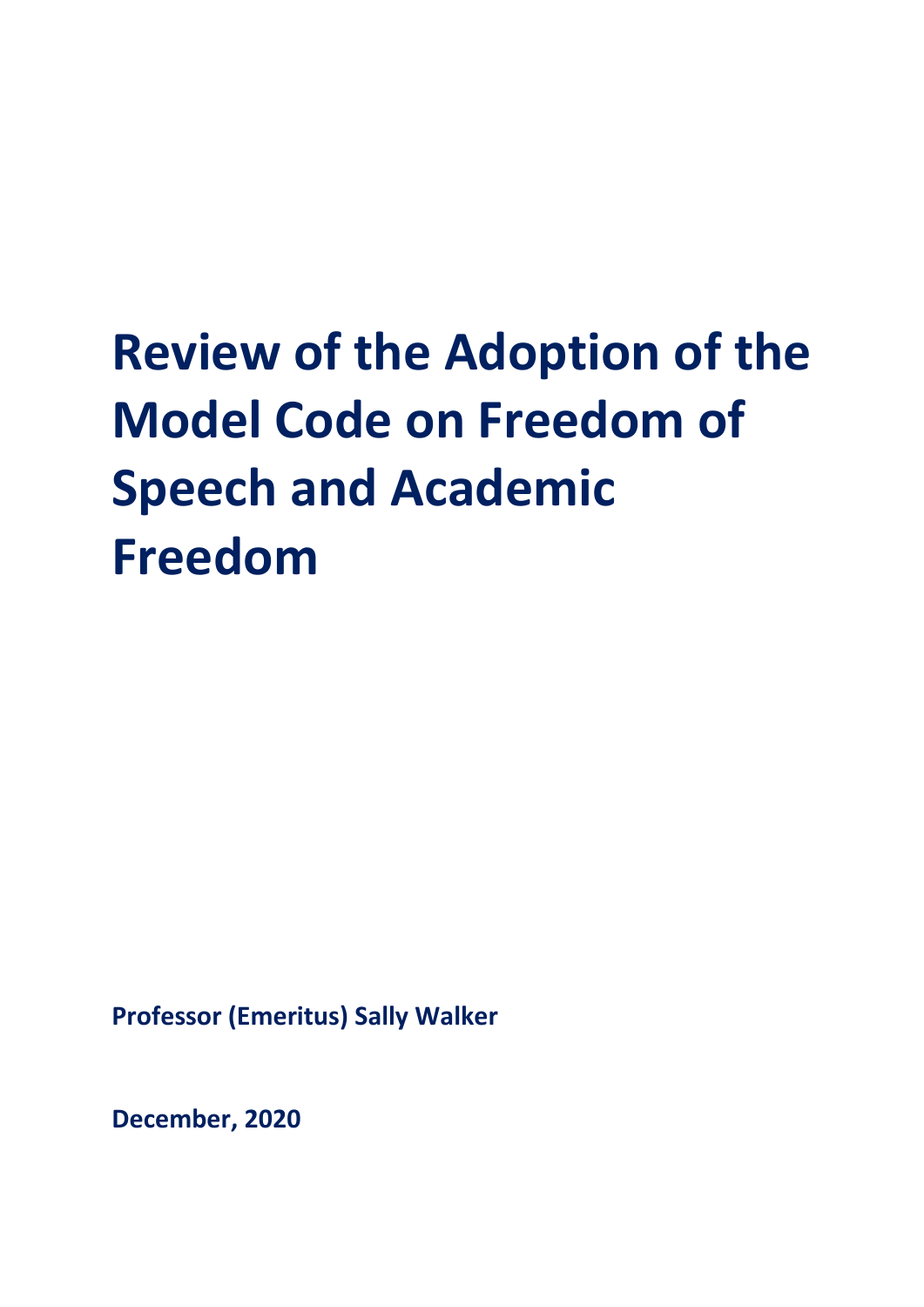# **Contents:**

| <b>Executive Summary</b>                                                        |                                                                                                                                    | i  |
|---------------------------------------------------------------------------------|------------------------------------------------------------------------------------------------------------------------------------|----|
| 1. Introduction                                                                 |                                                                                                                                    |    |
| 2. The Model Code<br>6                                                          |                                                                                                                                    |    |
| 3. Alignment of universities' policies with the principles of the Model<br>Code |                                                                                                                                    |    |
|                                                                                 | 4. The effectiveness of policies                                                                                                   | 29 |
|                                                                                 | 5. Future steps to ensure ongoing alignment with the Model Code; the<br>role of university governing bodies; a complaints process? | 36 |
| <b>Appendix A</b>                                                               | <b>The Model Code</b>                                                                                                              | 41 |
| <b>Appendix B</b>                                                               | The University Chancellors Council (UCC) version of the<br><b>Model Code</b>                                                       | 48 |
| <b>Appendix C</b>                                                               | Suggestions to universities and recommendations to the<br><b>Minister</b>                                                          | 55 |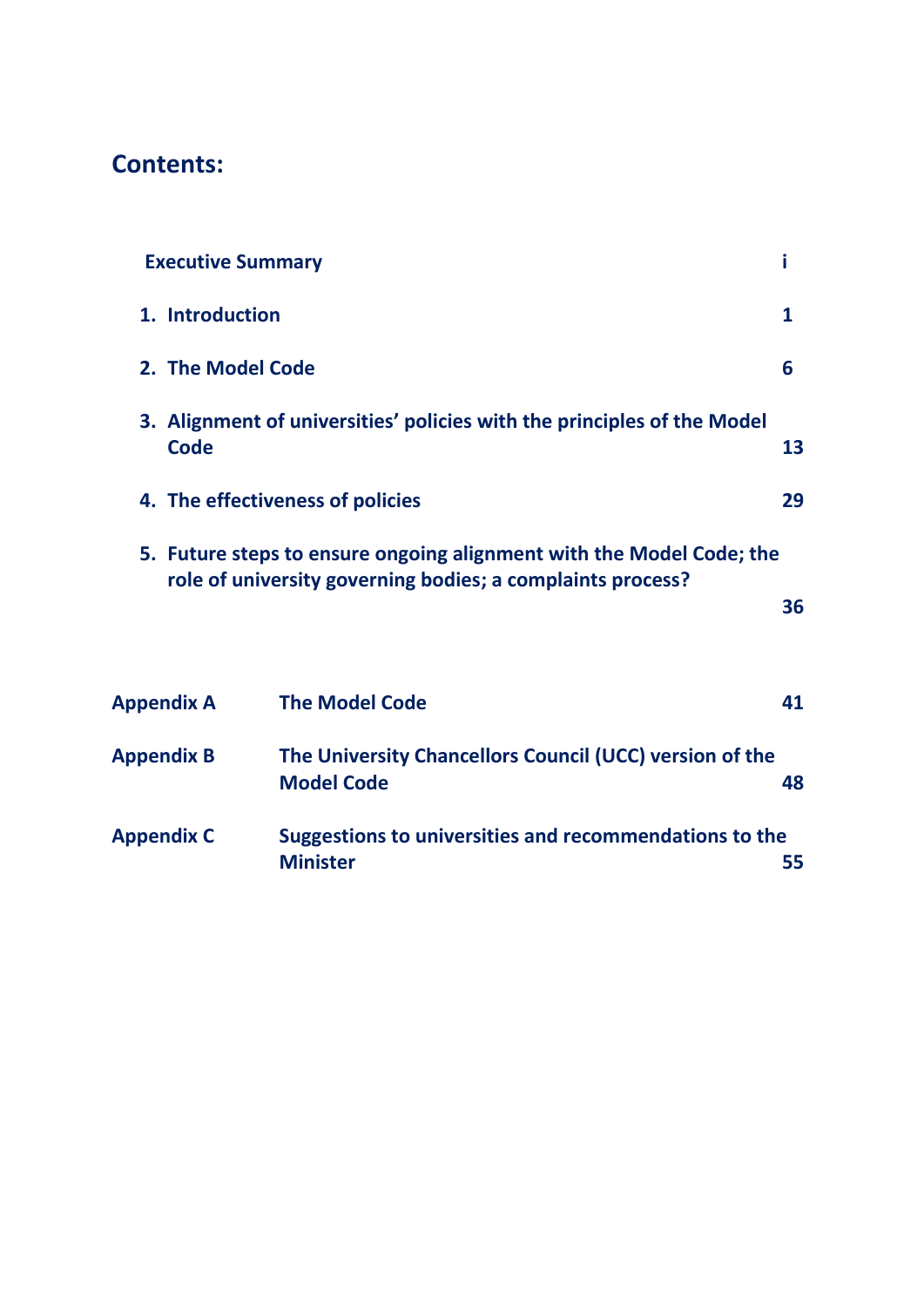# **Executive Summary**

In March, 2019 the *Review of Freedom of Speech in Australian Higher Education Providers* (the French Review) recommended a Model Code for the Protection of Freedom of Speech and Academic Freedom in Australian Higher Education Providers (the Model Code; see Appendix A). On behalf of its members, Universities Australia advised that universities would adopt the Model Code, adapt it or ensure that the principles of the Model Code were reflected in their policies.

This Review of the Adoption of the Model Code was established in August, 2020. The issues involved are complex and span advice and recommendations to the Minister and suggestions to universities.

The focus of the task was on validating the alignment of universities' policies with the Model Code. Because universities said that they would adopt the Model Code, adapt it or ensure that the principles of the Model Code were reflected in their policies, the analysis did not require duplication of the Model Code. Instead, it centred on whether each university's policy, or policies, align with four 'central concepts' of the Model Code. For a university's policies to be 'fully aligned' with the Model Code they would have to be consistent with each of the four 'central concepts'.

This Review has considered the alignment of universities' policies with the Model Code at a particular point in time. The challenge is to ensure that:

- there is an ongoing commitment to the principles of the Model Code in a way that addresses the areas of non-alignment of current policies that are identified in this Report;
- the principles of the Model Code are embedded in the culture of each university; and
- the public are given confidence that there is no free speech crisis on Australian campuses.

The key findings, recommendations and suggestions are set out below against each of the Terms of Reference; the recommendations and suggestions are also set out in Appendix C.

#### *Term of Reference 1. Validate the alignment of universities' suite of relevant policies with the principles of the Model Code on freedom of speech and academic freedom in higher education providers.*

- Thirty-three universities advised that they have completed their implementation of the Model Code; eight advised that they have not completed this work; one university did not respond (paragraph 1.4).
- Of the thirty-three universities that have completed their work to implement the Model Code:
	- $\circ$  nine have policies that are fully aligned with the Model Code (five of these have one or two minor matters in need of attention);
	- o fourteen have policies that are mostly aligned, with a small number of areas of nonalignment;
	- $\circ$  four have policies that are partly aligned, with significant areas that are not aligned;
	- o six have policies that are not aligned (paragraph 3.7).
- Of the eight universities that have not yet completed their work to implement the Model Code: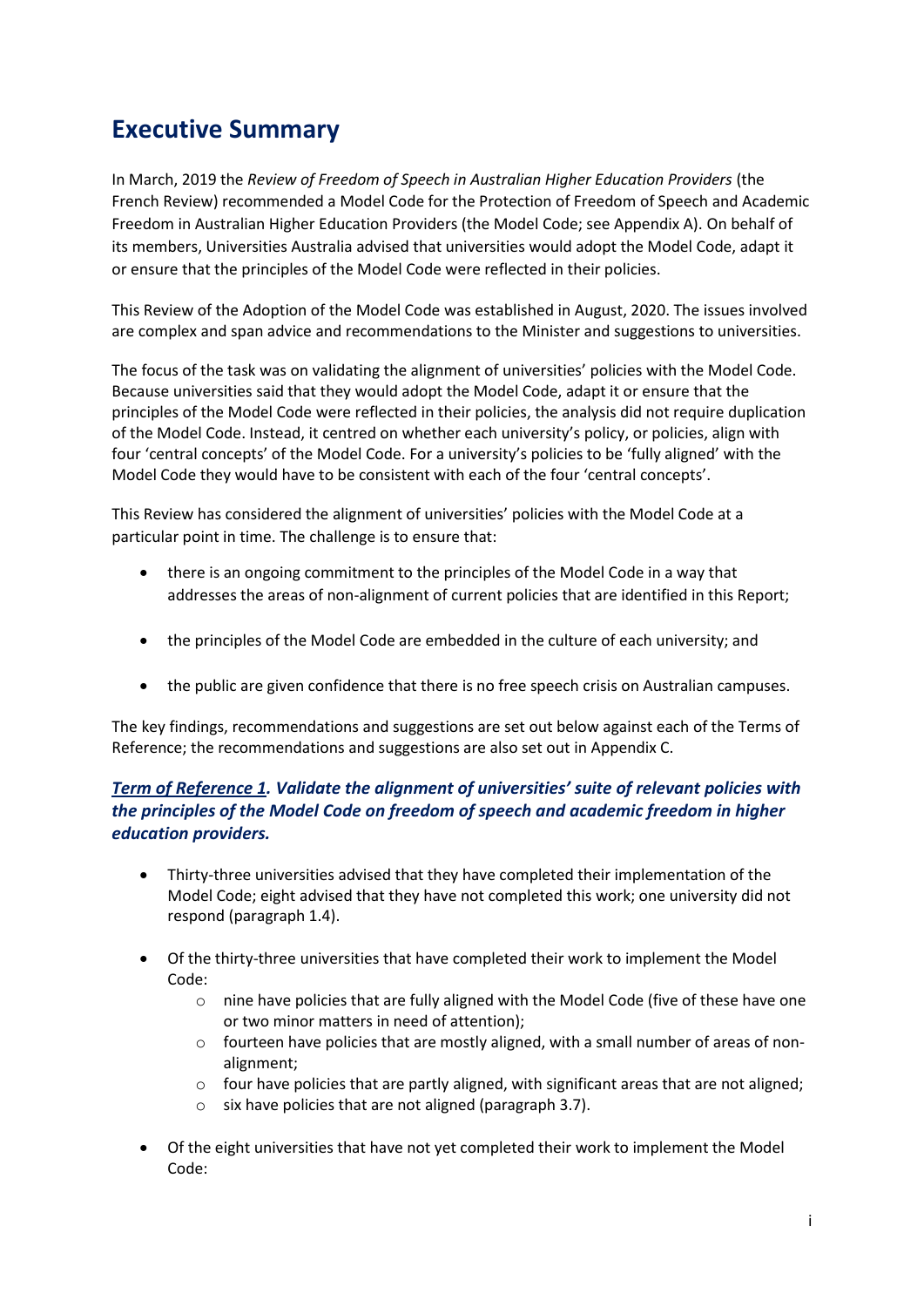- $\circ$  two provided draft policies that, if implemented, would be fully aligned with the Model Code;
- $\circ$  six do not yet have policies or draft policies that are fully aligned (paragraph 3.7).

Even the adoption of the Model Code without modification does not guarantee that it will be understood by everyone; universities are large organisations with many employees engaged in a range of activities that can affect the freedom of speech and academic freedom of other members of staff or students.

It is *suggested* (in paragraph 4) that universities should consider ways of continuously reinforcing the university's commitment to freedom of speech and academic freedom. This could take the form of a briefing as part of the university's induction programs for new staff, new members of the academic board and for new members of the governing body; time could be scheduled for periodic discussion at faculty, academic board and governing body meetings. Induction programs for students could also incorporate a session aimed at educating them about their rights to academic freedom and freedom of speech.

Ways of creating and strengthening a culture committed to freedom of speech and academic freedom are discussed in paragraph 4.2.

#### *Term of Reference 2. Consider whether there are areas of particular strength or weakness in institutional responses and offer any suggestions to institutions where alignment with the Model Code could be improved.*

The twenty-one universities that have adopted an overarching policy or code dealing with academic freedom and freedom of speech have addressed academic freedom and freedom of speech in a clearer, more authoritative manner than those that have numerous instruments dealing with aspects of academic freedom and freedom of speech.

It is *suggested* (in paragraph 3.1) that universities should adopt a single, overarching code or policy dealing with freedom of speech and academic freedom.

All universities that have completed the implementation of the Model Code were able to point to a statement that showed that they value academic freedom and freedom of speech. Alignment with the Model Code was strongest where the statement also committed the university to ensuring that academic freedom and freedom of speech are not restricted or burdened except as set out in the university's code or policy dealing with academic freedom and freedom of speech.

It is *suggested* (in paragraph 3.2) that those universities whose policies do not already do so, should strengthen alignment with the Model Code by making it clear that academic freedom and freedom of speech are of such value that they will not be restricted or burdened except by restrictions or burdens permitted by their freedom of speech and academic freedom policy or code.

Thirteen of the thirty-three universities that have completed their implementation work defined academic freedom in a way that limited it to activity "within the staff member's area of expertise" or activity that is consistent with "standards of scholarship" or "professional standards". These terms were not defined; they are open to interpretation in a manner that could limit academic freedom and they are more restrictive of academic freedom than the definition in the Model Code.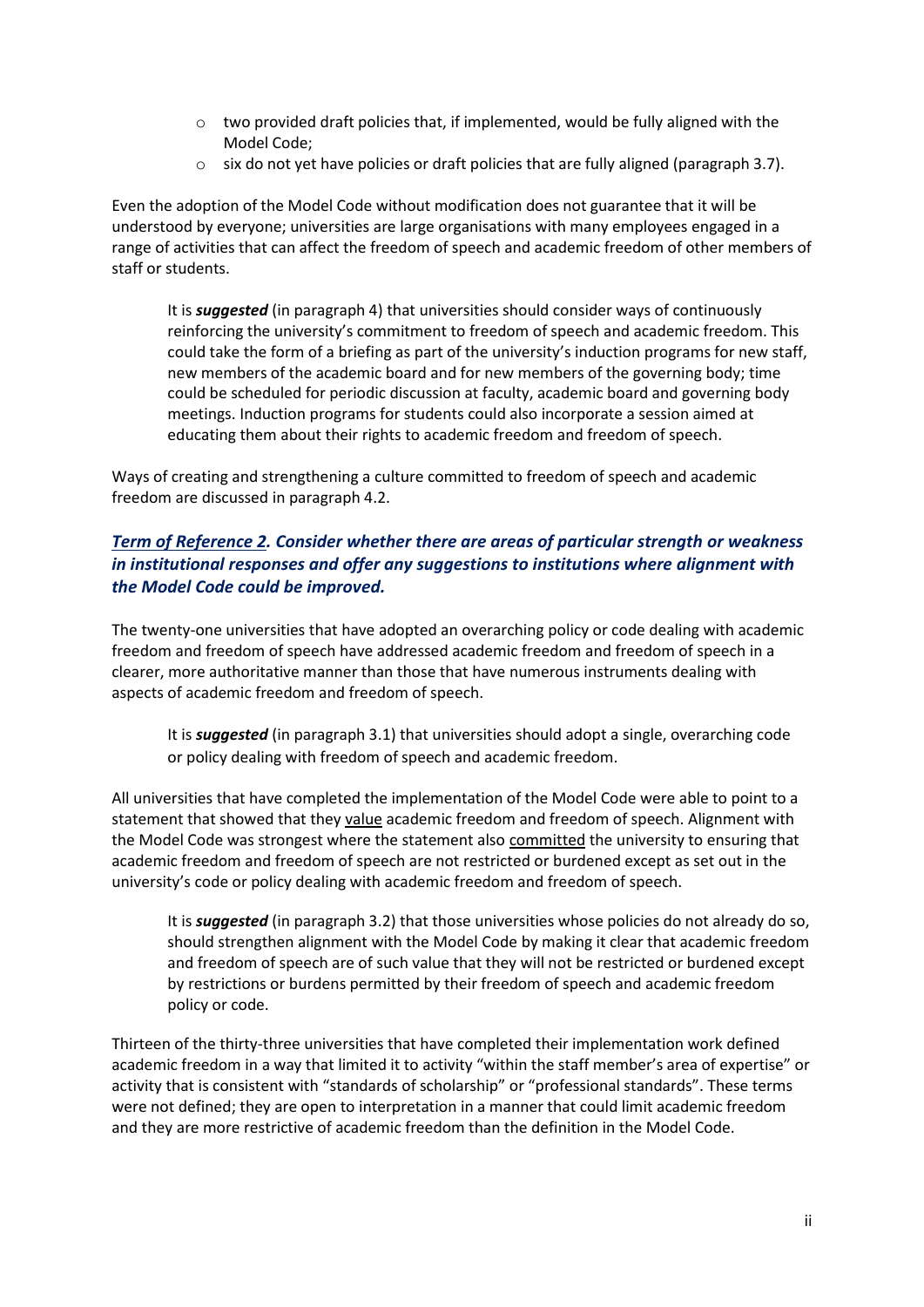It is *suggested* (in paragraph 3.3) that universities should remove from their definition of "academic freedom" limitations that are not included in the Model Code definition.

With the exception of paragraph (7), which deals with visiting speakers, most universities have adopted, or adapted, the *Principles of the Code* section of the Model Code. In the absence of any evidence that paragraph (6) of the *Principles of the Code* is too narrow, no change is recommended to paragraph (7); this means that, to be consistent with the Model Code, universities should adopt or adapt paragraph (7) (paragraph 3.4).

Paragraph (4) of the *Operation* section of the Model Code provides that the Code prevails, to the extent of any inconsistency, over any non-statutory policy or rules of the university. Even where a university has adopted Paragraph (4), having inconsistent rules and policies in operation can be a source of confusion for staff, students and visitors.

It is *suggested* (in paragraph 3.5.1) that every university, even those that have adopted paragraph (4) of the *Operation* section of the Model Code, should undertake a project, within a defined period of time, to review all its policies, rules and codes to ensure that they are not inconsistent with the university's freedom of speech and academic freedom code or policy.

The French Review expressed concern regarding policies that leave room for the variable exercise of administrative discretions and evaluative judgments; particular kinds of policies, such as staff codes of conduct, were identified (these are listed in paragraph 2.5.4). Paragraphs (3) and (5) of the *Operation* section of the Model Code operate to ensure that powers or discretions of this kind are exercised in accordance with the *Principles of the Code*. It would help decision-makers if the policy that is the source of such a power or discretion were, itself, to provide that the power or discretion must be exercised in accordance with the university's code or policy dealing with freedom of speech and academic freedom.

It is *suggested* (in paragraph 3.5.2) that all universities, even those that have adopted paragraphs (3) and (5) of the *Operation* section of the Model Code, should review at least their rules, codes and policies dealing with the matters identified in paragraph 2.5.4, that is:

- o Student Misconduct Policies
- o Codes of Conduct applying to Staff
- o Codes of Conduct applying to Students
- o Bullying, Discrimination and Harassment Policies or Procedures
- o Policies regarding the Hire or Use of University Facilities.

If these include provisions that leave room for the exercise of administrative discretions or evaluative judgments that could limit freedom of speech or academic freedom, they should be amended so as to make it clear that the power or discretion must be exercised in accordance with the university's freedom of speech and academic freedom code or policy. [Note: more is required than simply providing that these policies are to be 'read with' or 'subject to' the university's code or policy dealing with freedom of speech and academic freedom.]

Some universities have included additional provisos or requirements that must be satisfied to support the *exercise* of freedom of speech or academic freedom. For example, a requirement that freedom of speech and academic freedom must be "conducted reasonably, professionally and in good faith". Eight of the thirty-three universities that have completed their implementation work require freedom of speech and academic freedom to be exercised in accordance with the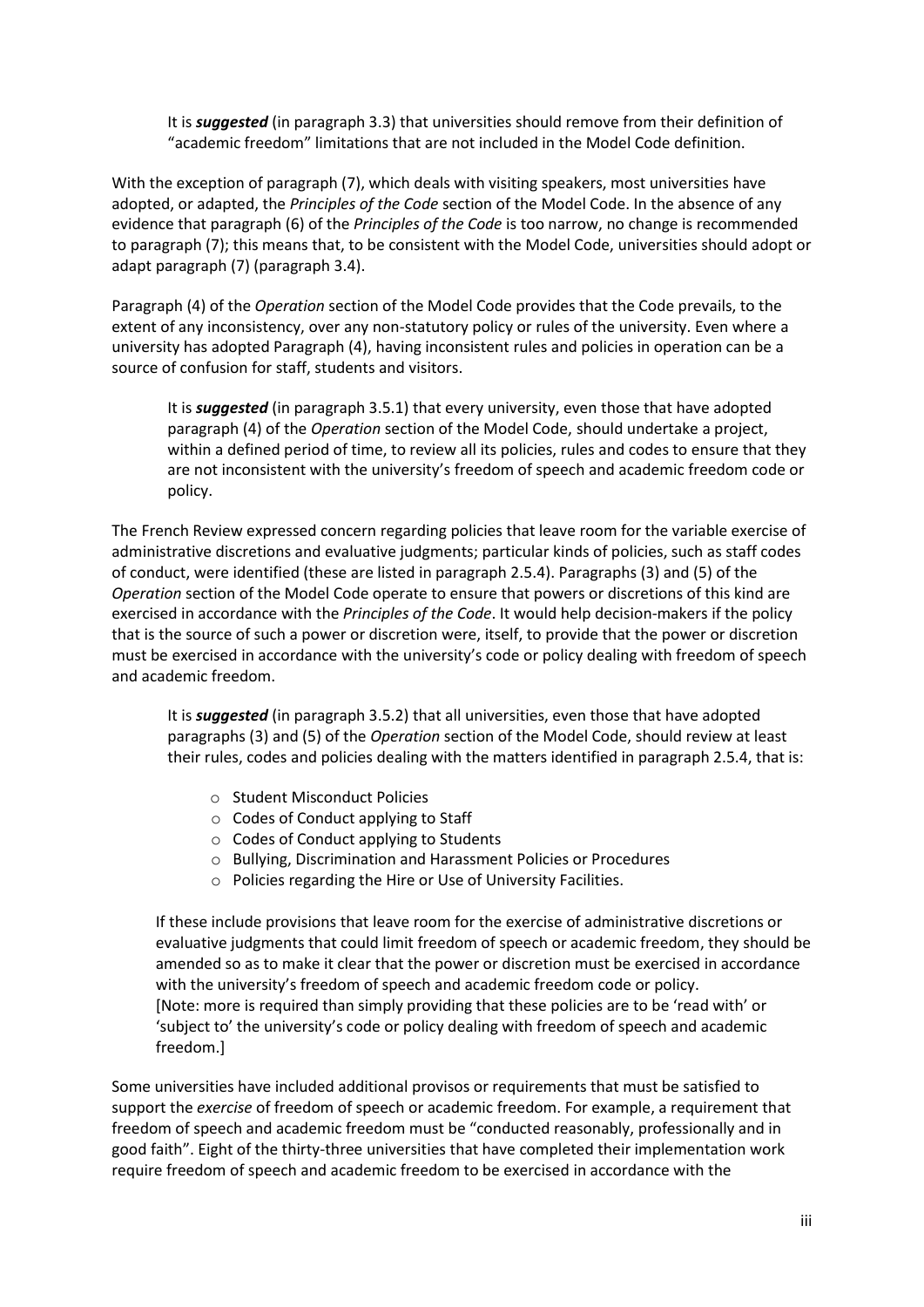university's code of conduct. These codes of conduct often include requirements of a similar kind. In many cases these provisos and requirements are imprecise and not of a kind authorised by paragraphs (1) or (3) of the *Principles of the Code*. In the case of provisos or requirements that are not of a kind authorised by the *Principles of the Code* section of the Model Code, a solution may be to include these as 'expectations', making it clear that failure to meet the expectation is not sanctionable.

> It is *suggested* (in paragraph 3.6.2) that, if a university wishes to include in its policy or code dealing with freedom of speech and academic freedom provisos or requirements of a kind not authorised by the *Principles of the Code* section of the Model Code, it should designate these as "expectations" with which students and staff should comply, but that the policy or code must make it clear that failure to meet these expectations is not sanctionable, that is, it will not constitute misconduct or attract any penalty or adverse action.

#### *Term of Reference 3. Identify exemplars of particularly good practice that could be shared or promoted within the higher education sector.*

The approaches of three universities in particular are noted in the Report:

- La Trobe University's *Protection of Freedom of Speech and Academic Freedom Policy* adopts the Model Code. A Working Group oversaw a detailed process that involved assessing all current policies for compliance with the Model Code. This is an exemplar in terms of alignment with the Model Code, its operationalisation and the processes followed.
- The University of Sydney's *Charter of Freedom of Speech and Academic Freedom* is based on a methodical and disciplined consideration of every provision in the Model Code. This is an exemplar in terms of the development of a policy based on a detailed analysis and deep understanding of the Model Code.
- RMIT University's *Intellectual Freedom Policy* includes innovations that are carefully crafted to ensure that they are consistent with the Model Code. This is an exemplar of how, with a deep understanding of the French Review and the Model Code, it is possible to adapt the Model Code to a university's requirements.

#### *Term of Reference 4. Provide advice to the Minister for Education on the overall alignment of universities policies with the principles of the Model Code and, if warranted, any suggestions on how the alignment could be further improved.*

It is apparent from the statistics set out above regarding Term of Reference 1, that:

- some universities have not completed the process of adopting the Model Code, adapting it or ensuring that the principles of the Model Code are reflected in their policies
- in the case of universities that consider that they have completed the process, the majority have policies that are fully aligned or mostly aligned with the Model Code, but, in the case of some universities' policies, there are areas of non-alignment – in some policies, such significant areas of non-alignment that they have been assessed as 'not aligned'.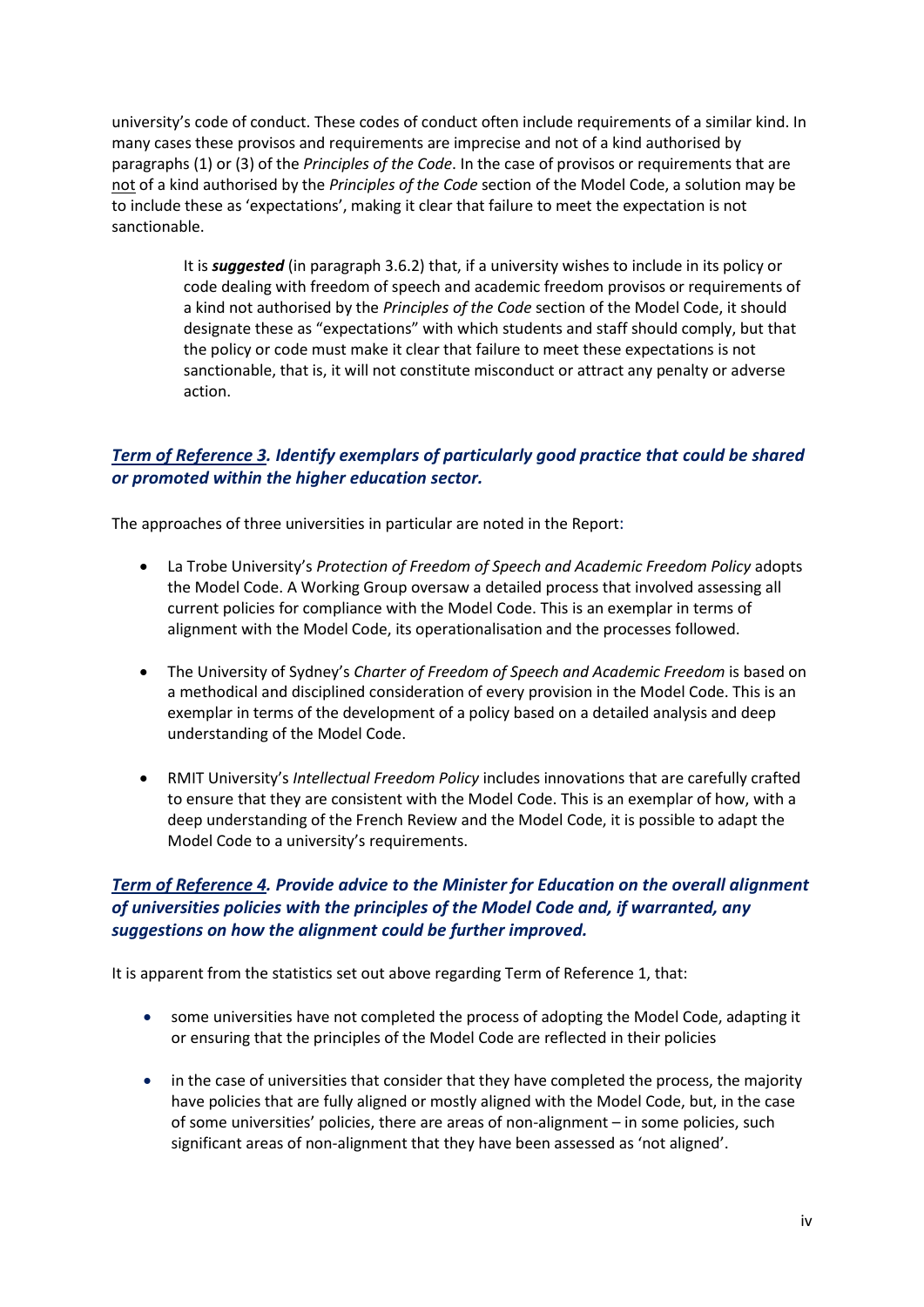There is a role for university governing bodies in ensuring the alignment of university policies with the principles of the Model Code and in the fostering of a culture committed to freedom of speech and academic freedom. This could take the form of an annual freedom of speech and academic freedom attestation statement made by the governing body and published in the university's annual report. The attestation statement would need to be based on the governing body's active engagement both in satisfying itself of the alignment of the university's freedom of speech and academic freedom policy or code with the principles of the Model Code and in the governance oversight of the implementation of that policy or code. The attestation statement would provide a focal point for governance and management; it should drive ongoing engagement and consideration of freedom of speech and academic freedom.

It is suggested that a small group of Chancellors, chaired by the Chair of the University Chancellors Council (UCC), should be asked to develop a template setting out mandatory and optional reporting matters (some suggestions are listed in paragraph 5.1). The only nonnegotiable should be that every attestation statement must identify the university's main policy or policies regarding freedom of speech and academic freedom and state whether, in the opinion of the governing body, they are consistent with the Model Code.

#### It is *recommended* (in paragraph 5.1) that

- (i) the Model Code be amended to include a requirement that the university's governing body prepares an annual attestation statement regarding freedom of speech and academic freedom and that this is published in the university's annual report; at a minimum, this must identify the university's main policy or policies regarding freedom of speech and academic freedom and state whether, in the opinion of the governing body, they are consistent with the Model Code;
- (ii) the first attestation statement to be published should explain what has been done to respond to the information provided by the Department regarding the assessment of the alignment of the university's policy or policies with the Model Code;
- (iii) a small group of Chancellors, chaired by the Chair of the UCC, should be asked to develop a template identifying other mandatory and optional matters to be included in the annual freedom of speech and academic freedom attestation statement made by the governing body and published in the annual report.

#### *Term of Reference 5. Provide advice to the Minister for Education on whether the Code needs further refinement or change.*

If the *Higher Education Support Amendment (Freedom of Speech) Bill 2020* is enacted, the *Higher Education Support Act 2003* (Cth) will define "academic freedom" in accordance with the definition in the UCC version of the Model Code. To ensure consistency, both the definition of "academic freedom" and paragraph (2) of the *Principles of the Code* section of the Model Code should be amended so they are consistent with the UCC version of the Model Code (see paragraphs 2.3 and 2.4).

> If the *Higher Education Support Act 2003* (Cth) is amended to include the definition of "academic freedom" in the UCC version of the Model Code, it is *recommended* (in paragraph 2.4) that the Model Code be amended by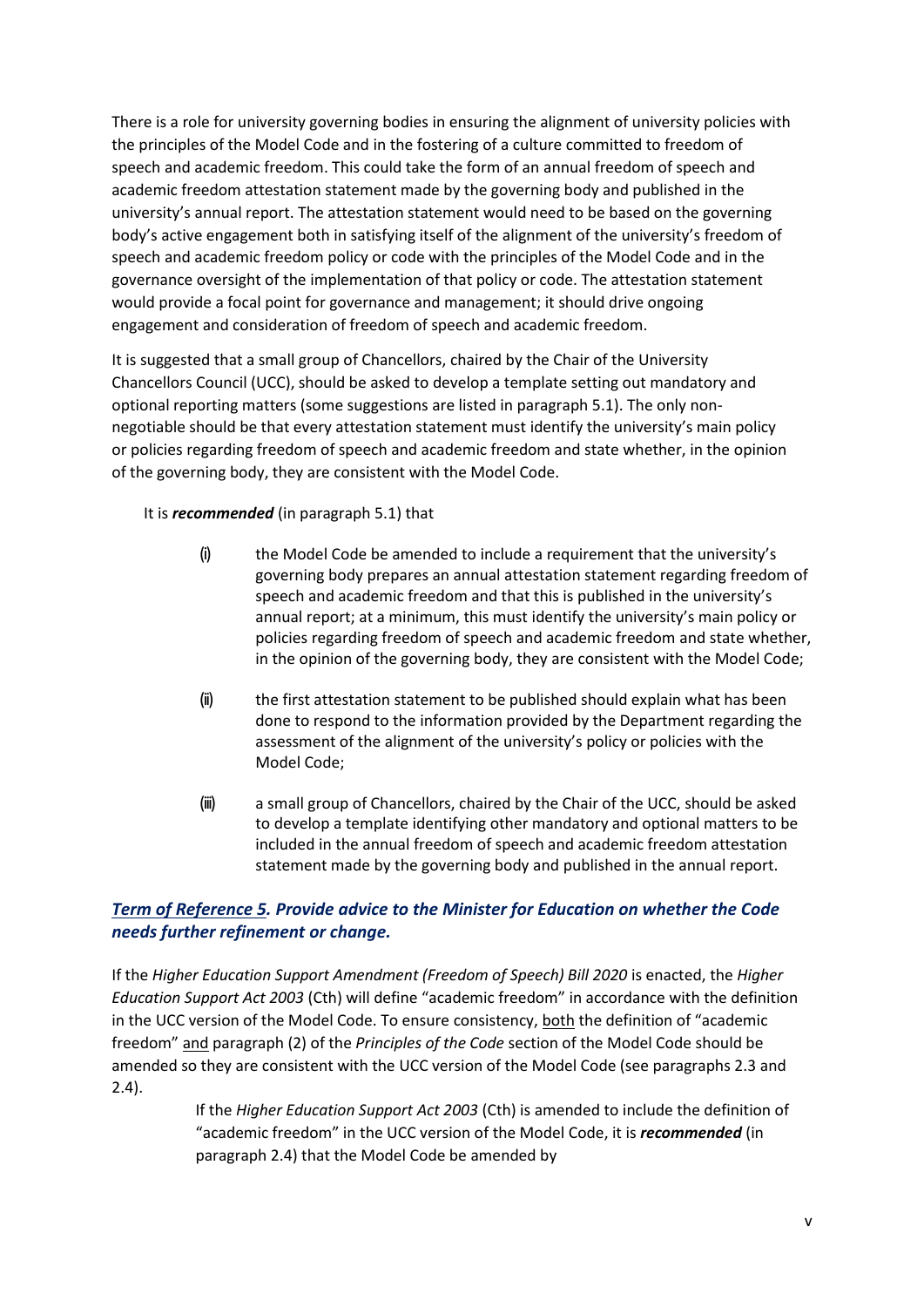(i) replacing the definition of "academic freedom" in the Model Code with the definition of "academic freedom" in the UCC version of the Model Code; and

(ii) replacing paragraph (2) of the *Principles of the Code* section in the Model Code with paragraph (2) of the *Principles of the Code* section in the UCC version of the Model Code.

The policies of a number of universities do not align with the *Operation* section of the Model Code which aims to address the problems arising from diverse and broadly framed rules, codes and policies affecting, or capable of affecting, freedom of speech and academic freedom (see paragraphs 2.5.4 and 3.5.3). Some universities argued that giving the *Principles of the Code* overriding effect could create uncertainty regarding the operation of their other policies. There is substance to this argument, particularly so far as paragraph (4) of the *Operation* section of the Model Code is concerned, and, to a lesser extent, also regarding paragraphs (2), (3) and (5) of the *Operation* section of the Model Code. The objectives of paragraphs (2), (3), (4) and (5) of the *Operation* section of the Model Code could be achieved by a university undertaking the considerable task of bringing all its existing policies and rules into alignment with the *Principles of the Code*.

It is *recommended* (in paragraph 3.5.3) that the Model Code be amended by inserting a note to the *Operation* section that provides:

"As an alternative to adopting some or all of paragraphs (2), (3), (4) and (5) of the *Operation* section of the Model Code, a university may confirm that it has brought all its existing policies and rules into alignment with the *Principles of the Code*."

Several universities asserted that their policies were consistent with paragraph (2) of the *Application* section of the Model Code as they apply to students, but paragraph (2) of the *Application* section is directed at the application of the Model Code *by* student representative bodies. Where a student representative body is a separate legal entity, a university should use its best endeavours to encourage that entity to adopt the university's policy on freedom of speech and academic freedom.

It is *recommended* (in paragraph 3.6.1) that the Model Code be amended by inserting a note to paragraph (2) of the *Application* section that provides:

"Where a student representative body is a separate legal entity, the university will use its best endeavours to encourage it to adopt the university's policy on freedom of speech and academic freedom."

The Terms of Reference for this Review are focused on the alignment of universities' policies with the Model Code. The Terms of Reference do not contemplate the type of investigation that would need to be undertaken to determine whether there is a need for each university to establish a formal complaints procedure.

It is *recommended* (in paragraph 5.2) that the need for a complaints process to be included in the Model Code could be the subject of future consideration.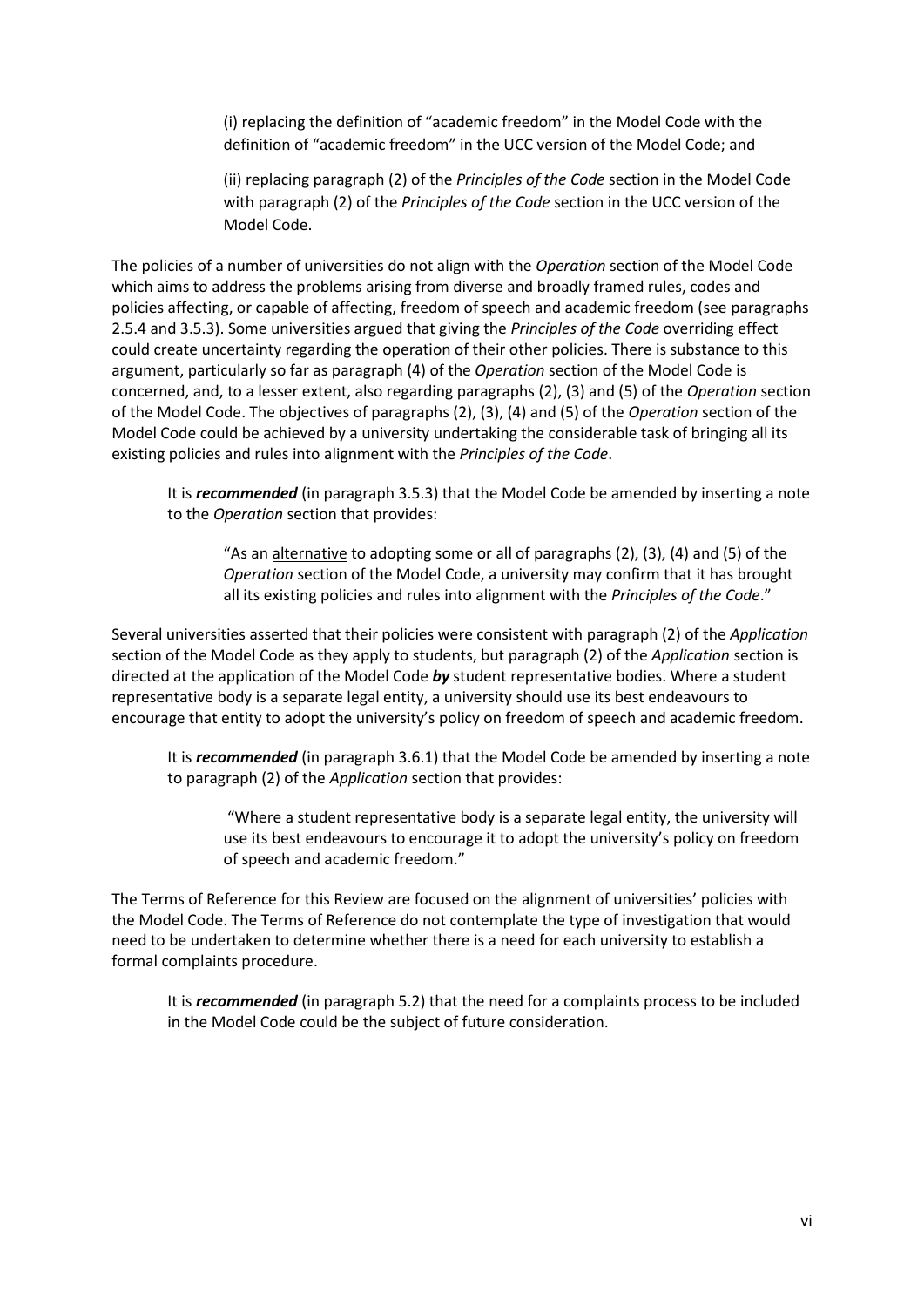# **Review of the Adoption of the Model Code on Freedom of Speech and Academic Freedom**

# **1. Introduction**

## **1.1 Background and Terms of Reference**

In March, 2019 the Hon Robert French AC completed a *Review of Freedom of Speech in Australian Higher Education Providers* (the French Review).<sup>1</sup> The French Review recommended:

- a Model Code for the Protection of Freedom of Speech and Academic Freedom in Australian Higher Education Providers (the Model Code) (see paragraph 2 below); and
- amendments to the *Higher Education Support Act 2003* (Cth) and the *Higher Education Standards Framework* to align them with the terminology in the Model Code (see paragraph 2.4 below).

In his address to the Universities Australia Conference in February, 2020, the Hon Dan Tehan MP, Minister for Education, made it clear that the Government expected universities to implement the Model Code by the end of 2020. <sup>2</sup> On behalf of its members, Universities Australia (UA)<sup>3</sup> advised that universities would adopt the Model Code, adapt it or ensure that the principles of the Model Code were reflected in their policies.<sup>4</sup>

This Review of the Adoption of the Model Code was established in August, 2020. The Terms of Reference are to:

1. Validate the alignment of universities' suite of relevant policies with the principles of the Model Code on freedom of speech and academic freedom in higher education providers;

<sup>2</sup> <https://ministers.dese.gov.au/tehan/universities-australia-conference> (accessed 23 November, 2020). <sup>3</sup> <https://www.universitiesaustralia.edu.au/> ; [https://www.universitiesaustralia.edu.au/our-](https://www.universitiesaustralia.edu.au/our-universities/university-profiles/)

<sup>1</sup> <https://docs.education.gov.au/node/52661> (accessed 1 November, 2020).The Terms of Reference for the French Review are set out at <https://ministers.dese.gov.au/tehan/review-university-freedom-speech> (accessed 1 November, 2020).

[universities/university-profiles/](https://www.universitiesaustralia.edu.au/our-universities/university-profiles/) lists the thirty-nine members of Universities Australia (accessed 1 November, 2020).

<sup>4</sup> Letter of 3 September, 2019 from Professor Deborah Terry, Chair, Universities Australia to the Minister for Education which refers to how universities intend to "adopt, adapt, or ensure the principles of the code are reflected" in their policies. See also [https://www.universitiesaustralia.edu.au/media-item/government-backs](https://www.universitiesaustralia.edu.au/media-item/government-backs-importance-of-freedom-of-expression/)[importance-of-freedom-of-expression/](https://www.universitiesaustralia.edu.au/media-item/government-backs-importance-of-freedom-of-expression/) (accessed 1 November, 2020);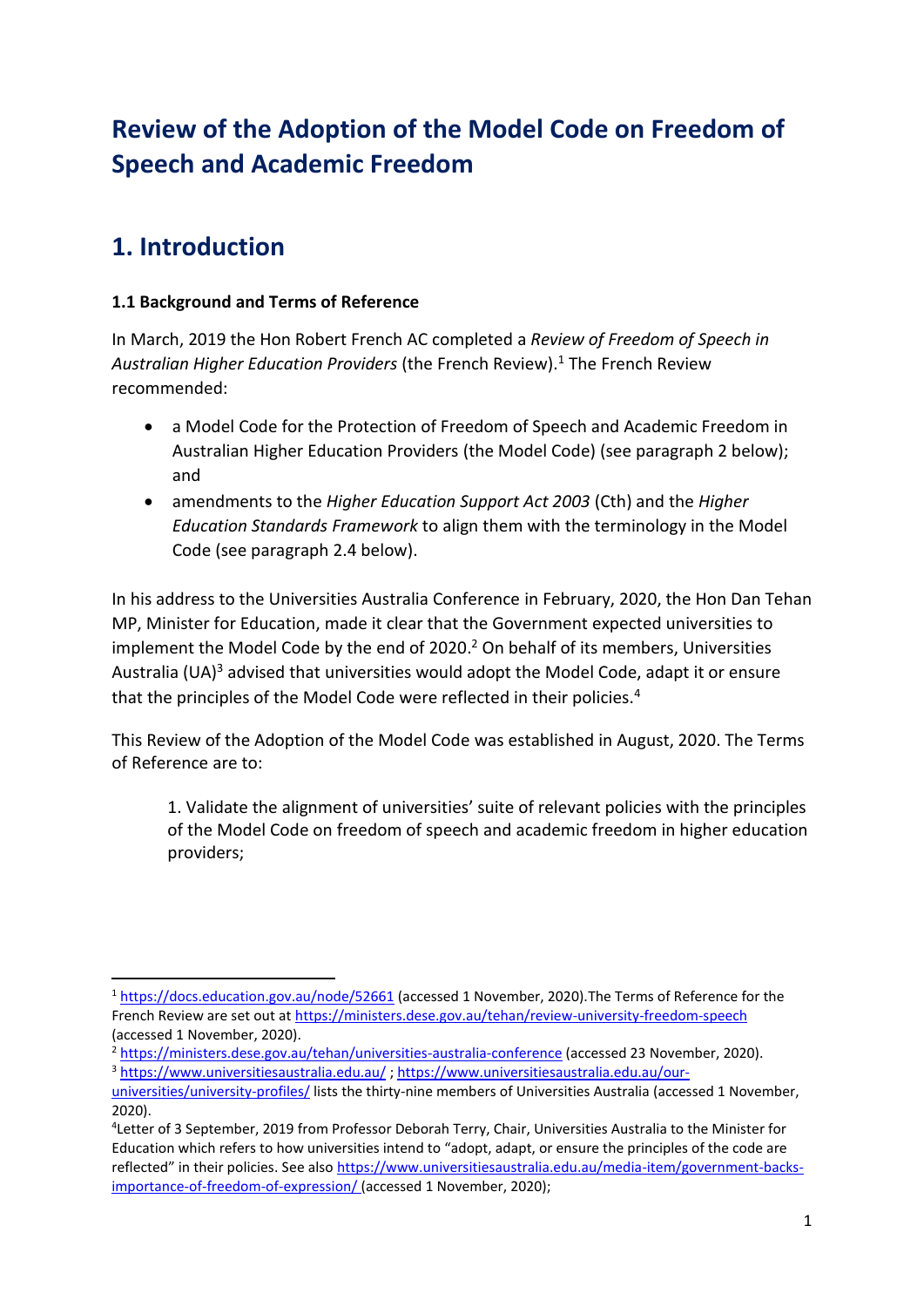2. Consider whether there are areas of particular strength or weakness in institutional responses and offer any suggestions to institutions where alignment with the Model Code could be improved;

3. Identify exemplars of particularly good practice that could be shared or promoted within the higher education sector;

4. Provide advice to the Minister for Education on the overall alignment of universities policies with the principles of the Model Code and, if warranted, any suggestions on how the alignment could be further improved;

5. Provide advice to the Minister for Education on whether the Code needs further refinement or change.<sup>5</sup>

#### **1.2 Approach taken**

The aim of this Review is to:

- offer advice and suggestions to universities to assist sector-wide adoption of, and consistency with, the principles of the Model Code, while acknowledging the autonomy of universities to adapt the Model Code to each university's particular context and circumstances;
- provide the Minister with advice on the overall alignment of polices across the university sector with the principles of the Model Code and on whether the Model Code needs any amendment.

The Terms of Reference require what might be described as a *technical* validation of the alignment of each university's policies with the principles of the Model Code so that, based on this, an assessment can be made of the overall alignment of universities' policies with the principles of the Model Code (see paragraph 3 below).

The Terms of Reference also seek advice to the Minister on whether the Code needs refinement or change. A recommendation for amending the Code might be based on a need to rectify problems universities have had either:

- in adopting or adapting the Model Code or ensuring that the principles of the Model Code are reflected in their policies; or
- in applying the principles of the Model Code.

Providing advice to the Minister on whether the Code needs refinement or change also requires a *qualitative* assessment of whether the universities' policies are effective to achieve the objectives of the French Review and the Model Code (see paragraphs 2.1 and

<sup>&</sup>lt;sup>5</sup> <https://ministers.dese.gov.au/tehan/evaluating-progress-free-speech> (accessed 1 November, 2020).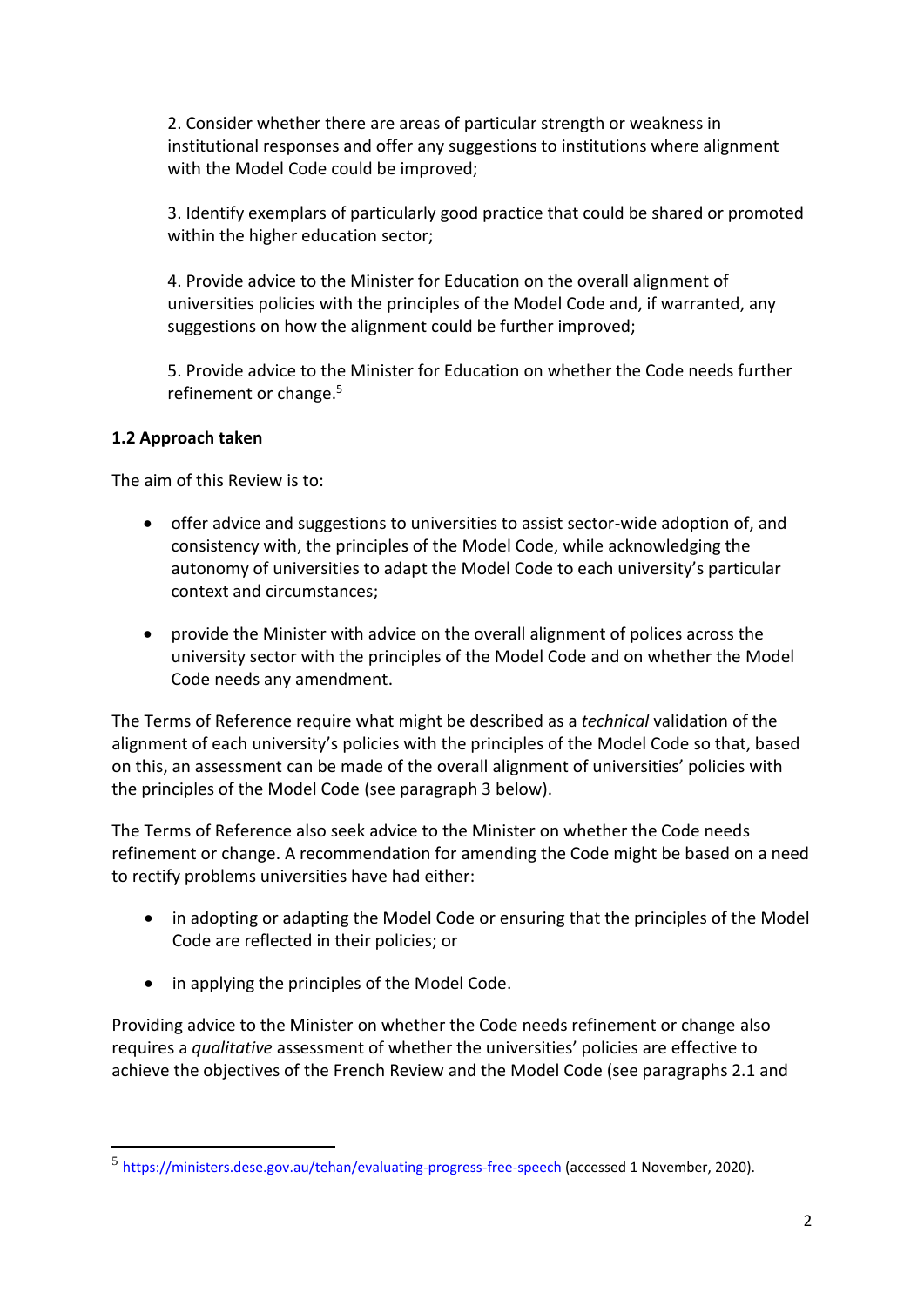2.2 below). This assessment draws on an understanding of how universities, and their management and governance, operate (see paragraph 4.2 below).

Advice is given and some suggestions are made to universities regarding how they might achieve consistency with the principles of the Model Code. Recommendations are made to the Minister for amendments to the Model Code. The suggestions and recommendations are made in the body of this Report, but they are also set out in Appendix C.

## 1.2.1 A note on scope and terminology

Although the headings to both the French Review and the Model Code refer to "higher education providers", the Model Code is expressed to apply to universities. The Terms of Reference for this Review make it clear that it is about universities' responses to the Model Code.

Some of the Terms of Reference refer to "the principles of the Model Code". This Review has not taken this to be limited, narrowly, to the section of the Model Code headed *Principles of the Code*. The *Principles of the Code* section of the Model Code cannot be properly understood without having regard to other parts of the Model Code. This is obvious in the case of the *Definitions*, but the sections headed *Application* and *Operation* are also essential to the role of the *Principles of the Code*. The approach taken is consistent with other Terms of Reference that refer to "the Model Code" and "the Code".

# **1.3 Consultation**

On 31 August, 2020 letters were sent to the Vice-Chancellors of Australia's forty-two universities seeking their submissions regarding any aspect of the Terms of Reference. Vice-Chancellors were asked not to be limited by the following matters in making their submissions, but they were asked to identify:

- any problems the university has had in aligning its policies with the principles of the Model Code;
- if relevant, the reasons why the university's policies diverge in some substantial way from the principles of the Model Code or do not address some substantive aspect of the Model Code;
- what steps the university has taken to ensure that its policies regarding freedom of speech and academic freedom are known and understood throughout the university; and
- who is responsible for ensuring compliance with the policies.

Thirty-four universities made a submission.

Student associations and groups were also invited to make a submission as were State and Territory Education Ministers, university groups, the National Tertiary Education Union (NTEU) and others who had made a submission to the French Review.

To discuss matters arising from the Terms of Reference: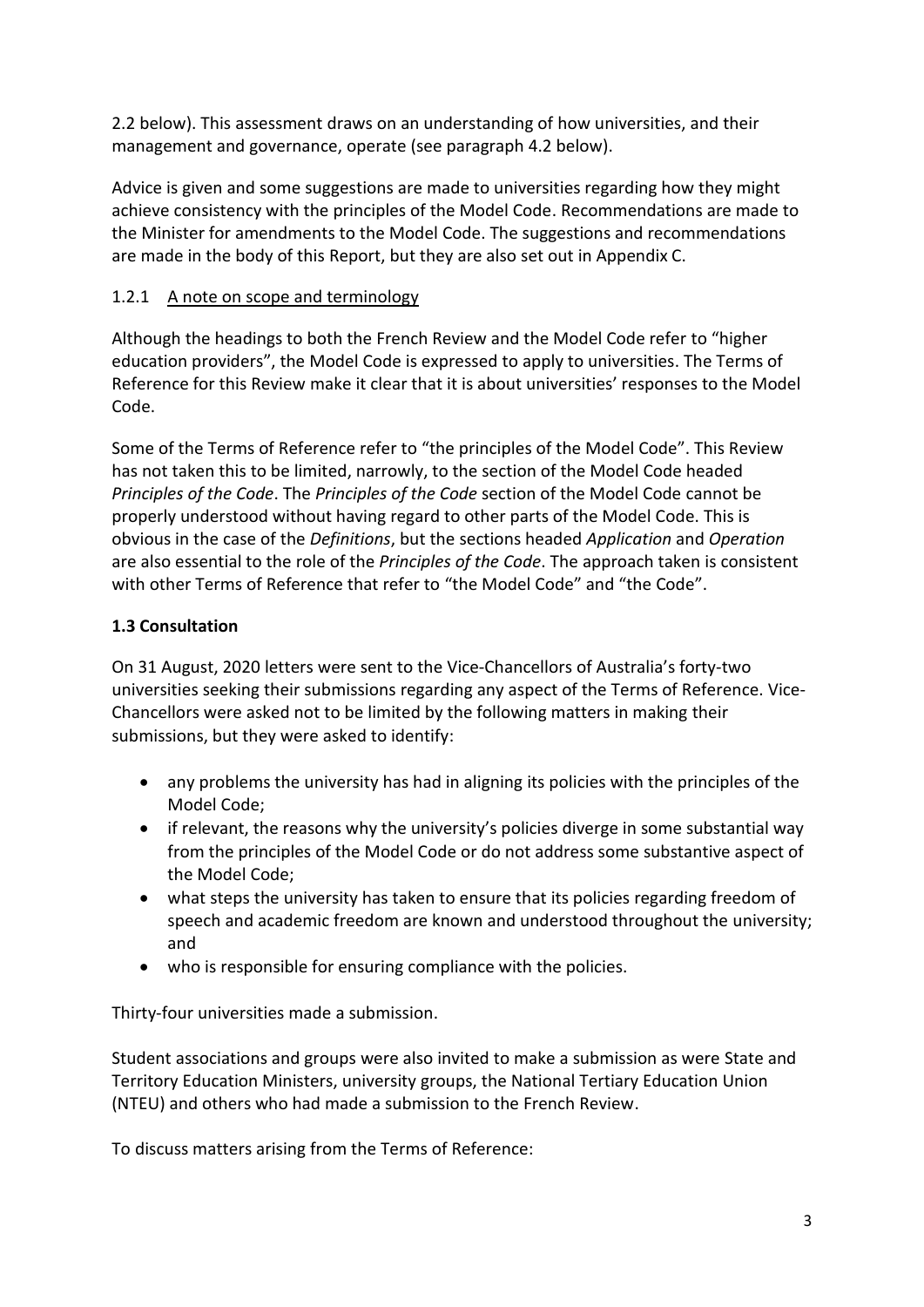- a teleconference was held with Mr Stephen Gerlach AM, Chancellor of Flinders University, in his role as the current Convenor of the University Chancellors Council  $(UCC);$ <sup>6</sup>
- a videoconference was held with Professor Nick Saunders AO, Chief Commissioner, Mr Alistair Maclean, Chief Executive Officer, Mr Greg Simmons, Director, Policy and Analysis, and Ms Rosemary Marcon, Manager, Executive Office, Tertiary Education Quality and Standards Agency (TEQSA); <sup>7</sup> and
- a meeting was held with Ms Catriona Jackson, Chief Executive and Director, and Dr Krisztian Baranyai, Policy Analyst, Universities Australia (UA).<sup>8</sup>

At their request, a video conference was held with Ms Elaine Pearson, Australia Director, and Dr Sophie Richardson, China Director, Human Rights Watch.<sup>9</sup> Following this, a video conference was held with Professor Ian Jacobs, Vice-Chancellor, and Professor George Williams, Deputy Vice-Chancellor, Planning and Assurance, University of New South Wales.<sup>10</sup>

A submission was made by Ms Pnina Levine, a Lecturer from the Curtin University School of Law, who researches in the areas of academic discipline and academic freedom.<sup>11</sup>

#### **1.4 Assistance from the Department of Education, Skills and Employment**

In preparation for the Review, the Department of Education, Skills and Employment (the Department) had ascertained that, at 19 August, 2020, twenty-two universities considered that they had completed their work in implementing the Model Code. The Department had undertaken a preliminary comparison of these universities' policies with the Model Code. The Department wrote to the Vice-Chancellors of each of these twenty-two universities asking them to validate the Department's assessment of the university's policies and to explain why any aspect of the Model Code had been modified, or remained unaddressed, in the university's policy framework. This work has contributed to the analysis in this Review.

The Department wrote to the Vice-Chancellors of the remaining twenty universities seeking information on progress in addressing the Model Code. This information has also contributed to this Review.

Since these letters were written, some more universities have advised that they have completed their work.

<sup>6</sup> [https://ucc.edu.au/home-](https://ucc.edu.au/home-ucc#:~:text=The%20University%20Chancellors%20Council%20(UCC,tertiary%20education%20sector%20in%20Australia)

[ucc#:~:text=The%20University%20Chancellors%20Council%20\(UCC,tertiary%20education%20sector%20in%20](https://ucc.edu.au/home-ucc#:~:text=The%20University%20Chancellors%20Council%20(UCC,tertiary%20education%20sector%20in%20Australia) [Australia](https://ucc.edu.au/home-ucc#:~:text=The%20University%20Chancellors%20Council%20(UCC,tertiary%20education%20sector%20in%20Australia) (accessed 1 November, 2020).

<sup>&</sup>lt;sup>7</sup> <https://www.teqsa.gov.au/> (accessed 1 November, 2020).

<sup>8</sup> <https://www.universitiesaustralia.edu.au/> (accessed 1 November, 2020).

<sup>9</sup> Video conference, 14 October, 2020 followed by an email submission dated 21 October, 2020 from Ms Pearson.

<sup>&</sup>lt;sup>10</sup> Video conference, 4 November, 2020 followed by a letter from the Vice-Chancellor dated 5 November, 2020.

<sup>&</sup>lt;sup>11</sup> Email from Ms Levine dated 13 November, 2020 which was by a conference call on 18 November, 2020.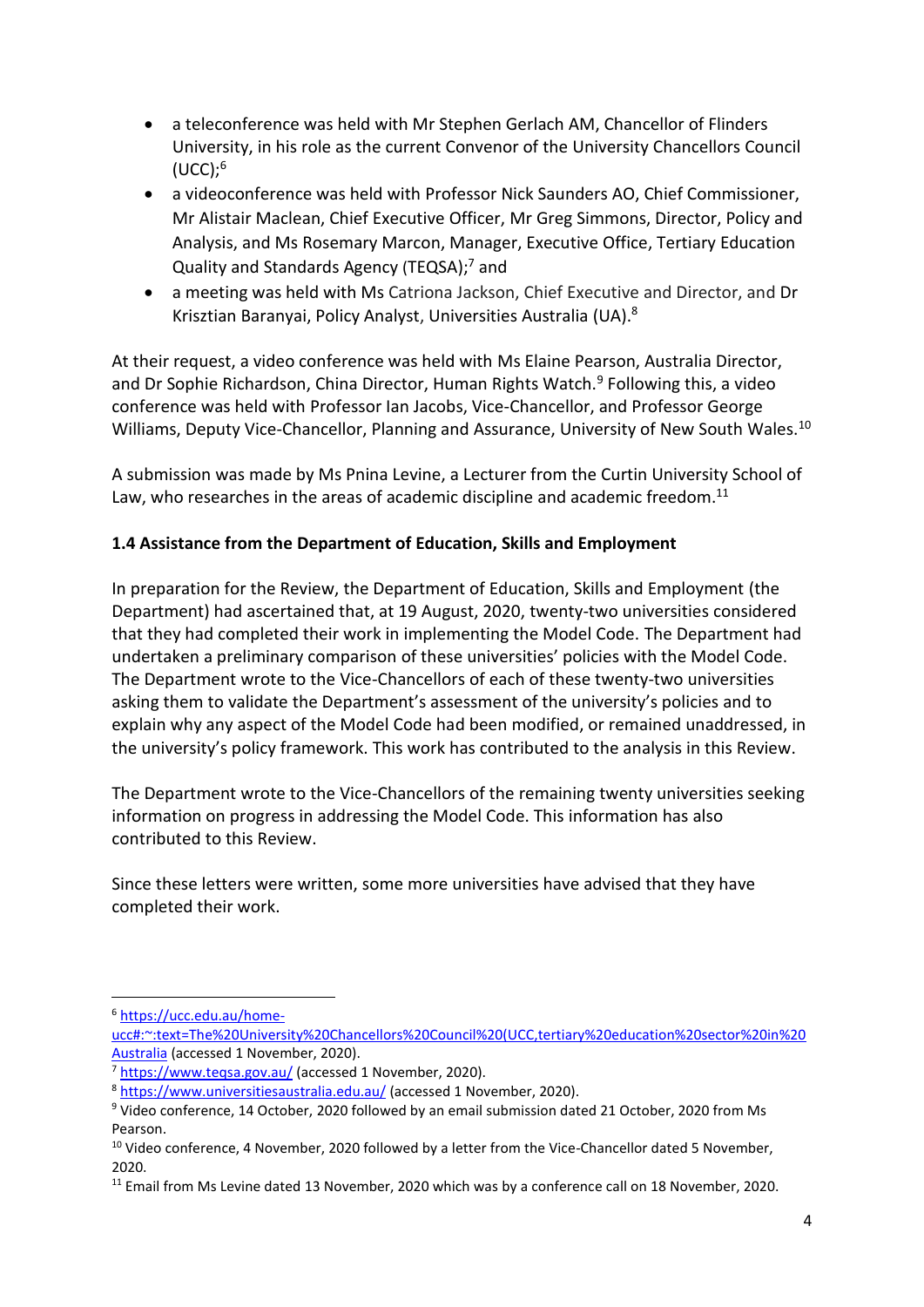Thirty-three universities advised that they have completed their work: Australian Catholic University; Bond University; Central Queensland University; Charles Darwin University; Curtin University; Deakin University; Edith Cowan University; Federation University Australia; Flinders University; Griffith University; James Cook University; La Trobe University; Macquarie University; Monash University; Queensland University of Technology; RMIT University; Southern Cross University; Torrens University; University of Adelaide; University of Melbourne; University of Newcastle; University of New South Wales; University of Notre Dame; University of Queensland; University of South Australia; University of the Sunshine Coast; University of Sydney; University of Tasmania; University of Technology Sydney; University of Western Australia; University of Wollongong; Victoria University; Western Sydney University.

Eight universities advised that they have not completed their work: the Australian National University; Charles Sturt University; Murdoch University; Swinburne University of Technology; University of Canberra; University of Divinity; University of New England; University of Southern Queensland.

Carnegie Mellon University Australia did not provide information regarding its progress in implementing the Model Code.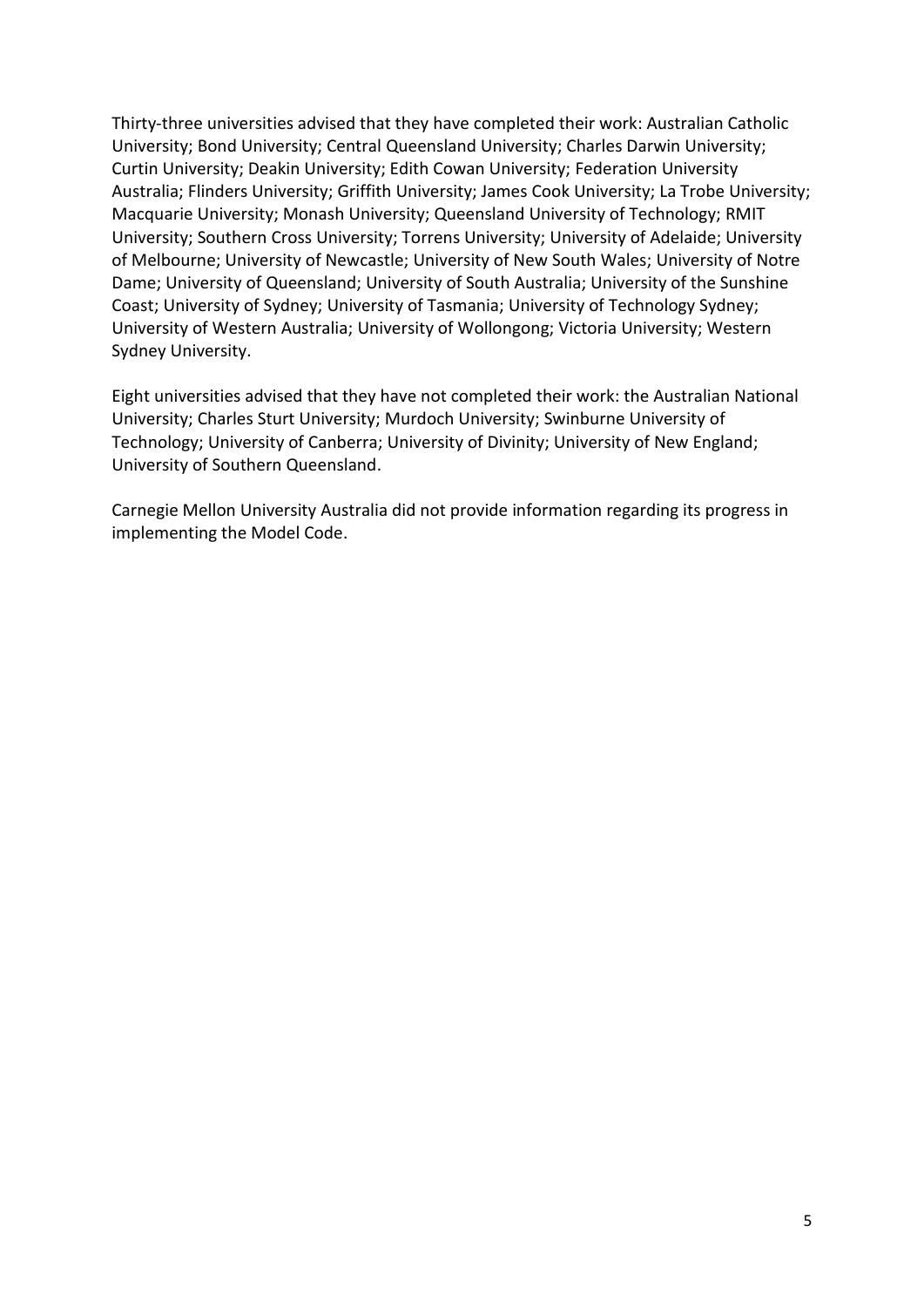# **2. The Model Code**

The Model Code as recommended by the French Review is set out in Appendix A.

#### **2.1 Objectives of the recommendations made by the French Review**

The French Review was prompted by the public airing of concerns about freedom of speech and academic freedom in Australian universities. <sup>12</sup> It recommended that *protection for freedom of speech and academic freedom be strengthened* within the sector by the adoption of umbrella principles embedded in a code of practice for each institution.<sup>13</sup>

Given debate about the boundaries of freedom of speech and academic freedom, another objective of the French Review was to *clarify the meaning and limits of freedom of speech and academic freedom*. 14

A third, key objective was to *support a culture disposed to freedom of speech and academic freedom*. It was suggested that a code of practice, which is owned by the sector, offers more promise in supporting a culture disposed to these freedoms than rules imposed by prescription. 15

The French Review did not recommend increased government regulation; <sup>16</sup> one reason for this was to *ensure institutional autonomy*. 17

## **2.2 The Model Code as a sector-wide resource**

The French Review hoped that the Model Code would encourage universities to share experiences and thereby promote the consistent application of the principles of the Code or their variation by the sector.<sup>18</sup>

Ms Catriona Jackson, Chief Executive and Director of UA, advised that UA has discussed academic freedom, freedom of speech and the Model Code in plenary sessions as and when issues have arisen. 19

TEQSA's Corporate Plan 2019-2023 provides that TEQSA will "work with the sector on the [French] review's implications for an understanding of responsibilities under the Higher

<sup>&</sup>lt;sup>12</sup> Review of Freedom of Speech in Australian Higher Education Providers page 13.

 $13$  Ibid page 14.

 $14$  Ibid page 13; see also pages 34, 49 and 114.

 $15$  Ibid page 225.

<sup>&</sup>lt;sup>16</sup> Ibid page 14; see also pages 39 and 212.

<sup>17</sup> Ibid pages 14, 18, 211, 220 and 222.

<sup>18</sup> Ibid pages 211, 216, 220 and 294.

<sup>&</sup>lt;sup>19</sup> Meeting with Ms Catriona Jackson, Chief Executive and Director, and Dr Krisztian Baranyai, Policy Analyst -Research and Innovation, UA, 23 September, 2020.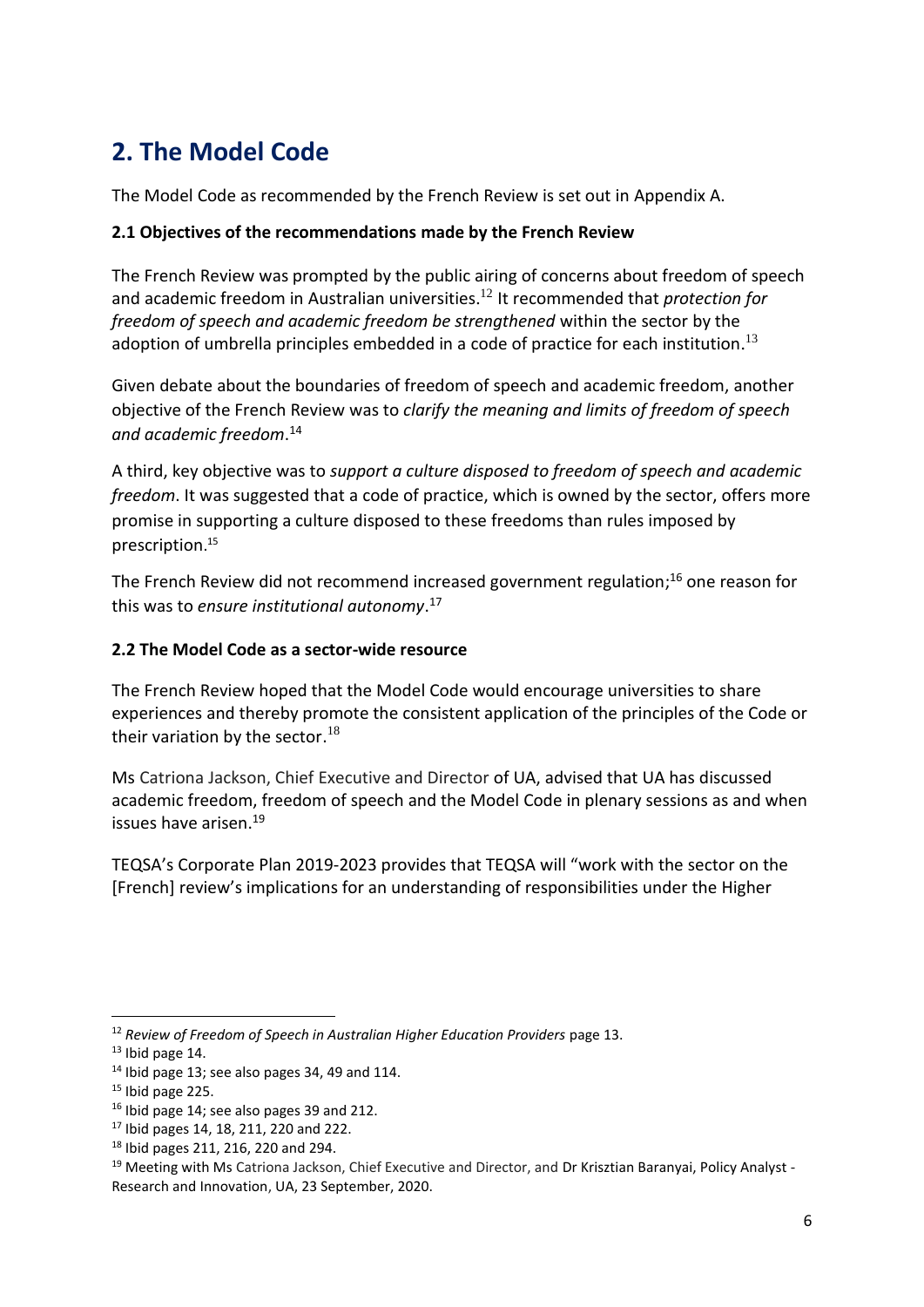Education Standards Framework."<sup>20</sup> TEQSA has not taken any formal position on matters such as the UCC's revisions to the Model Code.<sup>21</sup>

The UCC is the body that seems to have taken the lead role in discussing the Model Code and developing a shared understanding of it; see paragraph 2.3 below. It is appropriate that the UCC should have taken this leadership position, particularly given that freedom of speech and academic freedom have been the subject of some public concern (see paragraphs 2.1 and 2.5.2). One of the roles of the UCC is to provide a forum for communication and discussion<sup>22</sup> and Chancellors would be aware of the role of the governing body in relation to upholding and protecting freedom of speech and academic freedom (see paragraph 5.1 below).

#### **2.3 The UCC version of the Model Code**

The French Review was discussed at the UCC's meeting held in May 2019. In June, 2019, a Working Group, whose members were Mr French, in his role as Chancellor of the University of Western Australia, together with the Hon Gareth Evans AC, then Chancellor of the Australian National University, and Mr Peter Varghese AO, Chancellor of the University of Queensland, circulated a revised version of the Model Code for consideration by the UCC. The UCC Convenor advised that the revisions were endorsed by the UCC and that the updated version was formally adopted by the UCC.<sup>23</sup> This "UCC version of the Model Code" is set out in Appendix B, with the revisions to the Model Code highlighted.

One difference between the Model Code and the UCC version of the Model Code relates to the way that they deal with the freedom of academic staff to comment on issues in their personal capacities. The Model Code defines "academic freedom" to include:

"the freedom of academic staff, without constraint imposed by reason of their employment by the university, to make lawful public comment on any issue in their personal capacities".

It seems that the UCC considered that including, in the definition of "academic freedom", comments made in a personal capacity, confused freedom of speech and academic freedom. <sup>24</sup> Accordingly, the UCC version removes the personal capacity aspect of the definition of "academic freedom" from the definition section and inserts it, instead, in a not materially different form in that part of the Code that deals with freedom of speech. It provides that:

<sup>20</sup> <https://www.teqsa.gov.au/sites/default/files/corporate-plan-2019-23-web.pdf?v=1571613989> page 13 (accessed 1 November, 2020).

<sup>&</sup>lt;sup>21</sup> Videoconference with Professor Nick Saunders AO, Chief Commissioner, Mr Alistair Maclean, Chief Executive Officer, Mr Greg Simmons, Director, Policy and Analysis, and Ms Rosemary Marcon, Manager, Executive Office, TEQSA, 22 September, 2020.

<sup>22</sup> <https://ucc.edu.au/home-ucc> (accessed 1 November, 2020).

<sup>&</sup>lt;sup>23</sup> Teleconference with Mr Stephen Gerlach AM, Chancellor of Flinders University, in his role as Convenor of the UCC, 22 September, 2020.

 $24$ Letter from Mr Stephen Gerlach AM, Chancellor of Flinders University, in his role as Convenor of the UCC, 24 September, 2020 page 1.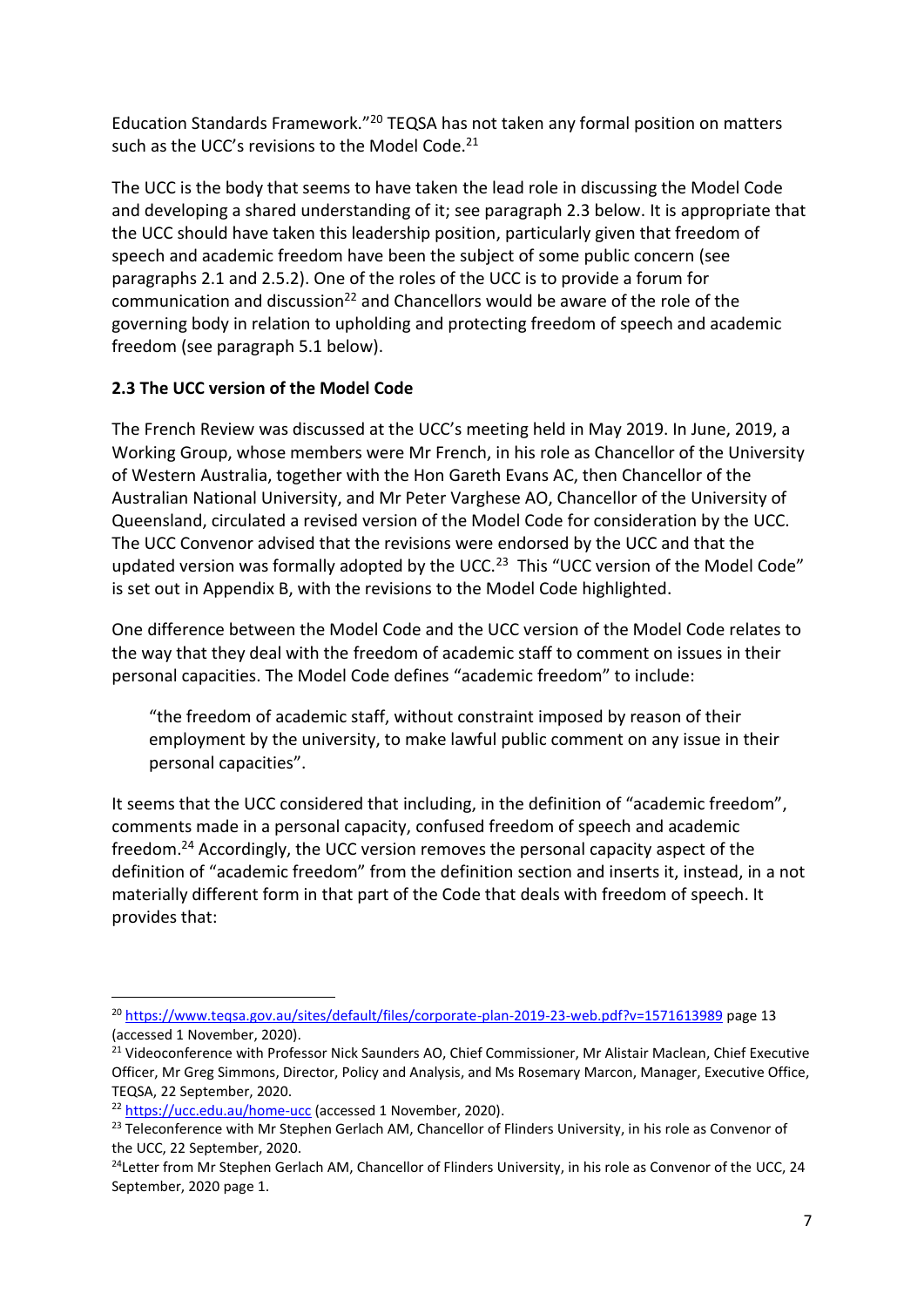"… the freedom of academic staff to make lawful public comment on any issue in their personal capacities [shall not] be subject to constraint imposed by reason of their employment by the university."

(see paragraph (2) of the *Principles of the Code* section of the UCC version of the Model Code in Appendix B).

Accordingly, for the purpose of this Review, which is based on the documents read as a whole, there is no substantive difference between the Model Code and the UCC version of the Model Code (see paragraph 3.3 below).

#### **2.4 Making the terminology in the** *Higher Education Support Act***, the** *Higher Education Standards Framework* **and the Model Code consistent**

The French Review recommended amendments to the *Higher Education Support Act 2003* (Cth) (*HESA*) <sup>25</sup> and the *Higher Education Standards Framework* (*Standards Framework*).<sup>26</sup> The amendments would make the terminology in those documents consistent with that in the Model Code. It was made clear that this was not essential to support the Model Code or to render it compliant with the Act or the Standards.<sup>27</sup>

In October, 2020 the Australian Government introduced the *Higher Education Support Amendment (Freedom of Speech) Bill 2020* into the Commonwealth Parliament. If enacted, this will amend the *HESA* to insert a new definition of "academic freedom" and replace the current term - "free intellectual inquiry" - with "freedom of speech and academic freedom". Section 19-115 of the *HESA* will require universities to

"have a policy that upholds freedom of speech and academic freedom".

"Academic freedom" will be defined in the legislation in accordance with the definition in the UCC version of the Model Code (see paragraph 2.3 above).

The following recommendation is made to ensure consistency.

If the *Higher Education Support Act 2003* (Cth) is amended to include the definition of "academic freedom" in the UCC version of the Model Code, it is *recommended* that the Model Code be amended by

(i) replacing the definition of "academic freedom" in the Model Code with the definition of "academic freedom" in the UCC version of the Model Code; and

(ii) replacing paragraph (2) of the *Principles of the Code* section in the Model Code with paragraph (2) of the *Principles of the Code* section in the UCC version of the Model Code.

<sup>25</sup> Paragraph 2-1(iv) and Section 19-115; see *Review of Freedom of Speech in Australian Higher Education Providers* pages 226-7.

<sup>26</sup> *Higher Education Standards Framework (Threshold Standards)* 2015 paragraphs 6.1 4 and B1.1; see *Review of Freedom of Speech in Australian Higher Education Providers* page 228.

<sup>&</sup>lt;sup>27</sup> Review of Freedom of Speech in Australian Higher Education Providers pages 226 and 228.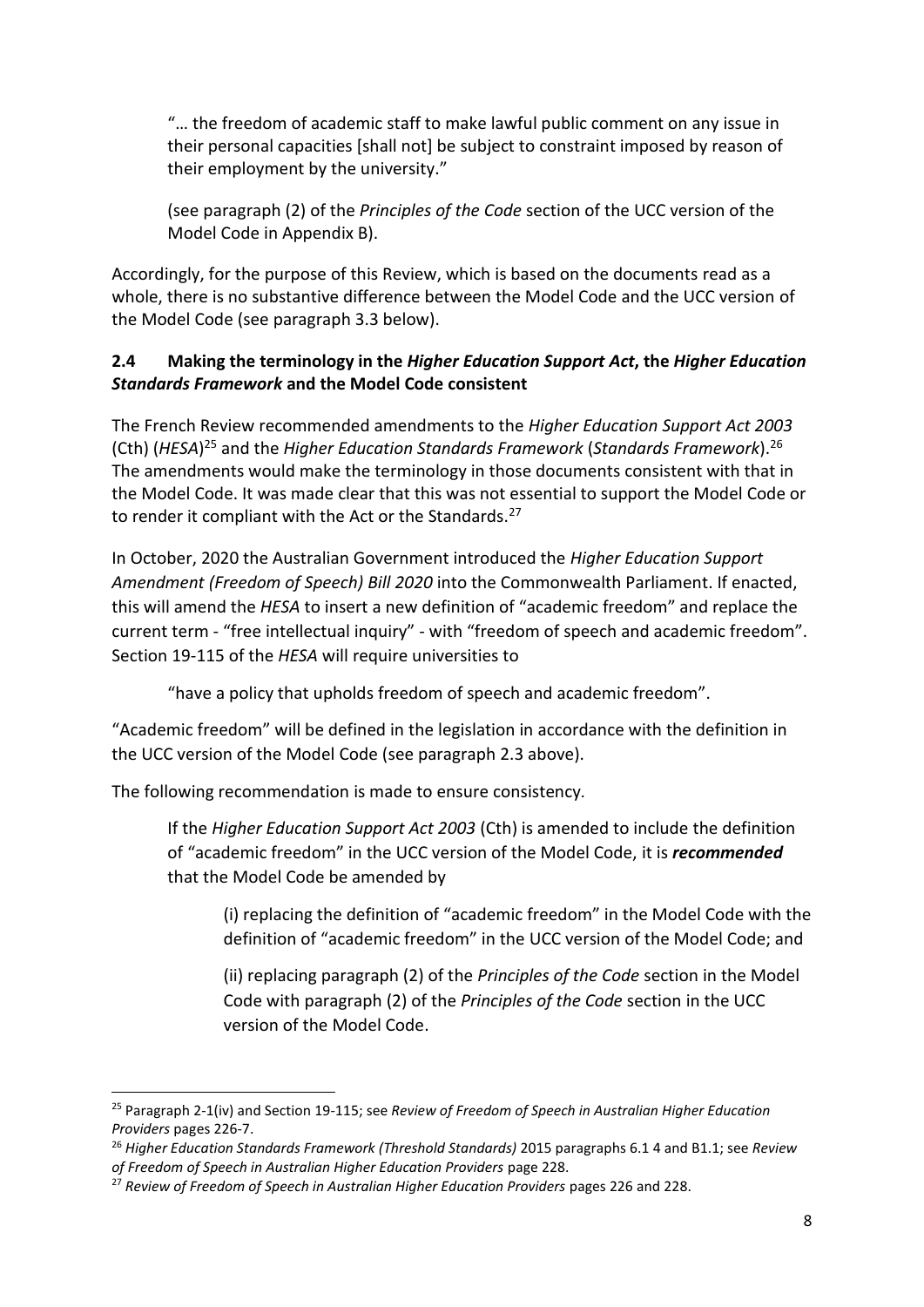# **2.5 The 'central concepts' on which the Model Code is based: a framework for validating the alignment of universities' policies with the Model Code**

Identifying what can be described as the 'central concepts' on which the Model Code is based, provides not only for greater understanding of the Model Code, but also a structure for addressing the Terms of Reference. The four central concepts, which overlap, are discussed in paragraphs 2.5.1- 2.5.4. They provide a framework against which the alignment of universities' policies with the Model Code is assessed in paragraph 3 below. The four central concepts are:

- (1) Academic freedom is a defining value and characteristic of universities and freedom of speech of staff, students and visitors is a paramount value (see paragraph 2.5.1 below)
- (2) Academic freedom and freedom of speech are matters of public concern that should be addressed in a clear, comprehensive and authoritative way (see paragraph 2.5.2 below)
- (3) "Umbrella principles", dealing with freedom of speech and academic freedom, should inform all other rules and policies (see paragraph 2.5.3 below)
- (4) Broadly framed rules, codes and policies that involve the exercise of administrative discretions and evaluative judgments should not be allowed to erode freedom of speech and academic freedom (see paragraph 2.5.4 below).

## 2.5.1 Academic freedom is a defining value and characteristic of universities and freedom of speech of staff, students and visitors is a paramount value

The French Review concluded that the "essential elements and history [of academic freedom] … mark it as a defining characteristic of universities".<sup>28</sup>

The second of the *Objects* of the Model Code, read together with the *Principles of the Code*, reflects this characterisation of the value to be accorded to academic freedom:

To ensure that academic freedom is treated as a defining value by the university and therefore not restricted nor its exercise unnecessarily burdened by restrictions or burdens other than those imposed by law and set out in the Principles of the Code.

It should be noted that there are two aspects to this formulation; academic freedom is not only a defining value, but, also, because of this, it is not to be restricted or burdened except in the ways specified.

"Freedom of expression" was categorised by the French Review as a free-standing value to be applied by higher education providers and as an aspect of academic freedom.<sup>29</sup>

<sup>28</sup> Ibid page 114; see also pages 18 and 35 and Chapter 11.

<sup>29</sup> Ibid pages 18, 192, 214-5, 222 and 224.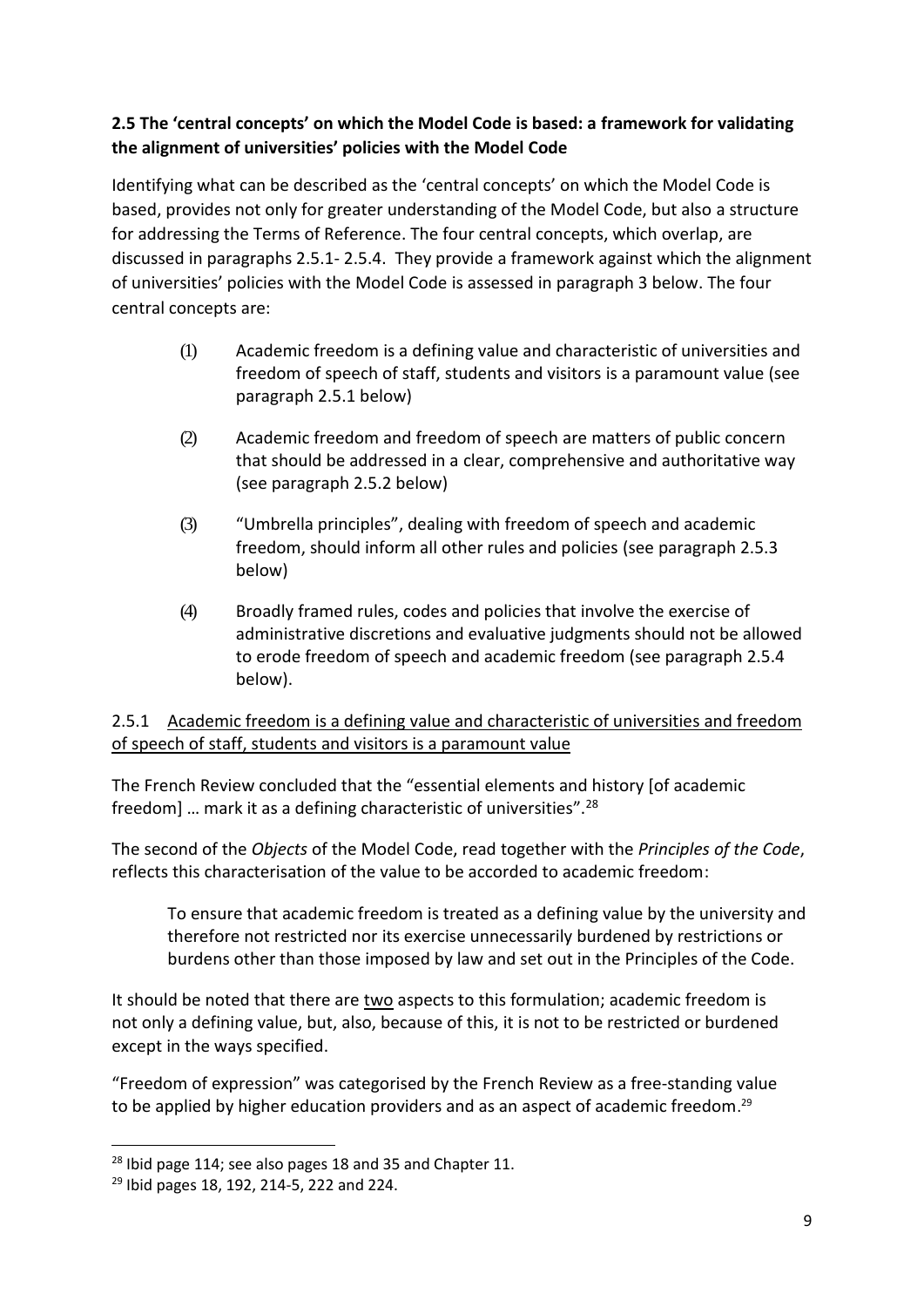The designation of the freedom of lawful speech of staff, students and visitors to universities as a "paramount value" created some concern when comments were received regarding a first draft of the Model Code.<sup>30</sup> The French Review clarified the position by explaining that the use of the term "paramount" accords the freedom a priority, which is not absolute, over other values and interests; accordingly:

"[f]reedom of speech can be described as paramount yet subject to limitations imposed by law and reasonable and proportionate limitations imposed by an institution to enable it to discharge its functions."<sup>31</sup>

The first of the *Objects* of the Model Code, read together with the *Principles of the Code*, reflects this characterisation of the value to be accorded to the freedom of lawful speech of every member of staff, students and visiting speakers:

To ensure that the freedom of lawful speech of staff and students of the university and visitors to the university is treated as a paramount value and therefore is not restricted nor its exercise unnecessarily burdened by restrictions or burdens other than those imposed by law and set out in the Principles of the Code.

Again, there are two aspects to this formulation; freedom of lawful speech is not only a paramount value, but, also, because of this, it is not to be restricted or burdened except in the ways specified.

## 2.5.2 Academic freedom and freedom of speech are matters of public concern that should be addressed in a clear, comprehensive and authoritative way

The French Review concluded that, from the available evidence, "claims of a freedom of speech crisis on Australian campuses are not substantiated";<sup>32</sup> there was no "systemic pattern" of action adverse to freedom of speech.<sup>33</sup> Nonetheless, it was noted that there is an issue of principle and policy that is a matter of public concern; this should properly be addressed by the sector in as "clear and comprehensive and authoritative way as it can."<sup>34</sup>

#### 2.5.3 "Umbrella principles", dealing with freedom of speech and academic freedom, should inform all other rules and policies

The French Review emphasised the benefits of adopting a set of umbrella principles on freedom of speech and academic freedom, informing all other rules and policies. Umbrella principles would improve "the accessibility of … important information to university decision-makers, other staff, students and the wider community". <sup>35</sup> These umbrella principles are set out in the section of the Model Code headed *Principles of the Code*.

 $30$  Ibid page 213.

 $31$  Ibid page 213.

 $32$  Ibid page 13.

<sup>&</sup>lt;sup>33</sup> Ibid page 217.

<sup>&</sup>lt;sup>34</sup> Ibid page 89.

<sup>&</sup>lt;sup>35</sup> Ibid page 157; see also page 175 dealing with the value of overarching statements in relation to administrative judgments regarding the use of university land or facilities.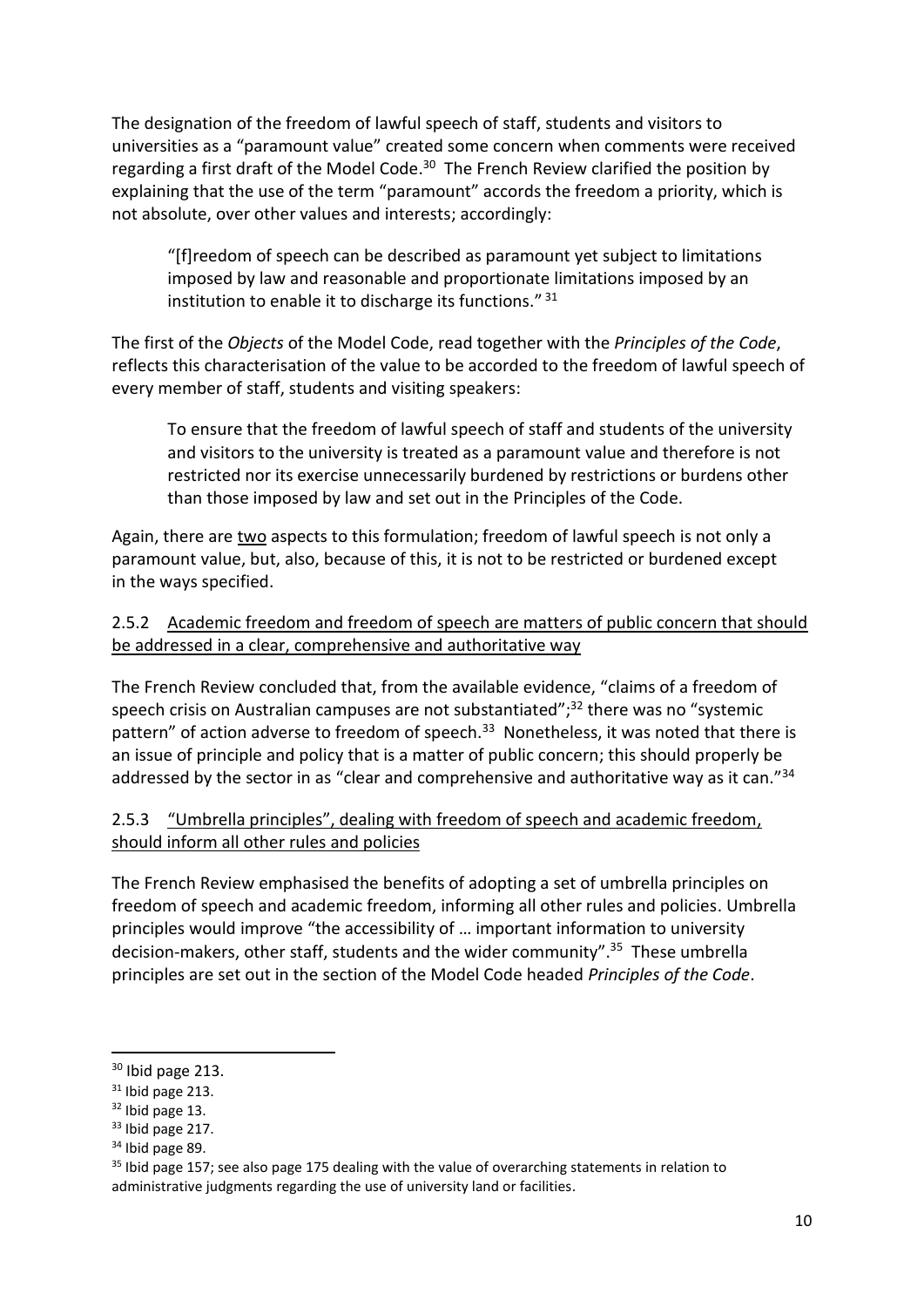2.5.4 Broadly framed rules, codes and policies that involve the exercise of administrative discretions and evaluative judgments should not be allowed to erode freedom of speech and academic freedom

The French Review noted that universities had a range of diverse and broadly framed rules, codes and policies relating to, affecting, or capable of affecting freedom of speech and academic freedom; these:

"leave room for the variable exercise of administrative discretions and evaluative judgments. … [They] are capable of eroding the fundamental freedom of speech and that freedom of speech which is an essential element of academic freedom. That fact constitutes a risk to those freedoms and makes the sector an easy target for criticism." 36

The breadth of university rules, codes and policies was the basis for a critique regarding:

- o **Student Misconduct Policies** that define misconduct as behaving in a manner detrimental to the 'good repute' of the university or 'causing another person to fear for their wellbeing'; <sup>37</sup>
- o **Codes of Conduct applying to Staff** that refer to the risk of harm to the 'reputation' or 'prestige' of the university';<sup>38</sup>
- o **Codes of Conduct applying to Students** that characterise some conduct by how it 'may reasonably be perceived'<sup>39</sup> or that provide that reputational damage to the university is a qualifier on student freedom of expression;  $^{40}$
- o **Bullying, Discrimination and Harassment Policies or Procedures** that are expressed so broadly that it may be difficult for those who are bound by them to determine their limits; 41
- o **Policies regarding the Hire or Use of University Facilities** that deny access based on judgments about activities being 'inappropriate' or 'conflicting with the university's mission, goals or values'.<sup>42</sup>

The French Review envisaged that the Model Code could be applied to guide the exercise of powers and discretions, effectively restraining "the exercise of overbroad powers to the extent that they would otherwise be applied adversely to freedom of speech and academic freedom without proper justification."<sup>43</sup> Accordingly, the *Operation* section of the Model Code provides that:

(1) The university shall have regard to the Principles of this Code in the drafting, review or amendment of any non-statutory policies or rules and in the

<sup>36</sup> Ibid page 14; see also pages 217-218.

 $37$  lbid page 153; see also pages 139-140 regarding the rules of some universities relating to student misconduct, procedures for investigating alleged misconduct and the imposition of penalties relating to student misconduct.

<sup>38</sup> Ibid pages 214-215.

<sup>&</sup>lt;sup>39</sup> Ibid page 150.

 $40$  Ibid page 151.

<sup>41</sup> Ibid page 163; see also page 164 regarding 'unintentional discrimination or harassment'.

<sup>42</sup> Ibid page 172.

<sup>43</sup> Ibid page 219.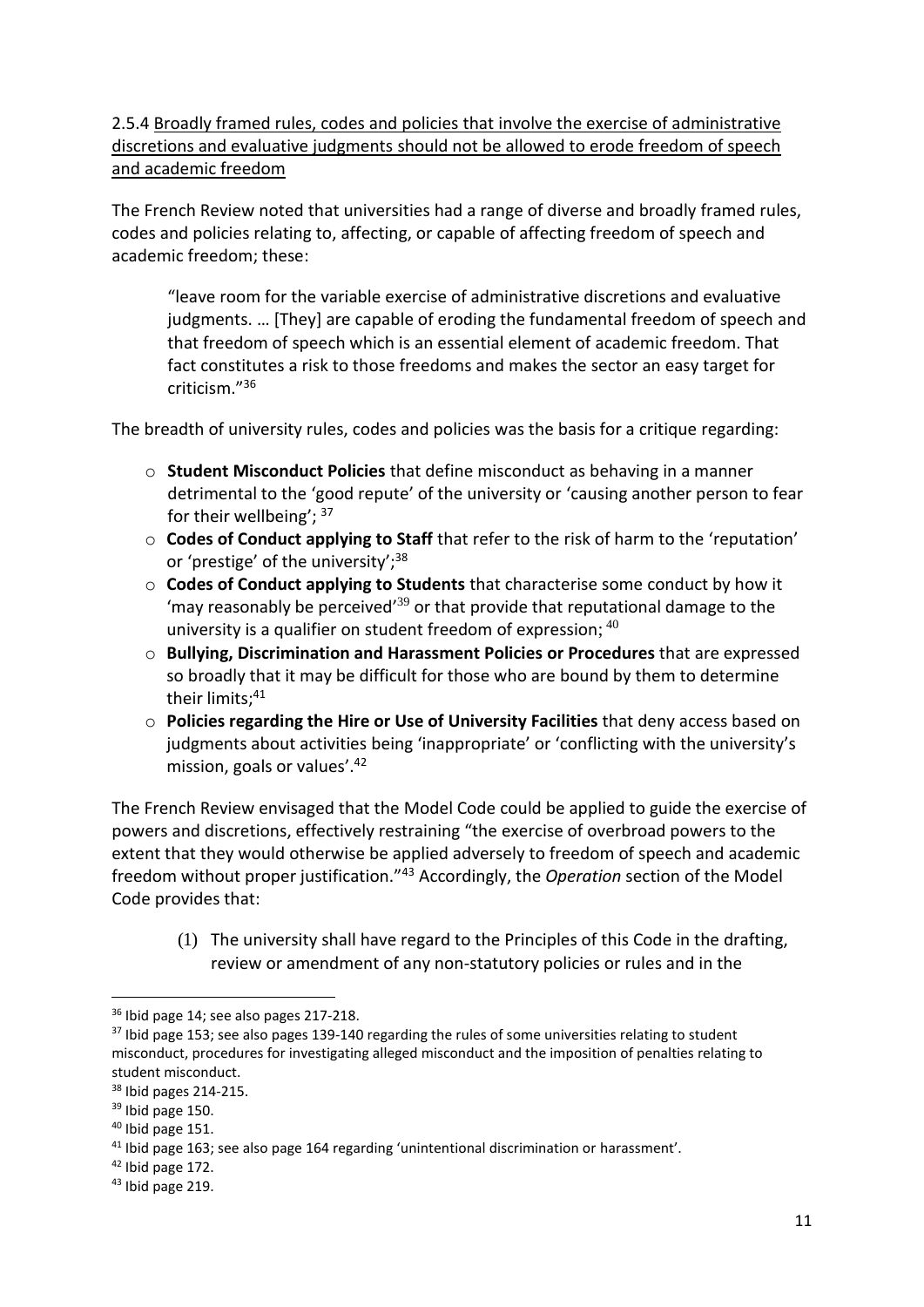drafting, review or amendment of delegated legislation pursuant to any delegated law-making powers.

- (2) Non-statutory policies and rules of the university shall be interpreted and applied, so far as is reasonably practicable, in accordance with the Principles of this Code.
- (3) Any power or discretion under a non-statutory policy or rule of the university shall be exercised in accordance with the Principles in this Code.
- (4) This Code prevails, to the extent of any inconsistency, over any non-statutory policy or rules of the university.
- (5) Any power or discretion conferred on the university by a law made by the university in the exercise of its delegated law-making powers shall be exercised, so far as that law allows, in accordance with the Principles of this Code.
- (6) Any power or discretion conferred on the university under any contract or workplace agreement shall be exercised, so far as it is consistent with the terms of that contact or workplace agreement, in accordance with the Principles of this Code.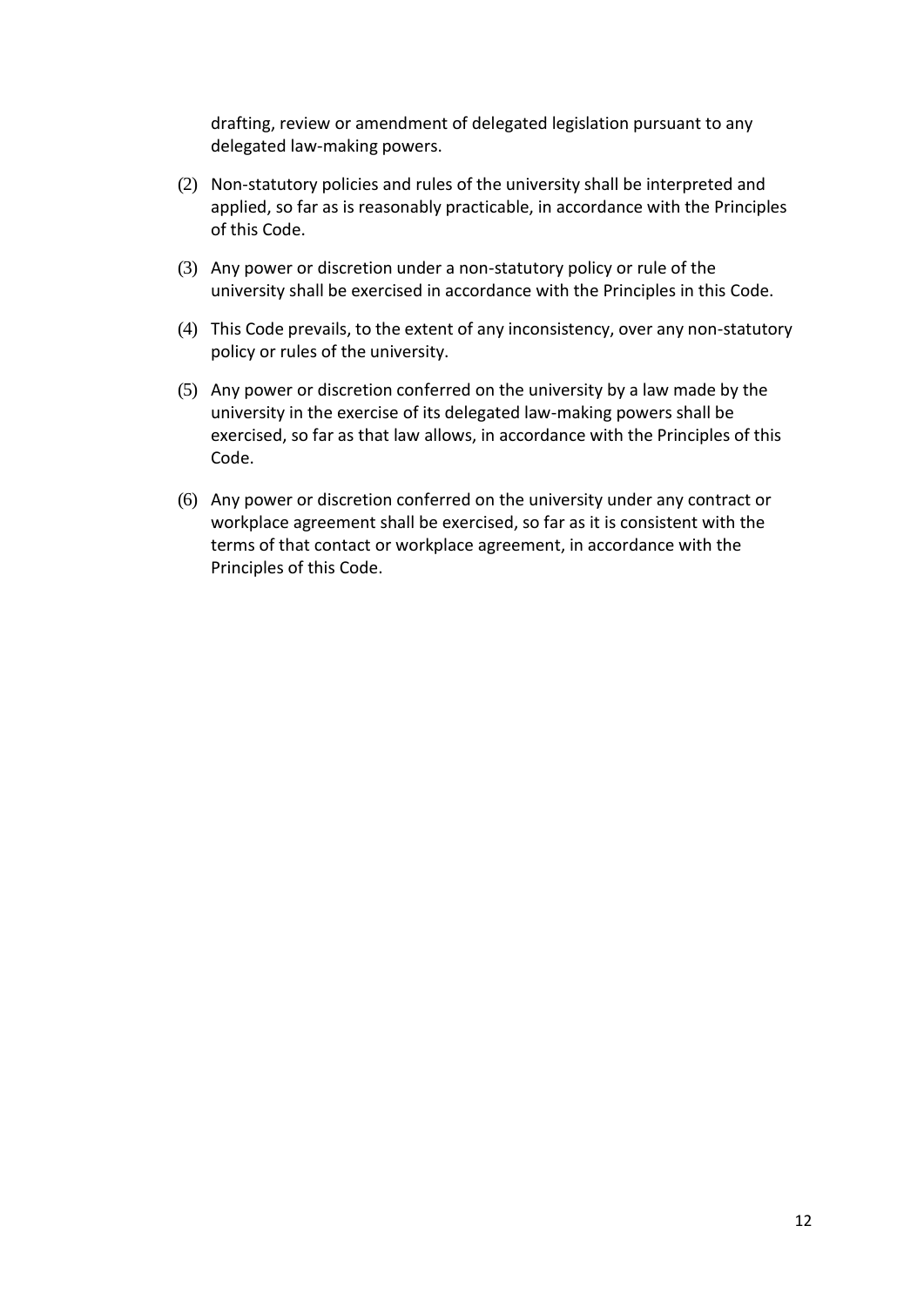# **3. Alignment of universities' policies with the principles of the Model Code**

The following framework, which is based on the four 'central concepts' of the Model Code identified in paragraph 2.5 above, was used to validate the alignment of universities' policies with the Model Code. Rather than looking for duplication of the Model Code, the analysis centred on whether each university's policy, or policies, align with the four 'central concepts' of the Model Code explained in paragraphs 2.5.1-2.5.4 above:

- (1) Is academic freedom treated as a defining value and characteristic and is freedom of speech of staff, students and visitors treated as a paramount value in a manner consistent with the Model Code? (see paragraph 2.5.1 above and paragraph 3.2 below)
- (2) Have academic freedom and freedom of speech been addressed in a clear, comprehensive and authoritative way consistently with the Model Code? (see paragraph 2.5.2 above and paragraph 3.3 below)
- (3) Have "umbrella principles", dealing with freedom of speech and academic freedom, been identified to inform all other rules and policies in the manner envisaged by the Model Code? (see paragraph 2.5.3 above and paragraph 3.4 below)
- (4) Has the university ensured that broadly framed rules, codes and policies that involve the exercise of administrative discretions and evaluative judgments will not erode freedom of speech and academic freedom? (see paragraph 2.5.4 above and paragraph 3.5 below).

For a university's policies to be described as "fully aligned" they would have to be consistent with each of these four 'central concepts' of the Model Code. As previously noted, universities agreed that they would adopt the Model Code, adapt it or ensure that the principles of the Model Code were reflected in their policies. It follows that a university's policy, or policies, could be said to be aligned with the Model Code without being an exact replica of it.

Paragraphs 3.2-3.5 identify areas of strength or weakness in universities' responses and offer suggestions regarding how alignment with the Model Code could be improved. The observations in these paragraphs are written with a view to assisting each university to bring its policies into alignment with the Model Code.

Some specific areas of non-alignment are also identified and explained in paragraph 3.6.

Recommendations are made to the Minister regarding refinements to the Model Code based on the experience of universities to date in working with the Model Code.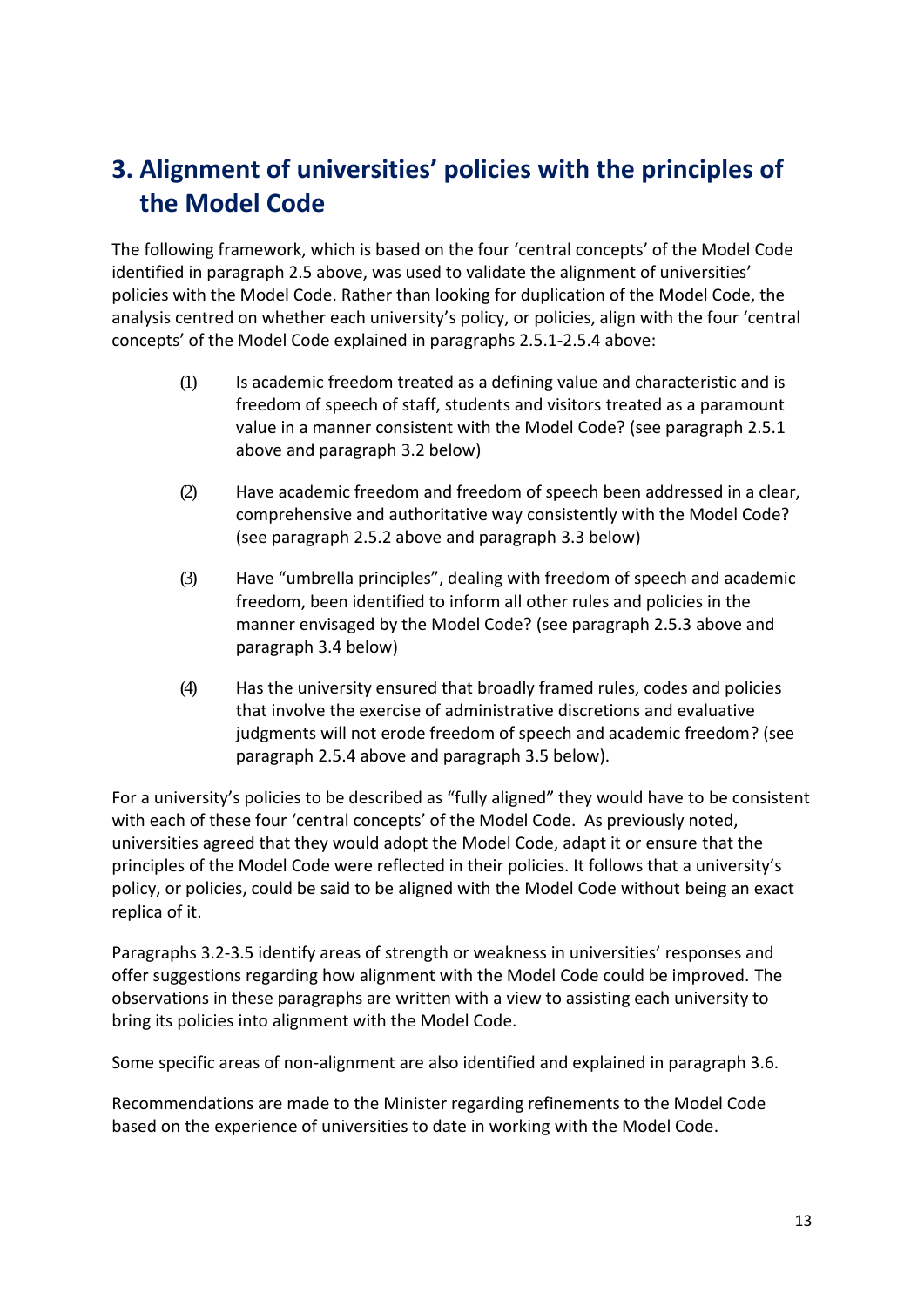Before turning to these matters, there is one issue that proved to be perhaps the most significant in terms of ensuring alignment with the Model Code; this was whether an overarching code or policy was adopted or, instead, the university relied on several policies or other instruments to set out its position regarding freedom of speech and academic freedom.

#### **3.1 An overarching code or policy or several sources**

Twenty-one of the thirty-three universities that have completed their implementation of the Model Code have adopted an overarching policy or code dealing with academic freedom and freedom of speech.

In the case of seven universities, to determine what is the university's approach to academic freedom and freedom of speech, it was necessary to have regard to a number of instruments including some or all of: the legislation establishing the university, the university's strategic plan, its vision or mission statement, its enterprise agreement and a number of codes and policies dealing with staff conduct, research conduct, student conduct, media commentary and hire of facilities. Taken together, a suite of instruments could align with the principles of the Model Code, but, almost without exception, single, overarching codes or policies were found to be more strongly aligned with the principles of the Model Code.

The universities that have adopted a single, overarching code or policy were found to have addressed academic freedom and freedom of speech in a clearer, more authoritative manner than those that have numerous instruments dealing with aspects of academic freedom and freedom of speech (see the discussion in paragraph 2.5.2 above and paragraph 3.3 below).

This Review had the advantage of having input from each university regarding their policies (see paragraph 1.4 above). In the case of some universities, without this it would have been extremely difficult to identify how the university's policy suite aligned with the principles of the Model Code or, frankly, even which of the university's policies were relevant. This was because these universities referred to provisions in a variety of instruments that were directed at wider issues, but which included some provision that touched on some aspect of academic freedom or freedom of speech; sometimes the various provisions were inconsistent.

Overarching codes or policies are better able to provide members of staff, students and the public with clarity and confidence regarding the university's approach. This is of value not only to those who benefit from the provisions regarding freedom of speech and academic freedom, but also to those who have to interpret and apply them and those who have to interpret and apply other rules and policies that might affect freedom of speech and academic freedom (see paragraph 2.5.4 above). Being able to point to a single code or policy is also conducive to giving the public confidence that freedom of speech and academic freedom is a core focus of the university (see the discussion in paragraph 2.5.2 above and paragraph 3.3 below).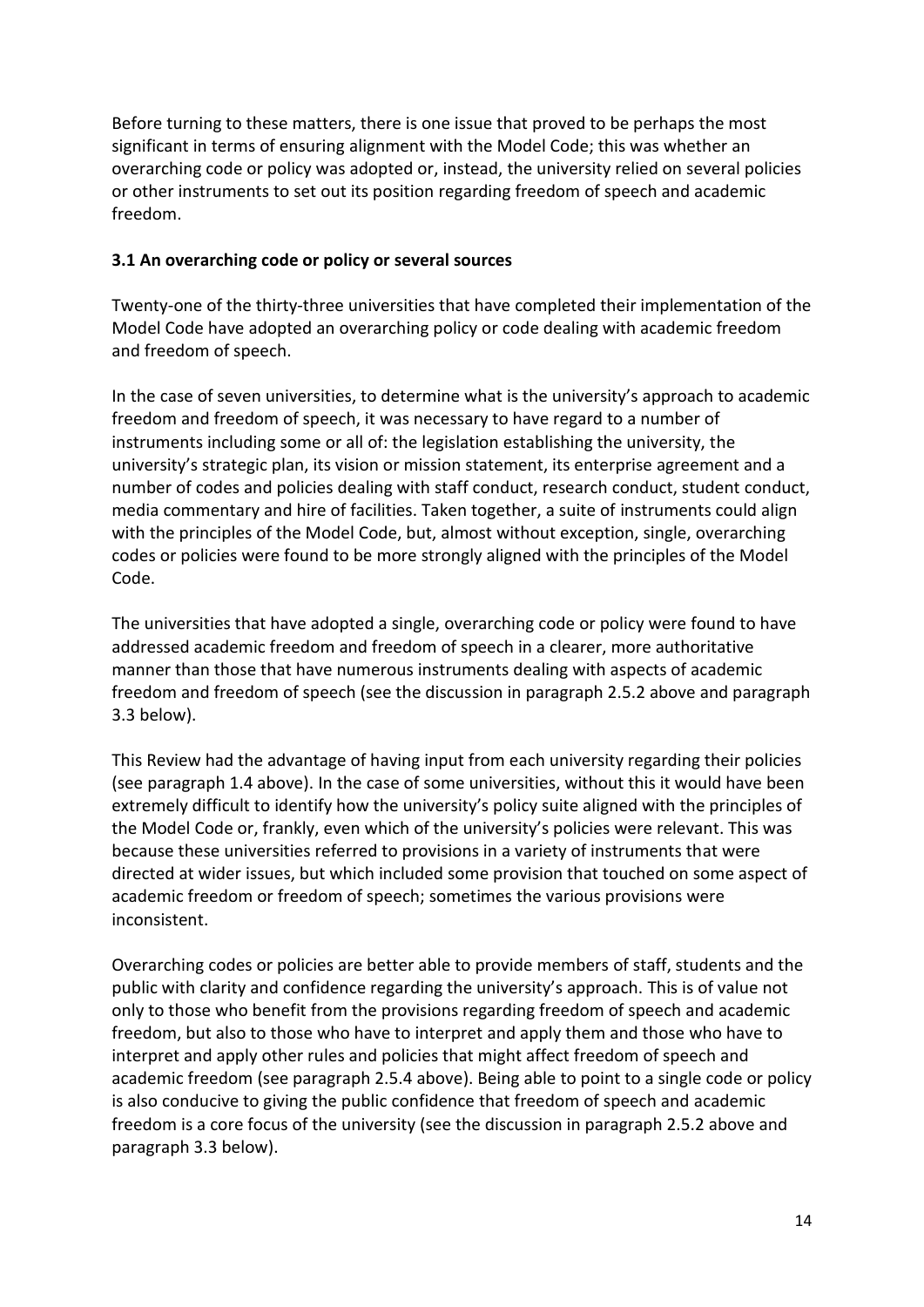Overarching codes or policies are also more likely to create a culture in which freedom of speech and academic freedom are valued than a policy framework requiring people to locate aspects of the university's approach addressed in a piecemeal manner in numerous documents (see paragraph 4.2 below).

Where it is necessary to have regard to statements in a diverse range of instruments to gain an understanding of a university's approach, the authority of each instrument is diminished and clarity can be lost.

Overarching codes or policies dealing with academic freedom and freedom of speech also better facilitate the sharing by universities of their experiences and the promotion of a consistent application of the principles of the Model Code by the sector (see paragraph 2.2 above).

Five of the thirty-three universities that have completed their implementation of the Model Code have adopted two statements, policies or codes: one dealing with academic freedom and another dealing with freedom of speech. While this is preferable to numerous instruments, the analysis showed that it is not without problems. The reason usually given for adopting two instruments was to keep academic freedom and freedom of speech separate. Freedom of speech was, however, categorised by the French Review, not only as a free-standing value, but also as an aspect of academic freedom.<sup>44</sup> This is reflected in the definition of "academic freedom" in the Model Code that includes references to the freedom of academic staff and students to express opinions, and contribute to public debate, in relation to their subjects of study and research and to express their opinions in relation to their university. Because freedom of speech is an aspect of academic freedom, universities that have one policy or code dealing with academic freedom and another dealing with freedom of speech were generally found to have interlocking and sometimes overlapping instruments; this is not conducive to clarity. It was also observed that, in some cases, the two instruments were inconsistent in relation to key matters such as the definition of academic freedom. One university's policy regarding academic freedom did not apply to students.

Some universities delegated to their academic board the task of preparing a statement on academic freedom. Academic boards are collegial bodies and, perhaps as a result of this, some of these statements had the appearance of being drafted in committee. In some cases, it was apparent that the academic board did not have a full understanding of how the objectives and findings of the French Review influenced the development of the Model Code. For example, these statements often limited academic freedom in a manner not contemplated by the definition of academic freedom in the Model Code (paragraph 3.3 below identifies some examples). This is not meant as a criticism of academic boards. If a university's academic board is asked to prepare a statement on academic freedom, it would, however, be beneficial if someone who is familiar with the details of the French Review were to assist with the drafting process to ensure that the statement is consistent with the

<sup>44</sup> Ibid page 18 "[f]reedom of speech is an aspect of academic freedom although used in a sense which is not congruent with the general freedom of expression applicable on and off campus. It is a freedom which, in this context, reflects the distinctive relationship of academic staff and universities"; see also pages 192, 214 and 222.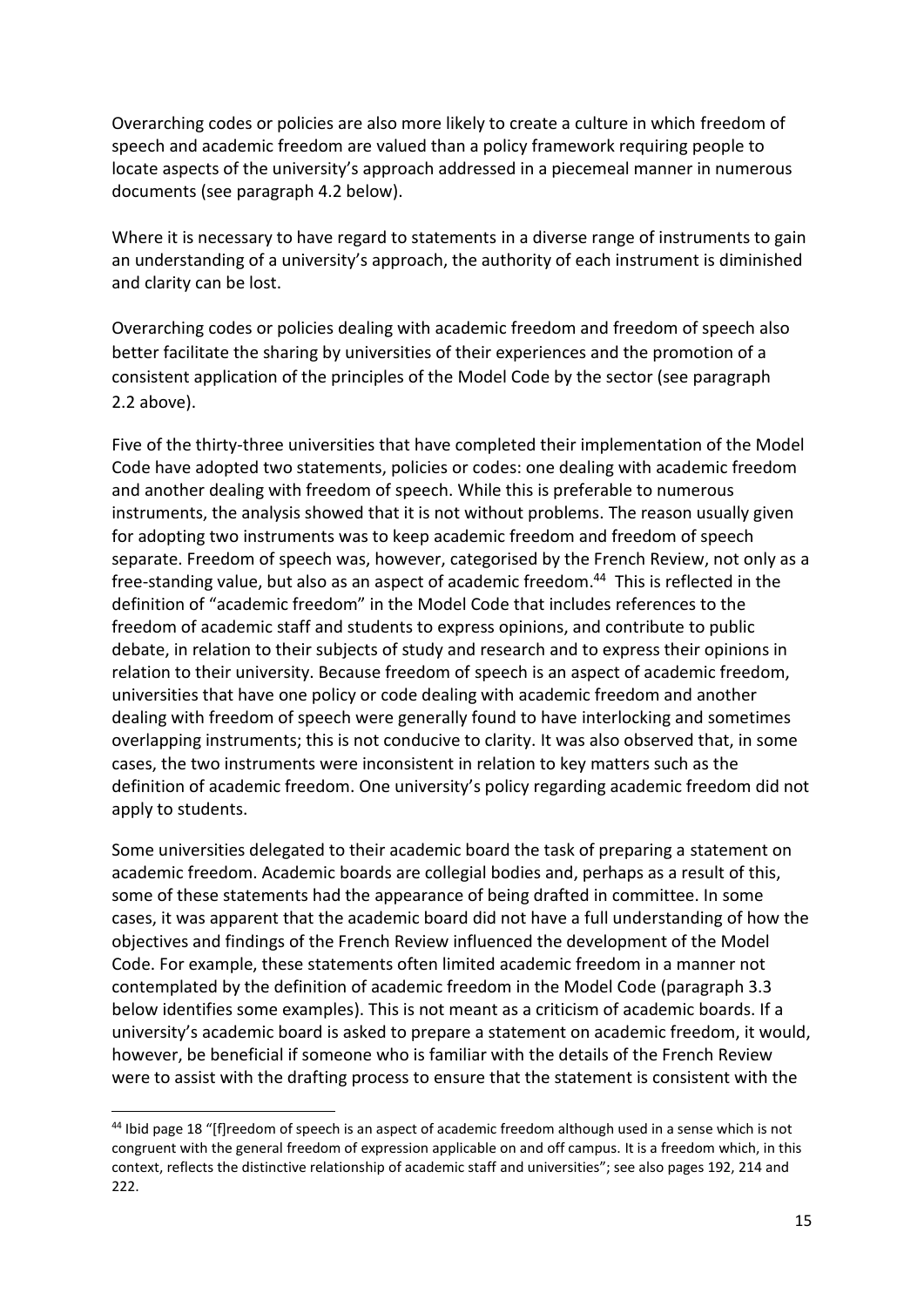principles of the Model Code and not inconsistent with the university's statement or policy on freedom of speech.

It is *suggested* that universities should adopt a single, overarching code or policy dealing with freedom of speech and academic freedom.

# **3.2 Is academic freedom treated as a defining value and characteristic and is freedom of speech of staff, students and visitors treated as a paramount value in a manner consistent with the Model Code?**

In assessing the alignment of each university's policies with this 'central concept' of the Model Code, it was not seen as essential that the policy uses the term "defining" to describe the value accorded to academic freedom or "paramount" to describe the value accorded to freedom of speech. Instead, it was asked whether the policies treat academic freedom and freedom of speech in a manner that is consistent with these characterisations.

The first and second *Objects* of the Model Code refer to freedom of lawful speech and academic freedom not being "restricted" or their exercise "unnecessarily burdened". Particular concern was expressed in the French Review regarding restrictions:

"imposed by reason of managerial concerns about 'reputation' and 'prestige' or the effect of … [the conduct of academic staff] on government and private sector funding or on particular philanthropic donors."<sup>45</sup>

Accordingly, an important aspect of assessing the alignment of each university's policies with the principles of the Model Code was to determine whether they are consistent with the value accorded to academic freedom and freedom of lawful speech as being of such significance that they are not restricted or their exercise burdened by restrictions or burdens other than those imposed by law and set out in the *Principles of the Cod*e section of the Model Code.

All universities that have completed the implementation of the Model Code were able to point to a statement that showed that they value academic freedom and freedom of speech, but the *Objects* section of the Model Code also commits the university to ensuring that academic freedom and freedom of speech are not restricted or burdened except as set out. Alignment with the Model Code was, therefore, strongest where the statement also committed the university to ensuring that academic freedom and freedom of speech are not restricted or burdened except as set out in its code or policy dealing with academic freedom and freedom of speech.

The Federal, State or Territory legislation that establishes most Australian universities, generally includes, in the objects or functions of the university, provisions that relate to freedom of inquiry or academic freedom. Several universities referred to this legislation, and one university referred to this legislation alone, as evidence of alignment with the *Objects* section of the Model Code. Nonetheless, as the French Review explained, while these Acts *acknowledge* freedom of inquiry and academic freedom, they do not *restrain*

 $45$  Ibid page 216.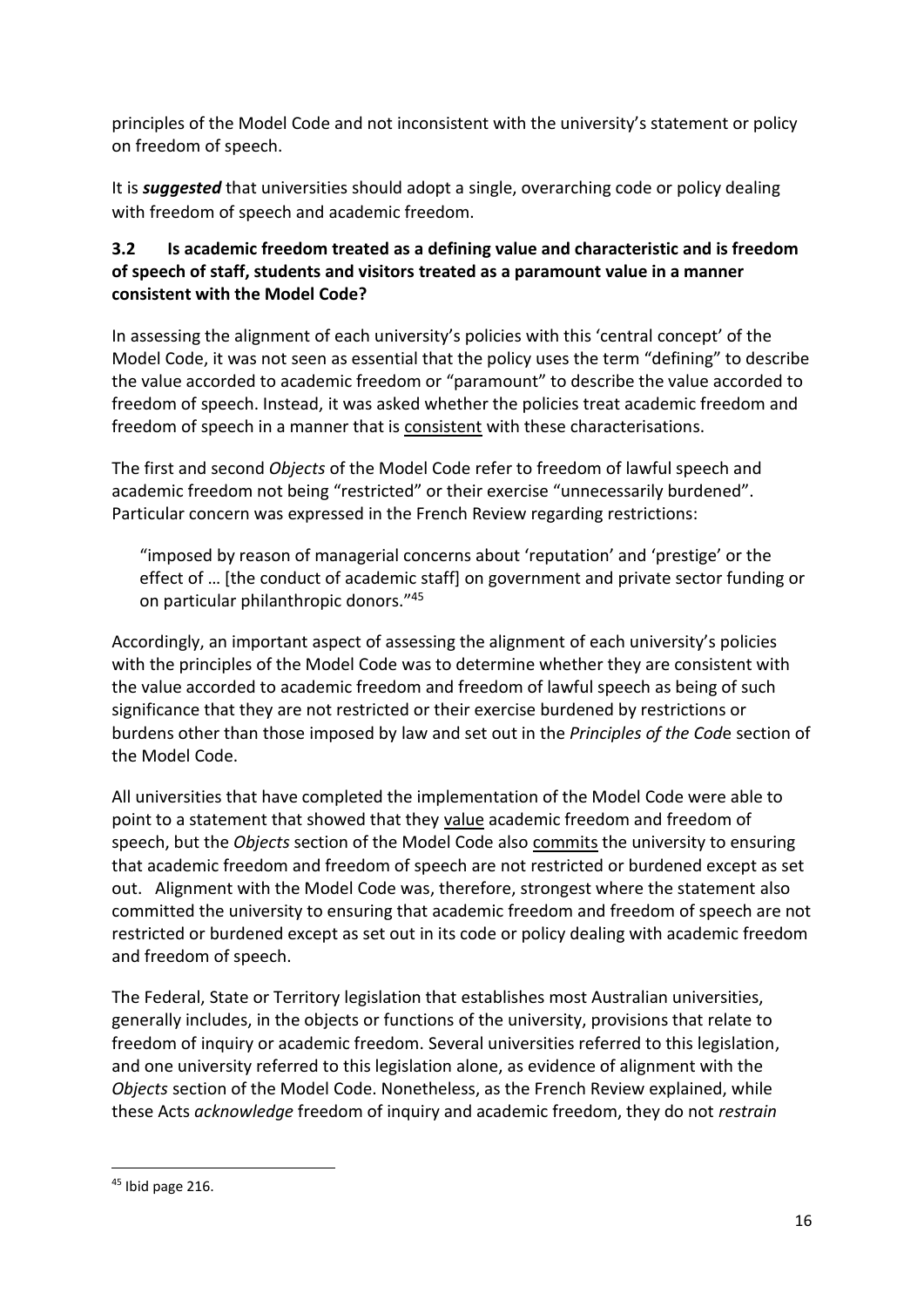rule-making powers by reference to those considerations.<sup>46</sup> Accordingly, the legislation establishing a university was not considered enough on its own to align a university's policy suite with this central concept of the Model Code.

One university expressed the view that freedom of speech and academic freedom are fundamental values that are applied "alongside" other fundamental values of the university. The French Review was critical of the approach exemplified by this university:

"Some respondents seem to favour treating freedom of speech as just one value to be considered among a number of competing values. If that view is reflected in existing administrative approaches anywhere in the sector, then its combination with broadly worded policies and rules affecting expressive conduct, presents a risk of erosion of the freedom in the face of administrative and managerial imperatives and/or the restrictive demands of particular groups asserting that their interests underpin values which should be given priority over freedom of speech."47

It is *suggested* that those universities whose policies do not already do so, should strengthen alignment with the Model Code by making it clear that academic freedom and freedom of speech are of such value that they will not be restricted or burdened except by restrictions or burdens permitted by their freedom of speech and academic freedom policy or code.

#### **3.3 Have academic freedom and freedom of speech been addressed in a clear, comprehensive and authoritative way consistently with the Model Code?**

Eleven of the thirty-three universities that have completed their implementation work have based their policies on the UCC version of the Model Code. As explained in paragraph 2.3 above, read as a whole, there is no substantive difference between the Model Code and the UCC version of the Model Code. Provided a university's policy protected the freedom of academic staff to make comment in their personal capacity in the manner contemplated by the UCC version of the Model Code, it was considered to be consistent with the Model Code despite not including this personal capacity aspect of the definition in the university's definition of "academic freedom".

One of the eleven universities that adopted the UCC definition of academic freedom failed to protect the freedom of academic staff to make comment in their personal capacity in the manner contemplated by the UCC version of the Model Code. This means that its policy is not consistent with the Model Code or with the UCC version of the Model Code.

Four of the thirty-three universities that have completed their implementation work did not adopt the definition of "academic freedom" in the Model Code or the UCC version, but, instead, referred to the relevant provision in their enterprise bargaining agreement. One obvious problem with this is that, unlike the Model Code, the definition of "academic freedom" in enterprise bargaining agreements does not extend to the academic freedom of students.

 $46$  Ibid page 137.

<sup>47</sup> Ibid page 213.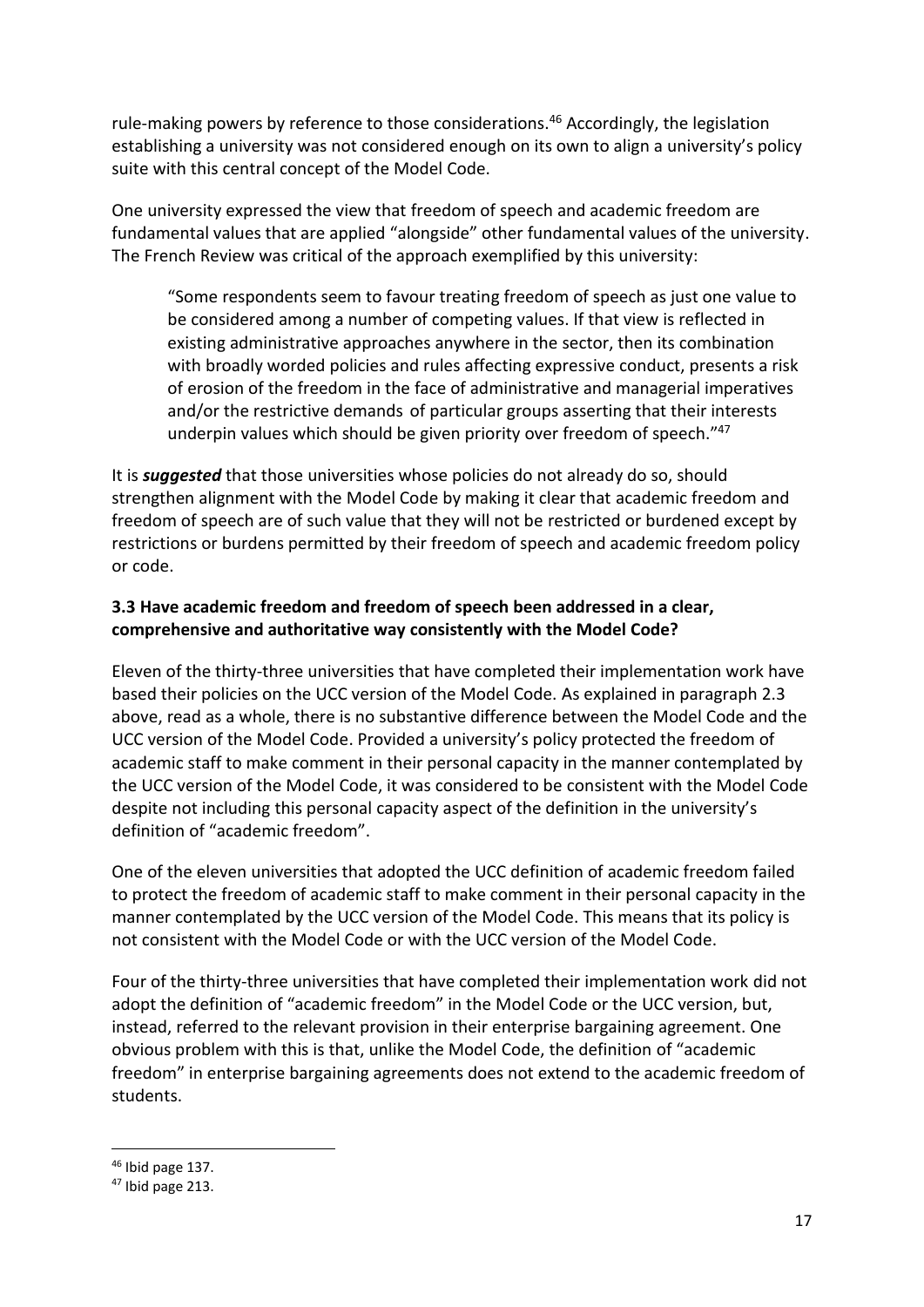The universities that adopted the definition of academic freedom in their enterprise bargaining agreement argued that this was necessary in the case of academic staff to avoid arguments about which definition applies in the event of inconsistency. These universities did not suggest that the definition of academic freedom in their current enterprise agreement is wider in scope than the definition in the Model Code. It would be an odd enterprise agreement that precluded a university from granting freedoms to staff that are greater than those provided in the enterprise agreement.

Thirteen of the thirty-three universities that have completed their implementation work defined academic freedom in a way that limited it to activity that is "within the staff member's area of expertise" or is consistent with "standards of scholarship" or "professional standards". These terms were not defined. They are not only open to interpretation in a manner that could limit academic freedom, but also more restrictive than the definition of academic freedom in the Model Code; the Model Code requires, at most, only that the activity is in relation to the "subjects of study and research" of the member of academic staff or the student.

Defining academic freedom subject to limitations that are not consistent with the definition in the Model Code was a feature of some statements regarding academic freedom prepared by academic boards.

It is *suggested* that universities should remove from their definition of "academic freedom" limitations that are not included in the Model Code definition.

#### **3.4 Have "umbrella principles", dealing with freedom of speech and academic freedom, been identified to inform all other rules and policies in the manner envisaged by the Model Code?**

The purpose of the *Principles of the Code* section of the Model Code is to identify, and narrow, the types of restrictions that can be imposed by a university to limit freedom of speech or academic freedom and the circumstances in which a university can refuse permission to a visiting speaker on the basis of the content of the speech. It should be noted that:

- the permissible restrictions are those listed in the Model Code; they are *not*  expressed as 'including' those listed. This is reinforced by paragraphs (2), (4) and (7) of the *Principles of the Code*. Three of the thirty-three universities that have completed their implementation of the Model Code have expressed the permitted restrictions as 'including' those they listed; this is not consistent with the purpose of the *Principles of the Code* and it has the potential to undermine the effectiveness of the Model Code.
- some of the permissible restrictions identified in the *Principles of the Code* are expressed to be those "necessary" to achieve a purpose such as "necessary to the discharge of the university's teaching and research activities". The same three universities as those referred to in the previous point have expressed these restrictions as "necessary *or desirable*" which is more permissive than the Model Code.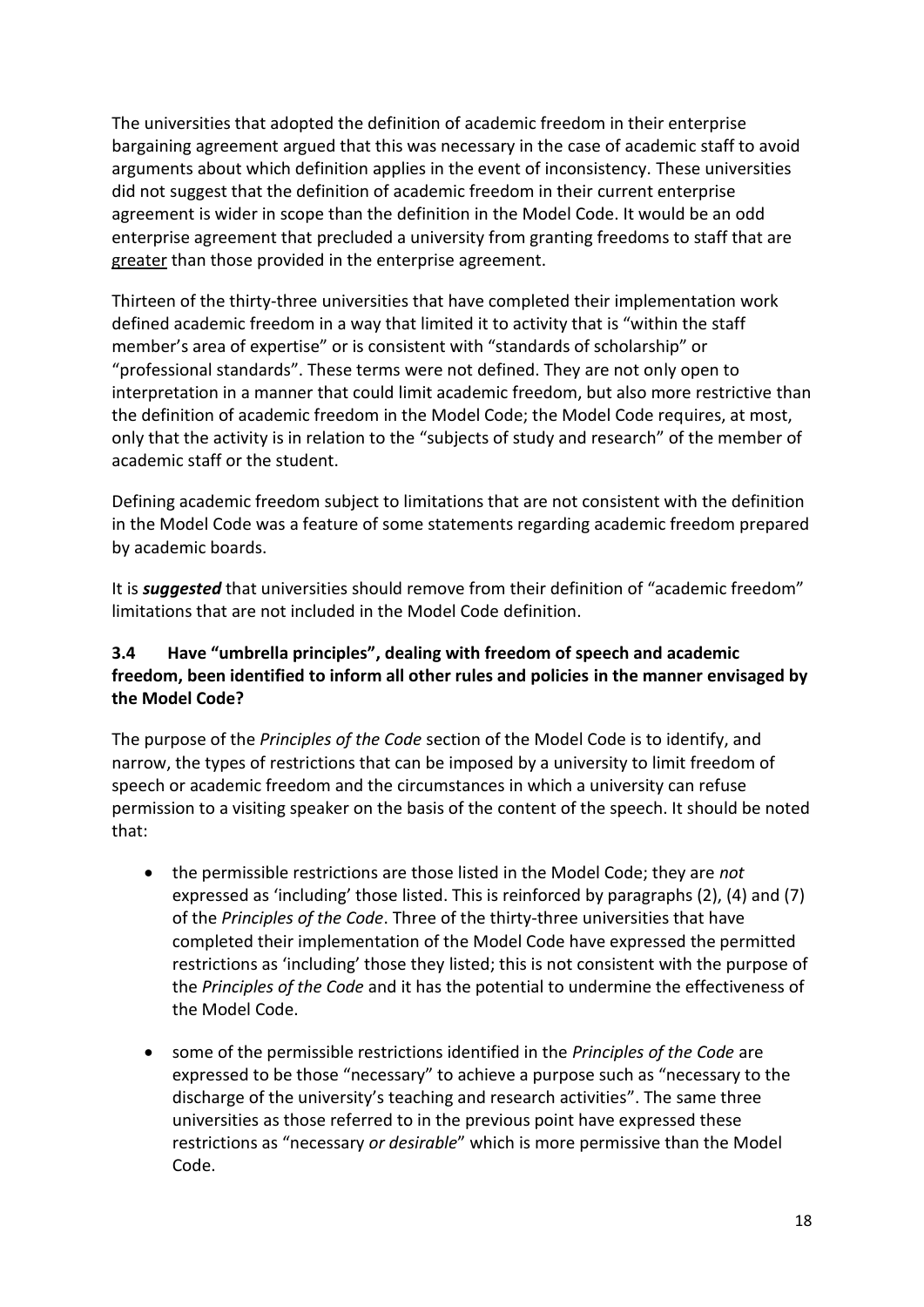A small number of universities drew attention to policies in their policy suite that are of a kind permitted by paragraph (1), (3) or (6) of the *Principles of the Code* section of the Model Code, but they did not identify any statement of principles of a kind contemplated by the Model Code to limit to defined categories the kinds of restrictions they can impose on freedom of speech, academic freedom and visiting speakers. It appeared that some of these universities had not fully understood the purpose of the *Principles of the Code* section of the Model Code.

Subject to the points noted above, with the exception of paragraph (7), most universities have adopted, or adapted, the *Principles of the Code* section of the Model Code in a manner consistent with it.

The starting point for understanding paragraph (7) is to consider paragraph (6) of the *Principles of the Code* section of the Model Code. Paragraph (6) deals with the terms and conditions on which a university permits external and invited visitors to speak on university land. It provides that:

- (6) The university has the right and responsibility to determine the terms and conditions upon which it shall permit external visitors and invited visitors to speak on university land and use university facilities and in so doing may:
	- …
- (c) refuse permission to any invited visitor or external visitor to speak on university land or at university facilities where the content of the speech is or is likely to:
	- (i) be unlawful;
	- (ii) prejudice the fulfilment by the university of its duty to foster the wellbeing of staff and students;
	- (iii) involve the advancement of theories or propositions which purport to be based on scholarship or research but which fall below scholarly standards to such an extent as to be detrimental to the university's character as an institution of higher learning;
- (d) require a person or persons seeking permission for the use of university land or facilities for any visiting speaker to contribute in whole or in part to the cost of providing security and other measures in the interests of public safety and order in connection with the event at which the visitor is to speak.

Most universities have policies that are consistent with the various grounds for refusal contemplated by paragraph (6). Fewer have, however, included a provision consistent with paragraph (7) which provides that, subject to this,

"the university shall not refuse permission for the use of its land or facilities by an external visitor or invited visitor nor attach conditions to its permission, solely on the basis of the content of the proposed speech by the visitor".

One university said that it had not adopted paragraph (7) because it was concerned that there might be unintended consequences. No university gave an example of a ground on which it might wish to refuse permission that would not be allowed under paragraph (6)(c) of the *Principles of the Code*. It seems that universities are wary of depriving themselves of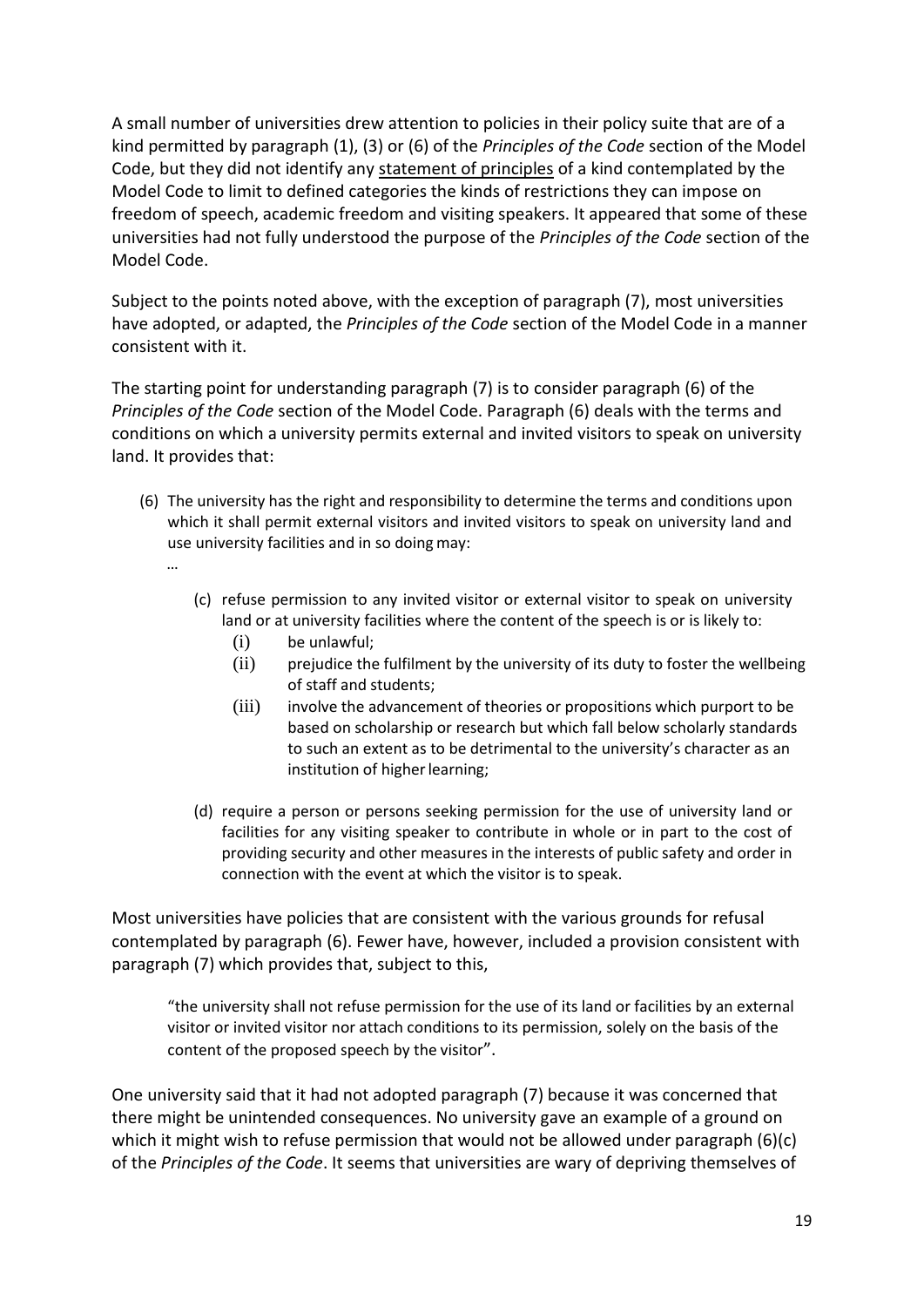discretion to refuse permission to visiting speakers 'just in case' there is some reason not otherwise provided for under its policies.

In the absence of any evidence that paragraph (6) of the *Principles of the Code* is too narrow, no change is recommended to paragraph (7); this means that, to be consistent with the Model Code, universities should adopt or adapt paragraph (7).

## **3.5 Have universities ensured that broadly framed rules, codes and policies that involve the exercise of administrative discretions and evaluative judgments will not erode freedom of speech and academic freedom?**

#### 3.5.1 Treatment of other policies that may be inconsistent

Paragraph (4) of the *Operation* section of the Model Code provides that the Model Code prevails, to the extent of any inconsistency, over any non-statutory policy or rules of the university. Even where a university has adopted Paragraph (4), having inconsistent rules and policies in operation can be a source of confusion for staff, students and visitors.

It is *suggested* that every university, even those that have adopted paragraph (4) of the *Operation* section of the Model Code, should undertake a project, within a defined period of time, to review all its policies, rules and codes to ensure that they are not inconsistent with the university's freedom of speech and academic freedom code or policy.

This suggestion is connected with, but different from, the suggestion made in paragraph 3.5.2.

#### 3.5.2 Treatment of broadly drafted rules, codes and policies that leave room for the exercise of administrative discretion and evaluative judgment

A consistent theme of the French Review was that of concern regarding policies that leave room for "the variable exercise of administrative discretions and evaluative judgments". These are not policies that are, on their face, inconsistent with the principles of the Model Code (inconsistent policies are discussed in paragraph 3.5.1), but, rather, policies that confer powers or discretions that are capable of being exercised in a manner that is inconsistent with the *Principles of the Code* (see paragraph 2.5.4 above). Paragraphs (3) and (5) of the *Operation* section of the Model Code aim to ensure that powers and discretions in policies of this kind are exercised in accordance with the *Principles of the Code* section of the Model Code.

Provisions of the kind set out in paragraphs (3) and (5) of the *Operation* section of the Model Code are, however, effective only if decision-makers are aware of them and understand them. It would help decision-makers if the rule, code or policy that is the source of the power or discretion were, itself, to provide that the power or discretion must be exercised in accordance with the university's code or policy dealing with freedom of speech and academic freedom. This would aid decision-makers' awareness of the requirement.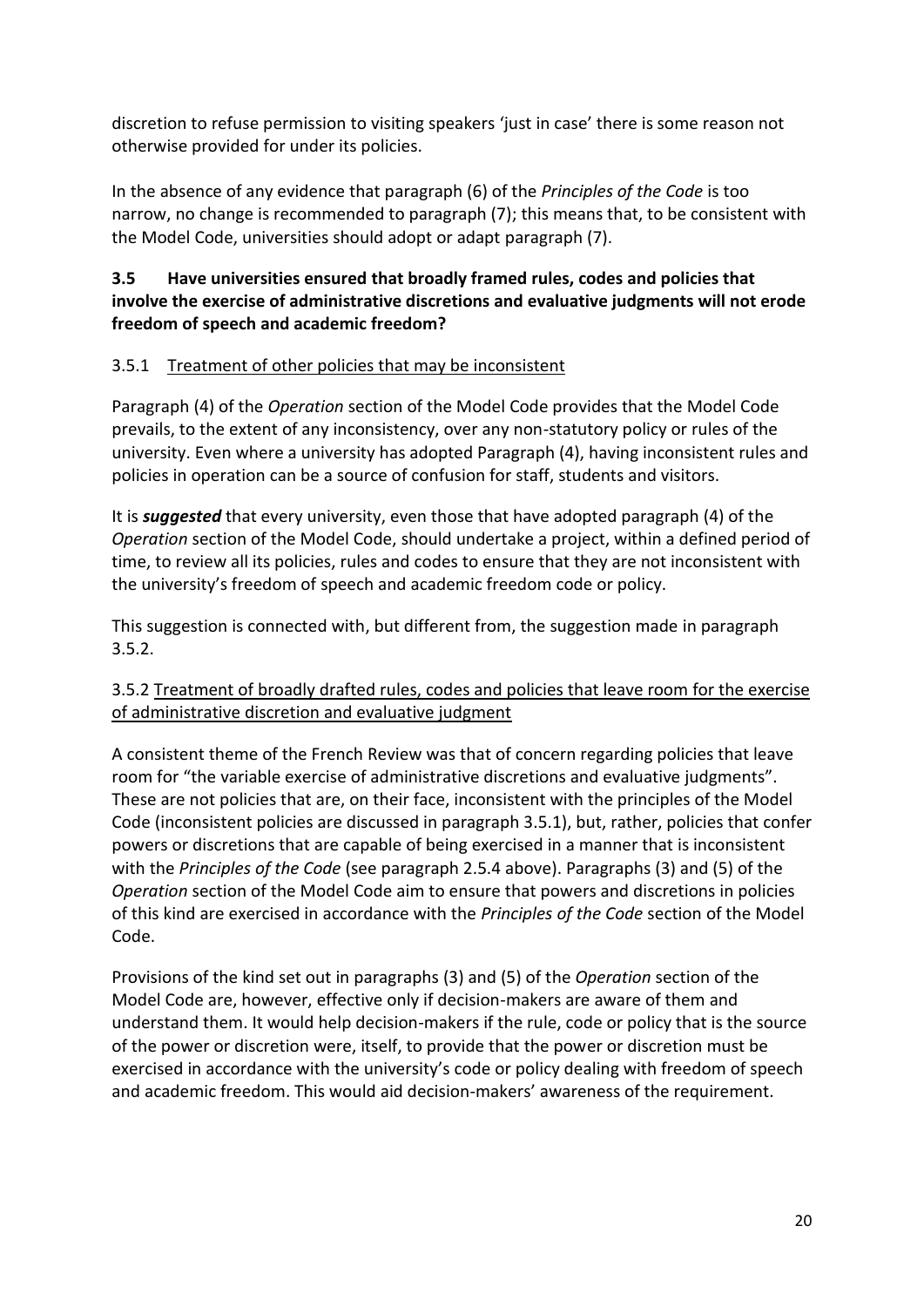The French Review described reviewing all policies and rules of a university to narrow their application to freedom of speech and academic freedom as "like cleaning the Augean Stables."<sup>48</sup> Nonetheless, it is desirable that this significant task is undertaken.

It is *suggested* that all universities, even those that have adopted paragraphs (3) and (5) of the *Operation* section of the Model Code, should review at least their rules, codes and policies dealing with the matters identified in paragraph 2.5.4, that is:

- o Student Misconduct Policies
- o Codes of Conduct applying to Staff
- o Codes of Conduct applying to Students
- o Bullying, Discrimination and Harassment Policies or Procedures
- o Policies regarding the Hire or Use of University Facilities.

If these include provisions that leave room for the exercise of administrative discretions or evaluative judgments that could limit freedom of speech or academic freedom, they should be amended so as to make it clear that the power or discretion must be exercised in accordance with the university's freedom of speech and academic freedom code or policy; more is required than simply providing that these policies are to be 'read with' or 'subject to' the university's code or policy dealing with freedom of speech and academic freedom.

# 3.5.3 The Operation section of the Model Code

The *Operation* section addresses the problems arising from what the French Review described as diverse and broadly framed rules, codes and policies affecting, or capable of affecting freedom of speech and academic freedom; it also deals with powers or discretions of this kind in contracts and workplace agreements. By way of summary, the six paragraphs provide that:

- the university will have regard to the *Principles of the Code* in drafting, reviewing or amending policies and delegated legislation (paragraph (1));
- policies and rules will be interpreted and applied, so far as is reasonably practicable, in accordance with the *Principles of the Code* (paragraph (2));
- powers and discretions exercisable under non-statutory policies or rules will be exercised in accordance with the *Principles of the Code* (paragraph (3));
- the Code prevails, to the extent of any inconsistency, over other policies or rules (paragraph (4));
- powers and discretions conferred on the university by a law made by the university in the exercise of its delegated law-making powers shall be exercised, so far as that law allows, in accordance with the *Principles of the Code* (paragraph (5));
- powers and discretions conferred on the university under a contract or workplace agreement shall be exercised, so far as it is consistent with the terms of that contact or workplace agreement, in accordance with the *Principles of the Code* (paragraph (6)).

The policies of a number of universities do not align with this aspect of the Model Code.

<sup>48</sup> Ibid page 219.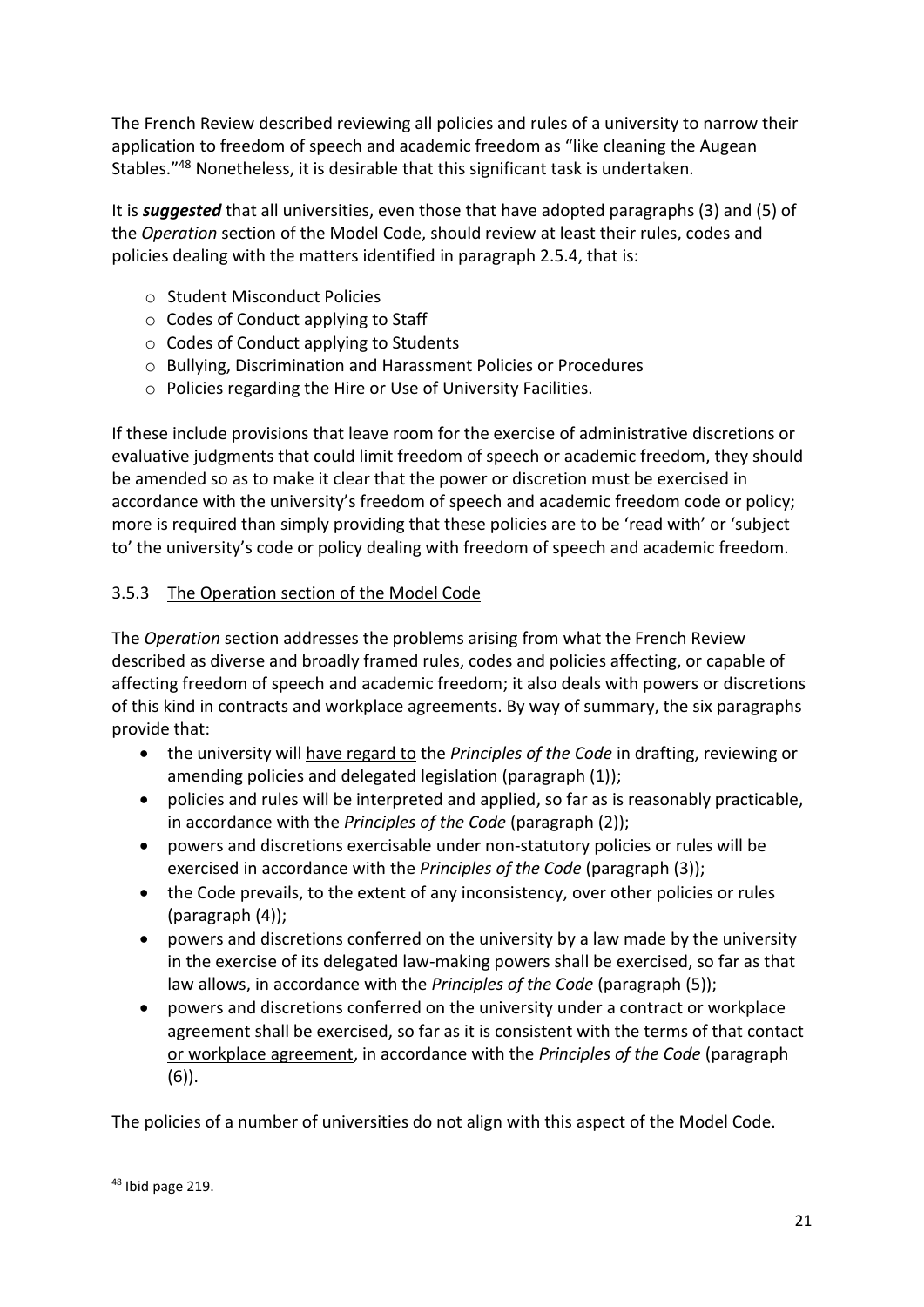Queensland universities pointed out that they are unable to make delegated legislation.<sup>49</sup> This makes the second part of paragraph (1) and all of paragraph (5) of the *Operation* section redundant, but it would seem to have no effect on the capacity of Queensland universities to align their policies with the other aspects of the *Operation* section. The French Review did not propose that the Model Code be enacted as delegated legislation; it recognised that not all institutions have the power to make delegated legislation.<sup>50</sup>

Some universities argued that giving the *Principles of the Code* "overriding effect" created uncertainty regarding the operation of their other policies. There is some validity to this argument, particularly so far as paragraph (4) is concerned and, to a lesser extent, also regarding paragraphs (2), (3) and (5), but it seems to overstate the impact of paragraphs (1) and (6). The effect of these paragraphs is limited by the requirements only to "have regard to" and, in the case of contracts or workplace agreements, "so far as it is consistent with the terms of that contract or workplace agreement".

The University of Sydney's *Charter of Freedom of Speech and Academic Freedom* provides that the University will have regard to its principles for the protection of freedom of speech and academic freedom in drafting, reviewing or amending policies and other instruments (thereby aligning with paragraph (1) of the *Operation* section of the Model Code), but that the principles do not have overriding legal effect. <sup>51</sup> The view was taken that the preferable approach was to remove inconsistencies in the University's codes and policies to ensure that they conform with the principles in the University's *Charter*. <sup>52</sup> This is consistent with a view expressed by several universities that they preferred to undertake a separate process over time to identify, review and align their policies with the *Principles of the Code* and, presumably, undertake a similar process as they enter into contracts and workplace agreements.

Fourteen universities indicated that they have completed, or are currently undertaking, a special process to review all their policies to make them consistent with the section of their freedom of speech and academic freedom code or policy that equates to the *Principles of the Code* section of the Model Code. Three other universities said they will do this as policies come up for cyclical review.

In paragraphs 3.5.1 and 3.5.2 above it was suggested that there are good reasons why all universities, even those that have adopted paragraphs (3), (4) and (5) of the *Operation* section of the Model Code, should review their policies, rules and codes. The objectives of paragraphs (2), (3), (4) and (5) of the *Operation* section of the Model Code could be achieved by a university undertaking the considerable task of bringing all its existing policies and rules into alignment with the *Principles of the Code*. This would include ensuring that:

<sup>49</sup> Letter dated 19 August, 2020 from Professor Sandra Harding, Vice-Chancellor of James Cook University, in her role as Chair of the Queensland Vice-Chancellors' Committee.

<sup>&</sup>lt;sup>50</sup> Review of Freedom of Speech in Australian Higher Education Providers page 219; see also page 229.

<sup>51</sup> University of Sydney, *Charter of Freedom of Speech and Academic Freedom* section 3.

<sup>52</sup> University of Sydney, Report of the *French Review Model Code Implementation Group* (30 September 2019) page 6.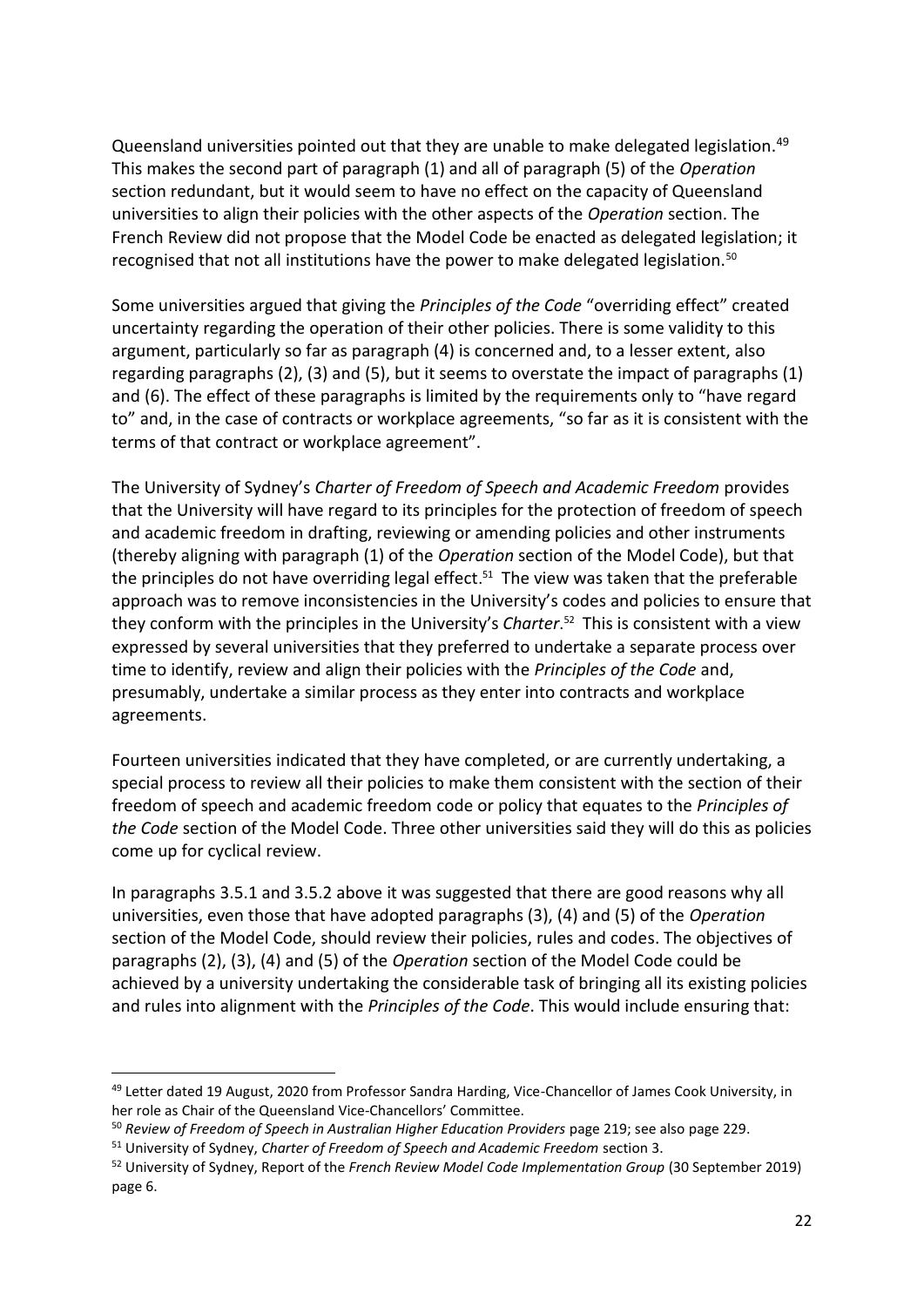- provisions that leave room for the exercise of administrative discretion or evaluative judgment make it clear that the power or discretion must be exercised in accordance with the university's code or policy regarding freedom of speech and academic freedom; and
- if there is any inconsistency between the policies or rules and the university's code or policy concerning freedom of speech and academic freedom, the policies or rules are amended so as to ensure that the university's code or policy regarding freedom of speech and academic freedom prevails.

It is important to emphasise that simply inserting into an existing policy or rule a general statement referring to the university's code or policy on freedom of speech and academic freedom would not be enough.

No change is recommended regarding paragraphs (1) and (6) of the *Operation* section, noting that paragraph (6) applies only so far as the exercise of the power or discretion is consistent with the terms of the contract or workplace agreement.

So far as contracts are concerned, Federation University Australia reported that it had incorporated wording in the recitals in its agreement and memorandum of understanding template document acknowledging the importance to the University of protecting freedom of speech and academic freedom. This is an exemplar of how a university can focus attention on freedom of speech and academic freedom when negotiating contracts.

It is *recommended* that the Model Code be amended by inserting a note to the *Operation* section that provides:

"As an alternative to adopting some or all of paragraphs  $(2)$ ,  $(3)$ ,  $(4)$  and  $(5)$  of the *Operation* section of the Model Code, a university may confirm that it has brought all its existing policies and rules into alignment with the *Principles of the Code*."

As no change is recommended regarding paragraphs (1) and (6) of the *Operation* section, to be consistent with the Model Code, a university's freedom of speech and academic freedom code or policy would have to include provisions adopting or adapting paragraphs (1) and (6) of the *Operation* section of the Model Code.

## **3.6 Specific areas of non-alignment**

There are two areas in respect of which some or many of the universities' policies are not consistent with the Model Code:

- paragraph (2) of the *Application* section of the Model Code regarding student representative bodies; and
- the inclusion in policies of restrictions on the exercise of academic freedom and freedom of speech that are broader than those contemplated by the Model Code.

These are examined in paragraphs  $3.6.1 - 3.6.2$  below.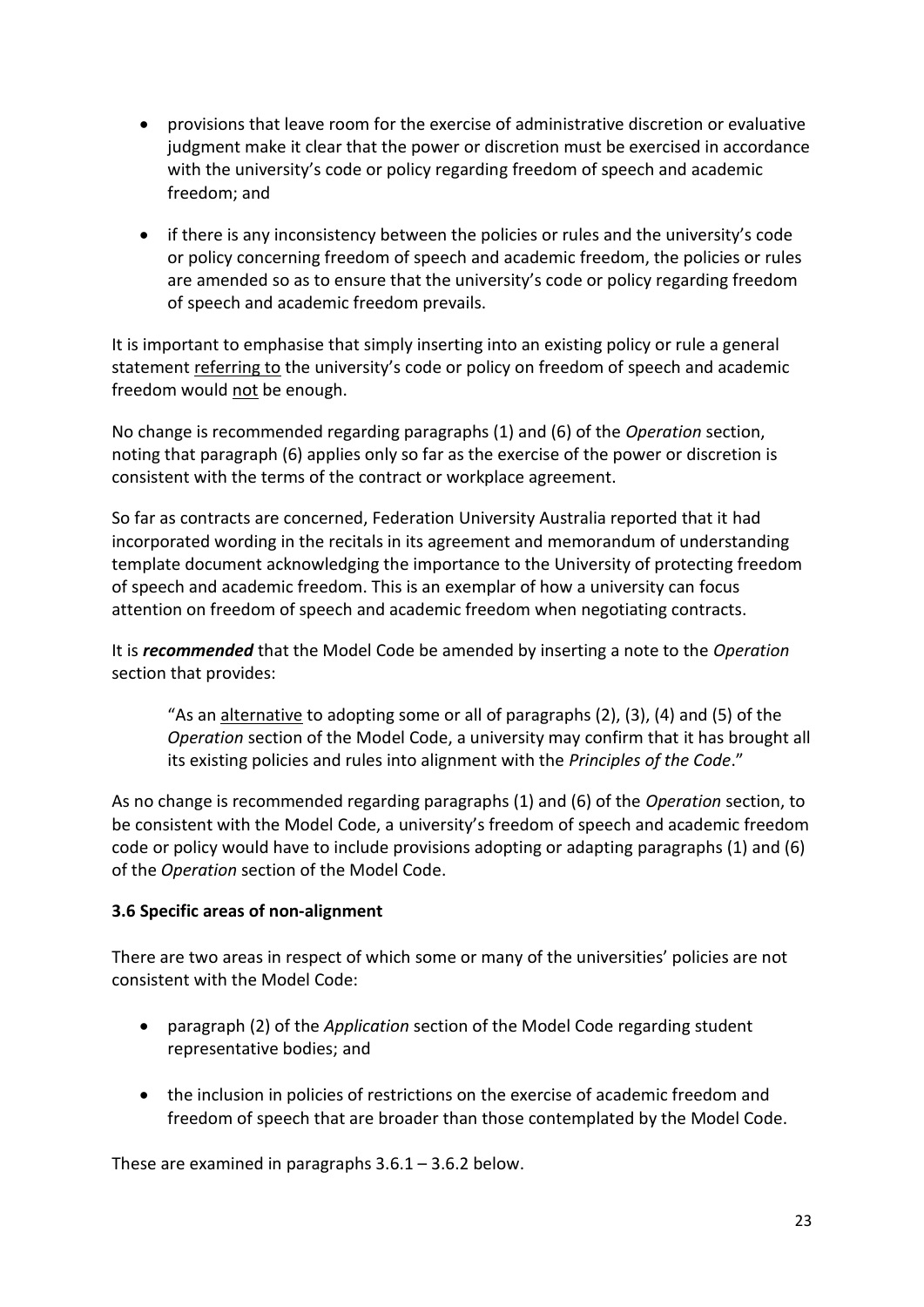#### 3.6.1 Application to student representative bodies

Paragraph (2) of the *Application* section of the Model Code provides that it "applies to student representative bodies to the extent that they have policies and rules which are capable of being applied to restrict or burden the freedom of speech of anyone, or academic freedom."

Several universities asserted that their policies were consistent with this as they apply to students. Other universities recognised that the application of the Model Code *to* students is not the same as the Model Code being applied *by* student representative bodies.

The fact that a policy applies to students to ensure that their freedom of speech and academic freedom are not unnecessarily burdened or restricted by the university is not the same as applying the Model Code to limit the extent to which a student representative body can restrict or burden freedom of speech and academic freedom.

Student representative bodies are generally separate legal entities, often with their own employees; even a statement in a university's policy declaring that it applies to such an entity cannot make it do so. As Universities Australia said in its submission:

"Universities can create policies that they expect a student body to adopt as well, although that may require the student body to enact its own policies to do so."<sup>53</sup>

Where a student representative body is a separate legal entity, a university should use its best endeavours to encourage that entity to adopt the university's policy on freedom of speech and academic freedom. This is the approach that Curtin University, Murdoch University, the University of Queensland and the University of Sydney reported that they are taking; the University of Sydney is also encouraging its independent residential colleges to adopt its *Charter of Freedom of Speech and Academic Freedom*. This will, of course, be easier and more effective for universities that have a single, overarching code or policy rather than a number of codes, policies and other instruments dealing with aspects of freedom of speech and academic freedom.

Universities sometimes allow their student representative bodies to manage, or take part in, an event that is held on campus. Consistent with using its best endeavours to encourage that entity to adopt the university's code or policy on freedom of speech and academic freedom, the university could require that, as a condition of allowing this, in managing or taking part in the event, the student representative body, its officers and employees, must apply the university's policies on freedom of speech and academic freedom. Again, this will be easier and more effective for universities that have a single, overarching code or policy rather than numerous codes, policies and other instruments dealing with aspects of freedom of speech and academic freedom.

It is *recommended* that the Model Code be amended by inserting a note to paragraph (2) of the *Application* section that provides:

<sup>53</sup> UA, Submission dated 14 October, 2020, page 2.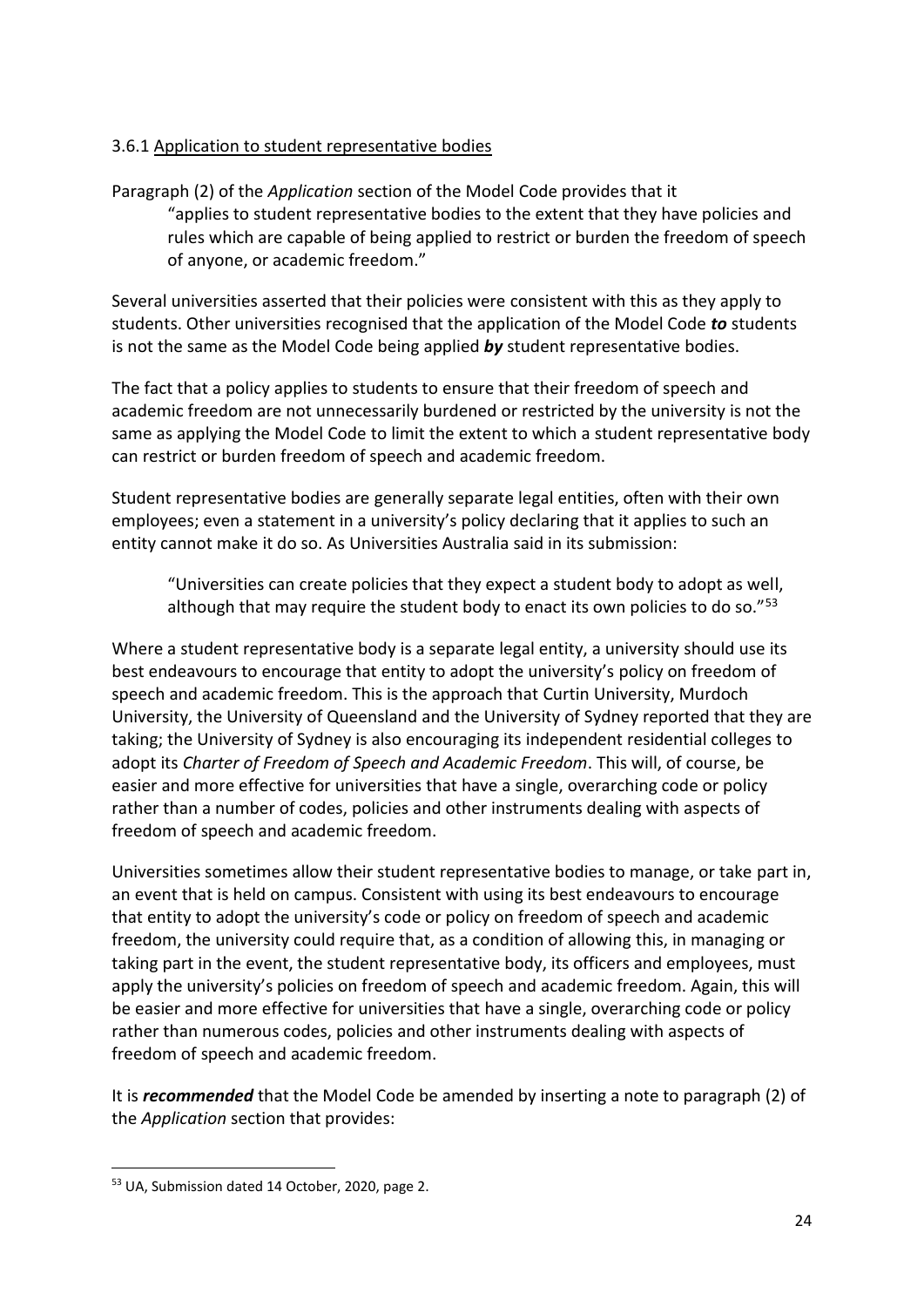"Where a student representative body is a separate legal entity, the university will use its best endeavours to encourage it to adopt the university's policy on freedom of speech and academic freedom."

## 3.6.2 Additional provisos or requirements limiting the exercise of freedom of speech and academic freedom

In paragraph 3.3 above reference was made to policies that *define* academic freedom in a more limited manner than the definition in the Model Code. This paragraph turns to restrictions on the *exercise* of academic freedom or freedom of speech.

Some universities have included additional provisos or requirements that must be satisfied for them to support the exercise of freedom of speech or academic freedom. The proviso or requirement is 'additional' in the sense that it is not a requirement contemplated, or allowed for, by the *Principles of the Code* section of the Model Code. For example:

- a requirement that freedom of speech and academic freedom must be "conducted reasonably, professionally and in good faith"
- a statement that the Academic Board does not support any pursuit of academic freedom that results in "actions that bring the university into disrepute"
- a requirement to act "in a manner consistent with the University's values of integrity, respect, rational enquiry and personal excellence"*.*

Eight of the thirty-three universities that have completed their implementation work require freedom of speech and academic freedom to be exercised in accordance with the university's code of conduct. These codes of conduct often include 'additional' requirements of a similar kind. For example, staff must:

- discharge their duties "for proper purpose"
- engage in "constructive" criticism
- "behave in a way that upholds the integrity and good reputation of the University".

Provisos and requirements of this kind are imprecise; they could be interpreted so as to restrict the exercise of freedom of speech and academic freedom in a manner greater than that permitted by the Model Code. They leave room for evaluative judgments that are, as the French Review said, capable of eroding freedom of speech and academic freedom.<sup>54</sup> This contrasts with the commendable decision taken by Western Sydney University "not to impose restrictions based on vague notions of damage to reputation or brand."<sup>55</sup>

<sup>54</sup> See paragraph 2.5.4 above.

<sup>55</sup> Western Sydney University's *Response to the Independent Review of the Adoption of the Model Code on Freedom of Speech and Academic Freedom*, 18 September 2020, page 2.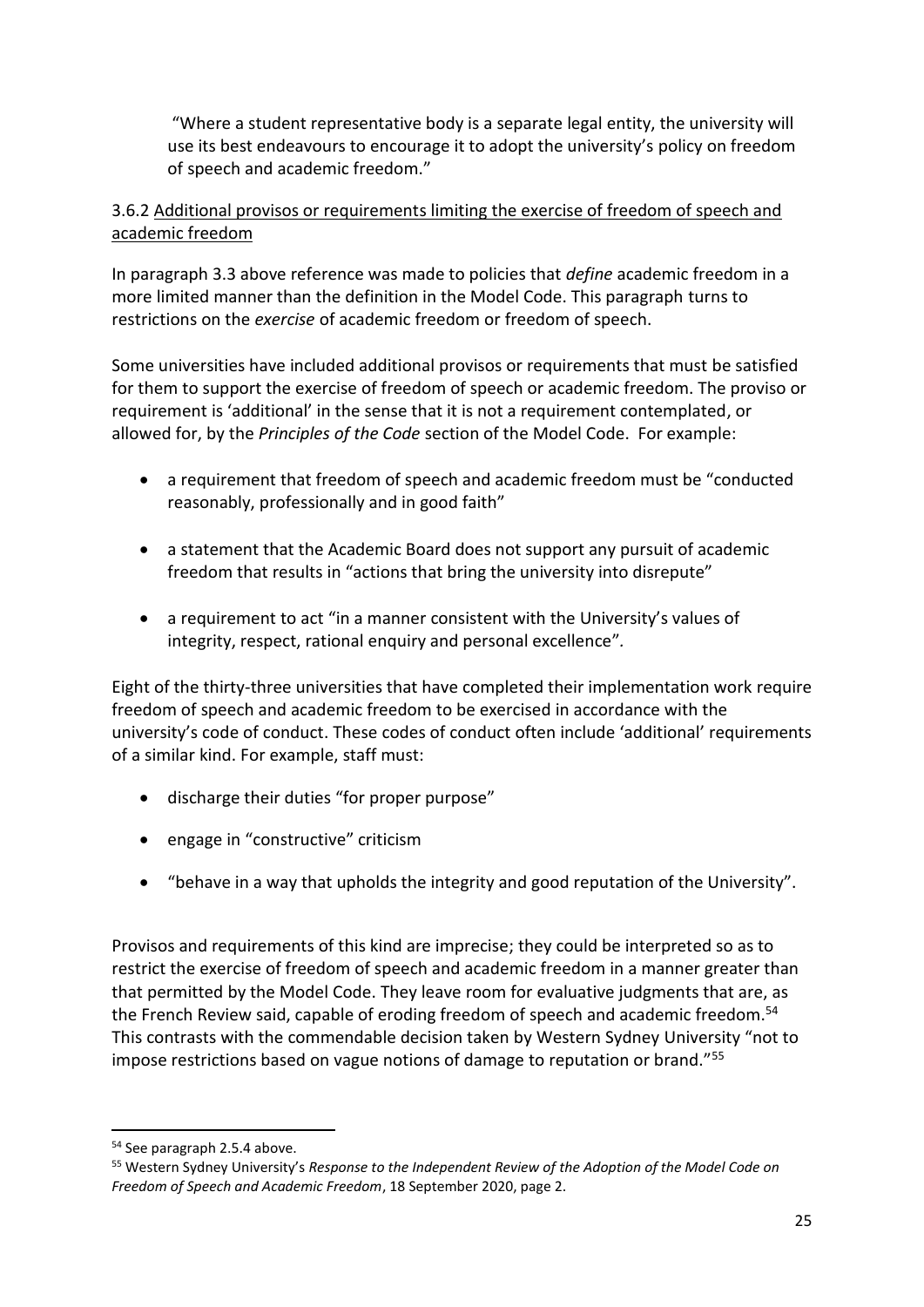These comments should not be taken to imply that the exercise of freedom of speech or academic freedom cannot be regulated by a staff or student code of conduct. Paragraphs (1) and (3) of the *Principles of the Code* section of the Model Code allow for some limitations to be imposed on freedom of speech and academic freedom of a kind found in codes of conduct, particularly provisions necessary for:

- the discharge of the university's teaching and research activities;
- others to express themselves and to hear and receive information and opinions;
- the discharge of the university's duty to foster the wellbeing of students and staff (note that this "supports reasonable and proportionate measures to prevent any person from using lawful speech which a reasonable person would regard, in the circumstances, as likely to humiliate or intimidate other persons and which is intended to have either or both of those effects", but it "does not extend to a duty to protect any person from feeling offended or shocked or insulted by the lawful speech of another"<sup>56</sup>);
- courses to be delivered.

In view of their lack of precision, provisos and requirements of the kind referred to above would be most unlikely to meet the description of the permissible limitations set out in paragraphs (1) and (3) of the *Principles of the Code*.

One of the most common additional requirements is that academic freedom must be exercised in accordance with "scholarly standards". Expressing a view regarding this requirement is more challenging; no-one would feel comfortable criticising a university for encouraging adherence to scholarly standards. Nonetheless, there is no single, accepted standard for scholarship and no university policy that added this requirement defined what it means, how it is to be assessed or by whom. Again, it is important to emphasise that these comments should not be taken to imply that standards cannot be set; paragraph (3) of the *Principles of the Code* section of the Model Code allows for reasonable and proportionate regulation necessary to discharge teaching and research or by way of reasonable requirements as to the content of courses. It would, however, seem likely that more would be needed to satisfy paragraph (3) of the *Principles of the Code* than a requirement to adhere to undefined "scholarly standards".

In the case of provisos or requirements regarding the exercise of academic freedom or freedom of speech that are not of a kind authorised by the *Principles of the Code* section of the Model Code, a solution may be to include these as 'expectations', making it clear that failure to meet the expectation is not sanctionable. This suggestion is drawn from RMIT University's policy.<sup>57</sup>

<sup>&</sup>lt;sup>56</sup> See the definition of 'the duty to foster the wellbeing of staff and students' in the Model Code. <sup>57</sup> RMIT University's *Intellectual Freedom Policy* uses the term 'must' rather than 'should' in relation to compliance with the University's expectations; the reviewer prefers 'should'.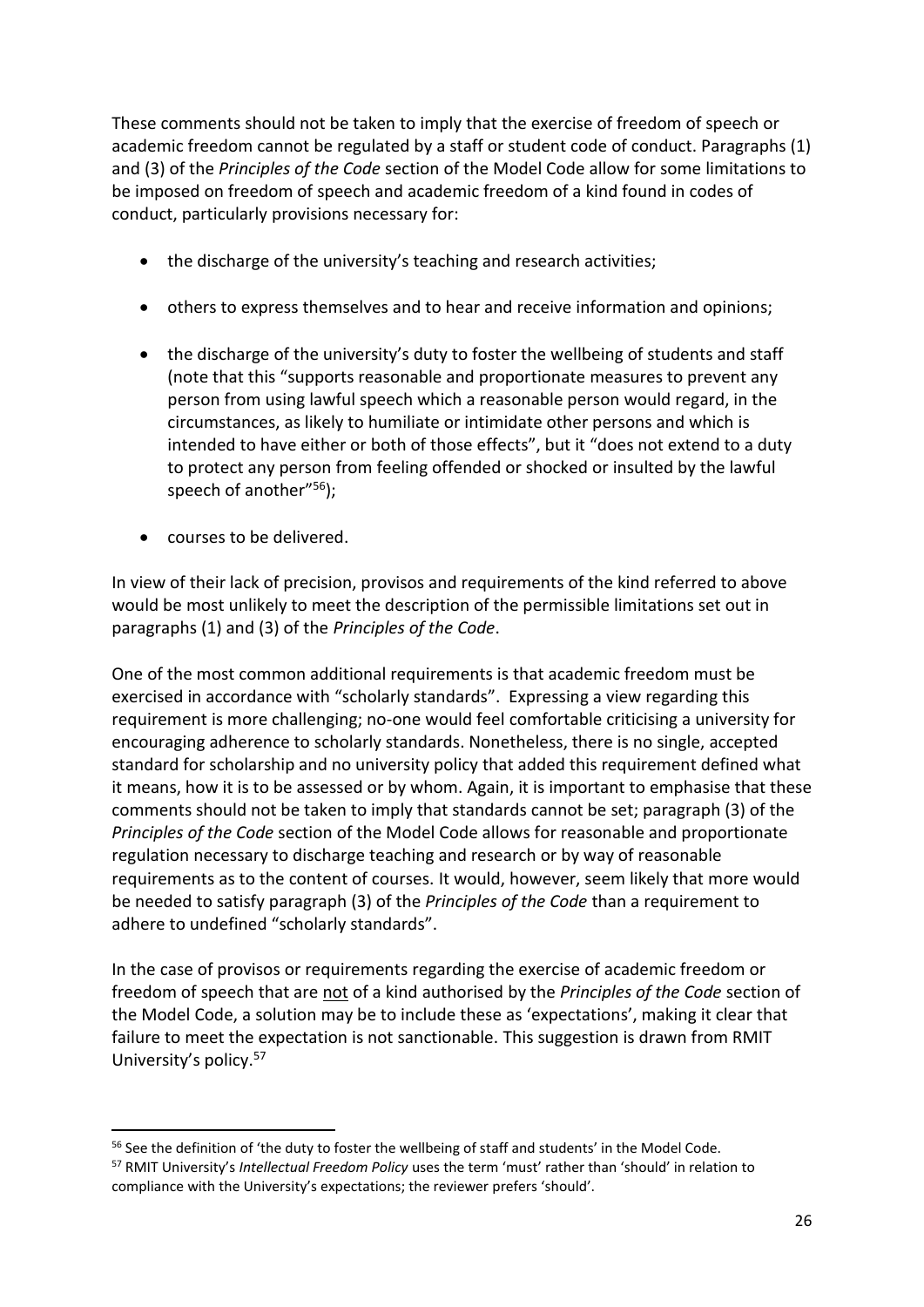It is *suggested* that, if a university wishes to include in its policy or code dealing with freedom of speech and academic freedom provisos or requirements of a kind not authorised by the *Principles of the Code* section of the Model Code, it should designate these as "expectations" with which students and staff should comply, but that the policy or code must make it clear that failure to meet these expectations is not sanctionable, that is, it will not constitute misconduct or attract any penalty or adverse action.

#### **3.7 Outcomes regarding alignment**

As explained in paragraph 3 above, for a university's policies to be described as "fully aligned" with the Model Code, they would have to be consistent with each of the four 'central concepts' of the Model Code. Paragraphs 3.2-3.6 have been written in a way that aims to provide advice to universities to assist them to bring their policies into alignment with the Model Code.

On the basis of the analysis referred to in paragraphs 3.2-3.6 above, of the thirty-three universities that have completed their work to implement the Model Code:

- nine have policies that are fully aligned with the Model Code (five of these have one or two minor matters in need of attention);
- fourteen have policies that are mostly aligned, with a small number of areas of nonalignment;
- four have policies that are partly aligned, with significant areas that are not aligned;
- six have policies that are not aligned.

Of the eight universities that have not yet completed their work to implement the Model Code:

- two provided draft policies that, if implemented, would be fully aligned;
- six do not yet have policies or draft policies that are fully aligned.

The Terms of Reference do not ask the Review to identify particular universities, but it is expected that the Department will provide information to each university regarding the assessment of the alignment of the university's policy or policies with the Model Code.

The Terms of Reference do ask for exemplars of particularly good practice that could be shared or promoted in the sector. Two universities that have adopted very different approaches, but achieved consistency with the Model Code are:

- La Trobe University: the University's *Protection of Freedom of Speech and Academic Freedom Policy* adopts the Model Code. At the same time, a Working Group oversaw a detailed process which involved Planning and Governance staff assessing all current policies (310 policies) for compliance with the Model Code; a number of policies were revised and three policies or procedures were rescinded. This is an exemplar in terms of alignment with the Model Code, its operationalisation and the processes followed.
- The University of Sydney: the University's *Charter of Freedom of Speech and Academic Freedom* is based on a methodical and disciplined consideration of every provision in the Model Code. The *Report of the French Review Model Code*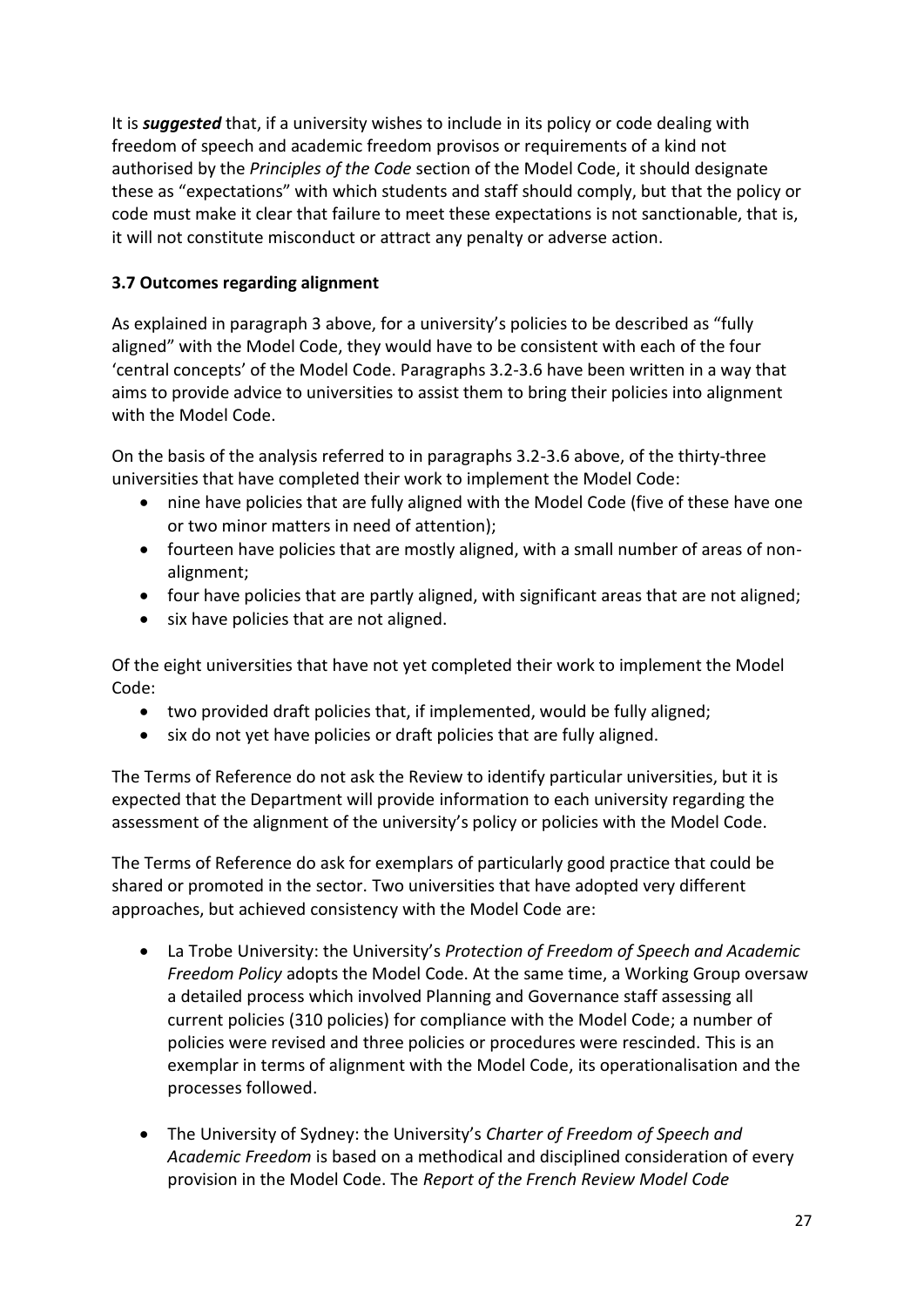*Implementation Group* is publicly available; <sup>58</sup> one annexure includes a marked-up version of the Model Code.<sup>59</sup> This is an exemplar in terms of the development of a policy based on a detailed analysis and deep understanding of the Model Code. The annexure must have assisted the understanding of the University's governing body regarding how it was proposed that the University should adapt the Model Code.

RMIT University's *Intellectual Freedom Policy* includes innovations that are carefully crafted to ensure that they are consistent with the Model Code (see, in particular, paragraph 3.6.2 above). This is an exemplar of how, with a deep understanding of the French Review and the Model Code, it is possible to adapt the Model Code to a university's requirements, but still maintain consistency with the Model Code.

Particular aspects of the approaches of these and other universities are referred to in the analysis above.

<sup>58</sup> <https://apo.org.au/sites/default/files/resource-files/2019-10/apo-nid264771.pdf> (accessed 1 November, 2020).

<sup>59</sup> Ibid. Annexure E.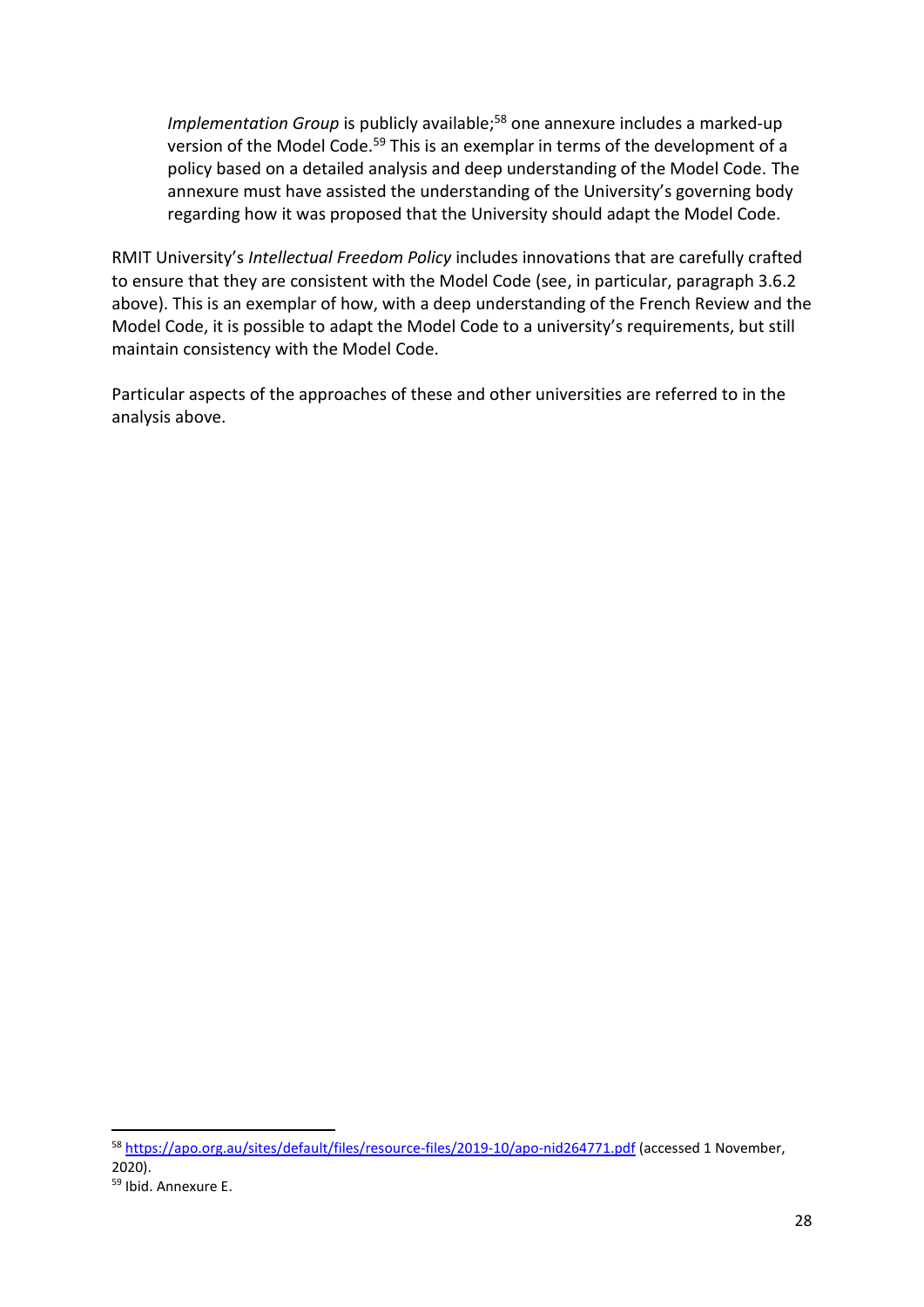# **4. The effectiveness of policies**

Even the adoption of the Model Code without modification does not guarantee that it will be understood and applied by every staff member. Universities are loosely coupled organisations with employees engaged in a range of activities that can affect the freedom of speech and academic freedom of other members of staff or students. It is important that universities promote greater understanding of their codes or policies regarding freedom of speech and academic freedom and how they are to be applied. As a submission from the President of a student association said:

"I doubt that the vast majority of … [this University's] staff and students are aware that we even have such a code, so how then could they be expected to abide by its principles in their business at the university? … there is a plethora of school and faculty level policies, both official and unofficial, which affect the freedom of students and academics".

Most universities advised that they had engaged in a lengthy consultative process to develop their response to the French Review. This is good practice as it assists in the development within the university community of an understanding of freedom of speech and academic freedom. It is, however, *suggested* that universities should consider ways of continuously reinforcing the university's commitment to freedom of speech and academic freedom. This could take the form of a briefing as part of the university's induction programs for new staff, new members of the academic board and for new members of the governing body; time could be scheduled for periodic discussion at faculty, academic board and governing body meetings. Induction programs for students could also incorporate a session aimed at educating them about their rights to academic freedom and freedom of speech. The University of Melbourne advised that, from 2021, all commencing students will be required to complete a curriculum module on freedom of speech. All this would assist in supporting a culture disposed to freedom of speech and academic freedom.

Of course, the best way that a university can demonstrate the effectiveness of its policies regarding freedom of speech and academic freedom is by applying them. Sometimes this may happen in the full glare of publicity by refusing to accede to public calls to censure a member of academic staff for expressing controversial views. On other occasions it may happen privately when, for example, academic freedom and its importance to universities is explained to a politician or donor who has asked that a staff member who is expressing views critical of government policy or the donor's actions be silenced.

#### **4.1 Recent examples**

TEQSA representatives advised that, of approximately 500 concerns raised with TEQSA in 2019-2020,<sup>60</sup> only one percent related to freedom of intellectual inquiry and that its Student

 $60$  It is understood that a 'concern' can be raised by: someone contacting TEQSA; TEQSA identifying a matter because of media coverage; or referral of an issue to TEQSA.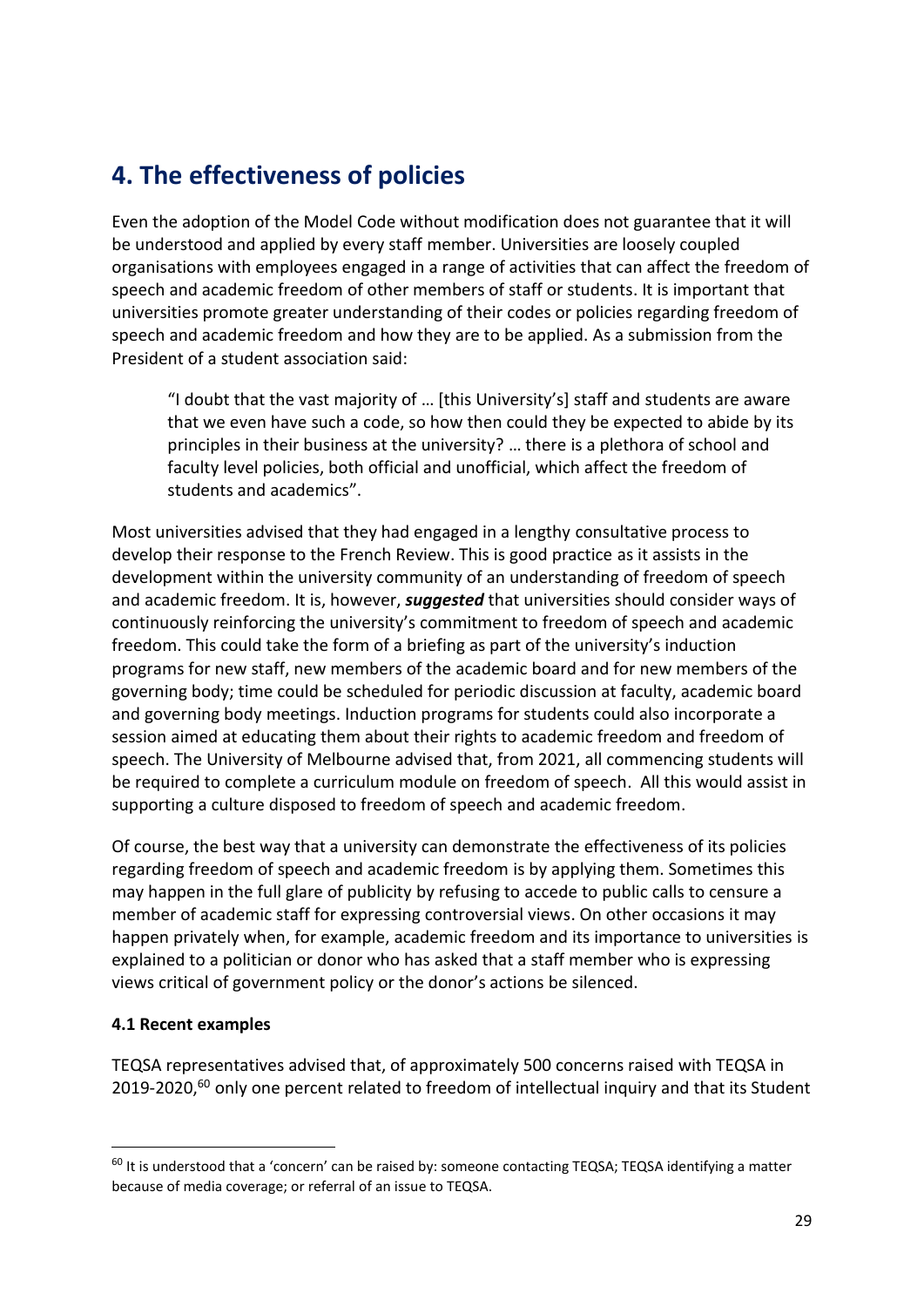Expert Advisory Group<sup>61</sup> had not identified any problems regarding freedom of speech or academic freedom. Nonetheless, as the French Review noted:

"even a limited number of incidents seen as affecting freedom of speech may have an adverse impact on public perception … they may have a 'chilling effect' on the exercise of freedom of speech"; <sup>62</sup> and

"even a small number of high profile incidents can have adverse reputational effects on the sector as a whole."<sup>63</sup>

Matters that have attracted media attention since the publication of the French Review include reports regarding:

- allegations that the University of Sydney cancelled a lecture by human rights activist Tecber Ahmed Saleh after the embassy of [Morocco](https://www.theguardian.com/world/morocco) made representations to the University raising concerns about her being hosted (the article refers to the University's response)<sup>64</sup>
- the rejection by student associations at Queensland University of Technology and Monash University of applications from Generation Liberty to participate in events (one article refers to the response of the Vice-Chancellor of QUT)<sup>65</sup>
- the University of Queensland's suspension of student Drew Pavlou for misconduct<sup>66</sup> (the University has published responses $67$ )

<sup>61</sup> [https://www.teqsa.gov.au/sites/default/files/student\\_expert\\_advisory\\_group\\_](https://www.teqsa.gov.au/sites/default/files/student_expert_advisory_group_-_terms_of_reference.pdf?v=1531971492) terms\_of\_reference.pdf?v=1531971492 (accessed 1 November, 2020).

<sup>62</sup> *Review of Freedom of Speech in Australian Higher Education Providers* page 217.

 $63$  Ibid page 224.

<sup>64</sup> [https://www.theguardian.com/world/2019/sep/22/foreign-interference-fears-after-sydney-university](https://www.theguardian.com/world/2019/sep/22/foreign-interference-fears-after-sydney-university-cancels-western-sahara-speaker)[cancels-western-sahara-speaker](https://www.theguardian.com/world/2019/sep/22/foreign-interference-fears-after-sydney-university-cancels-western-sahara-speaker) (accessed 13 November, 2020).

<sup>65</sup>[https://www.theaustralian.com.au/nation/students-reasons-for-rightwing-ban-wrong/news-](https://www.theaustralian.com.au/nation/students-reasons-for-rightwing-ban-wrong/news-story/2b6dfd4b7de6195c0dc6bda2e085742f)

[story/2b6dfd4b7de6195c0dc6bda2e085742f](https://www.theaustralian.com.au/nation/students-reasons-for-rightwing-ban-wrong/news-story/2b6dfd4b7de6195c0dc6bda2e085742f) ( this includes the response of the Vice-Chancellor of QUT); [https://www.theaustralian.com.au/inquirer/intellectual-freedom-only-if-your-values-are-aligned/news](https://www.theaustralian.com.au/inquirer/intellectual-freedom-only-if-your-values-are-aligned/news-story/6665eedc434bc01622e80b2b8859ef9a)[story/6665eedc434bc01622e80b2b8859ef9a](https://www.theaustralian.com.au/inquirer/intellectual-freedom-only-if-your-values-are-aligned/news-story/6665eedc434bc01622e80b2b8859ef9a) ; [https://www.theaustralian.com.au/inquirer/university-oweek](https://www.theaustralian.com.au/inquirer/university-oweek-censors-excel-themselves/news-story/189f25197779d2bab740edddad41f8a0)[censors-excel-themselves/news-story/189f25197779d2bab740edddad41f8a0](https://www.theaustralian.com.au/inquirer/university-oweek-censors-excel-themselves/news-story/189f25197779d2bab740edddad41f8a0) (accessed 13 November, 2020). <sup>66</sup> [https://www.abc.net.au/news/2020-04-23/drew-pavlou-facing-expulsion-from-uq-over-china-](https://www.abc.net.au/news/2020-04-23/drew-pavlou-facing-expulsion-from-uq-over-china-activism/12168678)

[activism/12168678;](https://www.abc.net.au/news/2020-04-23/drew-pavlou-facing-expulsion-from-uq-over-china-activism/12168678) [https://www.washingtonpost.com/world/asia\\_pacific/student-known-as-vocal-critic-of](https://www.washingtonpost.com/world/asia_pacific/student-known-as-vocal-critic-of-china-faces-expulsion-from-australian-university/2020/04/16/1a1e0a9a-7ee0-11ea-84c2-0792d8591911_story.html)[china-faces-expulsion-from-australian-university/2020/04/16/1a1e0a9a-7ee0-11ea-84c2-](https://www.washingtonpost.com/world/asia_pacific/student-known-as-vocal-critic-of-china-faces-expulsion-from-australian-university/2020/04/16/1a1e0a9a-7ee0-11ea-84c2-0792d8591911_story.html)

[<sup>0792</sup>d8591911\\_story.html;](https://www.washingtonpost.com/world/asia_pacific/student-known-as-vocal-critic-of-china-faces-expulsion-from-australian-university/2020/04/16/1a1e0a9a-7ee0-11ea-84c2-0792d8591911_story.html) [https://www.abc.net.au/news/2020-05-29/drew-pavlou-suspended-university](https://www.abc.net.au/news/2020-05-29/drew-pavlou-suspended-university-queensland/12302350)[queensland/12302350;](https://www.abc.net.au/news/2020-05-29/drew-pavlou-suspended-university-queensland/12302350) [https://www.nytimes.com/2020/05/29/world/australia/drew-pavlou-china-university](https://www.nytimes.com/2020/05/29/world/australia/drew-pavlou-china-university-queensland.html)[queensland.html;](https://www.nytimes.com/2020/05/29/world/australia/drew-pavlou-china-university-queensland.html) [https://www.afr.com/work-and-careers/education/the-war-against-drew-pavlou-uq-s](https://www.afr.com/work-and-careers/education/the-war-against-drew-pavlou-uq-s-rebel-senator-20200531-p54y1j)[rebel-senator-20200531-p54y1j;](https://www.afr.com/work-and-careers/education/the-war-against-drew-pavlou-uq-s-rebel-senator-20200531-p54y1j) [https://www.news.com.au/lifestyle/real-life/news-life/the-australian-uni](https://www.news.com.au/lifestyle/real-life/news-life/the-australian-uni-student-china-wanted-to-silence-whose-simple-protest-sparked-a-living-hell/news-story/4fcea3b66535bed6d6e08a320cd246ae)[student-china-wanted-to-silence-whose-simple-protest-sparked-a-living-hell/news-](https://www.news.com.au/lifestyle/real-life/news-life/the-australian-uni-student-china-wanted-to-silence-whose-simple-protest-sparked-a-living-hell/news-story/4fcea3b66535bed6d6e08a320cd246ae)

[story/4fcea3b66535bed6d6e08a320cd246ae](https://www.news.com.au/lifestyle/real-life/news-life/the-australian-uni-student-china-wanted-to-silence-whose-simple-protest-sparked-a-living-hell/news-story/4fcea3b66535bed6d6e08a320cd246ae) (accessed 13 November, 2020).

<sup>&</sup>lt;sup>67</sup> The University's responses are to be found at [https://www.uq.edu.au/news/uq-responds/student](https://www.uq.edu.au/news/uq-responds/student-disciplinary-matters)[disciplinary-matters](https://www.uq.edu.au/news/uq-responds/student-disciplinary-matters) (accessed 13 November, 2020).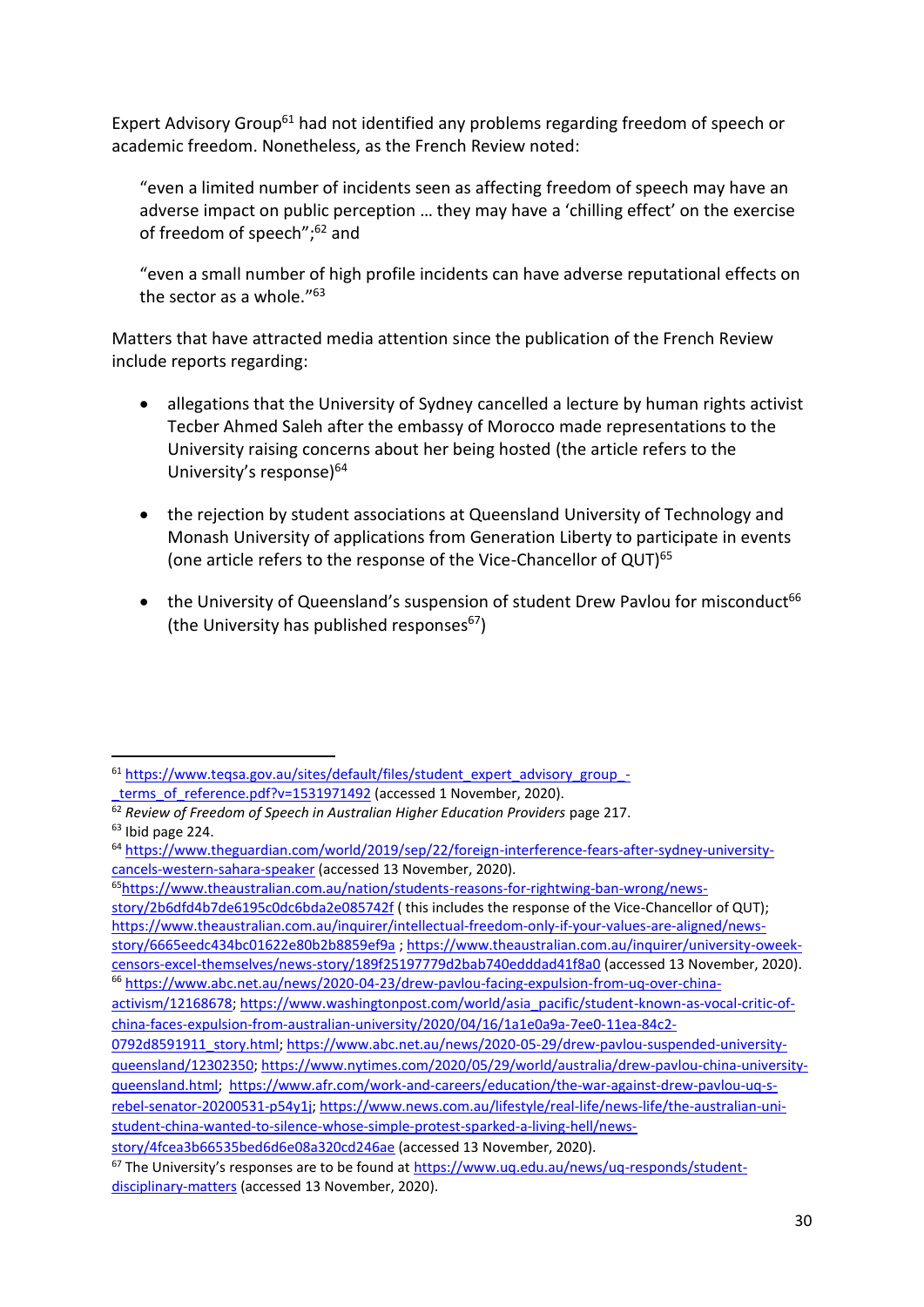- Victoria University's removal of material about the Bosnian War from a course on human rights (the articles refer to the University's response)<sup>68</sup>
- allegations that Charles Darwin University apologised and revised material following complaints from Chinese students regarding an introduction to an assignment that stated that coronavirus originated in China<sup>69</sup>
- the University of New South Wales' removal of a social media post that linked to an article, posted in the University's Newsroom, about the human rights implications of Hong Kong's new national security law. The article was also apparently removed from the Newsroom, but remained available on the UNSW Law website.<sup>70</sup> The University's actions were said to have followed an online campaign from Chinese students and media.<sup>71</sup> The Vice-Chancellor published an apology for the removal of the tweet saying that it was removed because it appeared to represent a UNSW view<sup>72</sup>
- allegations that the ANU removed an academic, Dr Priya Dev, as a moderator of a panel on the COVIDSafe app because of concerns, expressed by someone involved in the development of the app, that Dr Dev was critical of the app (one article quotes an ANU spokesperson's response).<sup>73</sup>

The Ridd case, which was mentioned in the French Review, $74$  continued to attract publicity.<sup>75</sup>

<sup>68</sup> [https://www.sarajevotimes.com/victoria-university-in-austalia-apologises-for-any-hurt-caused-for-removal](https://www.sarajevotimes.com/victoria-university-in-austalia-apologises-for-any-hurt-caused-for-removal-of-genocide-content-in-human-rights-lecture/)[of-genocide-content-in-human-rights-lecture/;](https://www.sarajevotimes.com/victoria-university-in-austalia-apologises-for-any-hurt-caused-for-removal-of-genocide-content-in-human-rights-lecture/) [https://www.sbs.com.au/news/victoria-university-accused-of](https://www.sbs.com.au/news/victoria-university-accused-of-censorship-after-removing-serbian-war-crimes-material)[censorship-after-removing-serbian-war-crimes-material](https://www.sbs.com.au/news/victoria-university-accused-of-censorship-after-removing-serbian-war-crimes-material) (accessed 13 November, 2020).

<sup>69</sup> [https://www.smh.com.au/world/asia/china-exporting-ccp-speech-controls-to-australia-as-second](https://www.smh.com.au/world/asia/china-exporting-ccp-speech-controls-to-australia-as-second-university-caught-in-row-20200805-p55irf.html)[university-caught-in-row-20200805-p55irf.html;](https://www.smh.com.au/world/asia/china-exporting-ccp-speech-controls-to-australia-as-second-university-caught-in-row-20200805-p55irf.html) [https://www.smh.com.au/politics/federal/human-rights](https://www.smh.com.au/politics/federal/human-rights-commission-urges-rigorous-defence-of-free-speech-at-unis-20200806-p55j6a.html)[commission-urges-rigorous-defence-of-free-speech-at-unis-20200806-p55j6a.html](https://www.smh.com.au/politics/federal/human-rights-commission-urges-rigorous-defence-of-free-speech-at-unis-20200806-p55j6a.html) (accessed 13 November, 2020).

 $70$ Letter dated 5 November, 2020 from the Vice-Chancellor, Professor Ian Jacobs, page 2.

<sup>71</sup> [https://www.smh.com.au/national/critical-test-of-academic-freedom-for-australian-universities-20200804](https://www.smh.com.au/national/critical-test-of-academic-freedom-for-australian-universities-20200804-p55iec.html) [p55iec.html;](https://www.smh.com.au/national/critical-test-of-academic-freedom-for-australian-universities-20200804-p55iec.html) [https://thenewdaily.com.au/news/2020/08/05/unsw-apologises-after-act-of-cowardice](https://thenewdaily.com.au/news/2020/08/05/unsw-apologises-after-act-of-cowardice-accusation-in-deleting-hong-kong-posts/)[accusation-in-deleting-hong-kong-posts/;](https://thenewdaily.com.au/news/2020/08/05/unsw-apologises-after-act-of-cowardice-accusation-in-deleting-hong-kong-posts/) [https://www.smh.com.au/politics/federal/human-rights](https://www.smh.com.au/politics/federal/human-rights-commission-urges-rigorous-defence-of-free-speech-at-unis-20200806-p55j6a.html)[commission-urges-rigorous-defence-of-free-speech-at-unis-20200806-p55j6a.html](https://www.smh.com.au/politics/federal/human-rights-commission-urges-rigorous-defence-of-free-speech-at-unis-20200806-p55j6a.html) (accessed 13 November, 2020).

<sup>72</sup> <http://www.president.unsw.edu.au/news/statement-freedom-speech> (accessed 13 November, 2020). <sup>73</sup> [https://www.afr.com/rear-window/how-anu-buckled-on-covidsafe-panel-20201026-p568oa;](https://www.afr.com/rear-window/how-anu-buckled-on-covidsafe-panel-20201026-p568oa)

[https://www.innovationaus.com/anus-shoddy-treatment-of-academic-freedom/;](https://www.innovationaus.com/anus-shoddy-treatment-of-academic-freedom/)

<https://www.innovationaus.com/strange-times-at-anu-and-a-covidsafe-gag/> (accessed 13 November, 2020). <sup>74</sup> Review of Freedom of Speech in Australian Higher Education Providers pages 202 and 289.

<sup>75</sup> [https://www.theguardian.com/australia-news/2020/jul/22/james-cook-university-wins-appeal-in-peter](https://www.theguardian.com/australia-news/2020/jul/22/james-cook-university-wins-appeal-in-peter-ridd-unfair-dismissal-case)[ridd-unfair-dismissal-case;](https://www.theguardian.com/australia-news/2020/jul/22/james-cook-university-wins-appeal-in-peter-ridd-unfair-dismissal-case) [https://www.theage.com.au/national/academic-freedom-on-trial-as-sacked](https://www.theage.com.au/national/academic-freedom-on-trial-as-sacked-professor-asks-high-court-to-decide-20200729-p55gph.html)[professor-asks-high-court-to-decide-20200729-p55gph.html](https://www.theage.com.au/national/academic-freedom-on-trial-as-sacked-professor-asks-high-court-to-decide-20200729-p55gph.html) [; https://www.theaustralian.com.au/higher](https://www.theaustralian.com.au/higher-education/sacked-jcu-scientist-peter-ridd-seeks-high-court-appeal/news-story/b25447d961b0f1f2ec86a39fbd593abf)[education/sacked-jcu-scientist-peter-ridd-seeks-high-court-appeal/news](https://www.theaustralian.com.au/higher-education/sacked-jcu-scientist-peter-ridd-seeks-high-court-appeal/news-story/b25447d961b0f1f2ec86a39fbd593abf)[story/b25447d961b0f1f2ec86a39fbd593abf](https://www.theaustralian.com.au/higher-education/sacked-jcu-scientist-peter-ridd-seeks-high-court-appeal/news-story/b25447d961b0f1f2ec86a39fbd593abf) (accessed 13 November, 2020).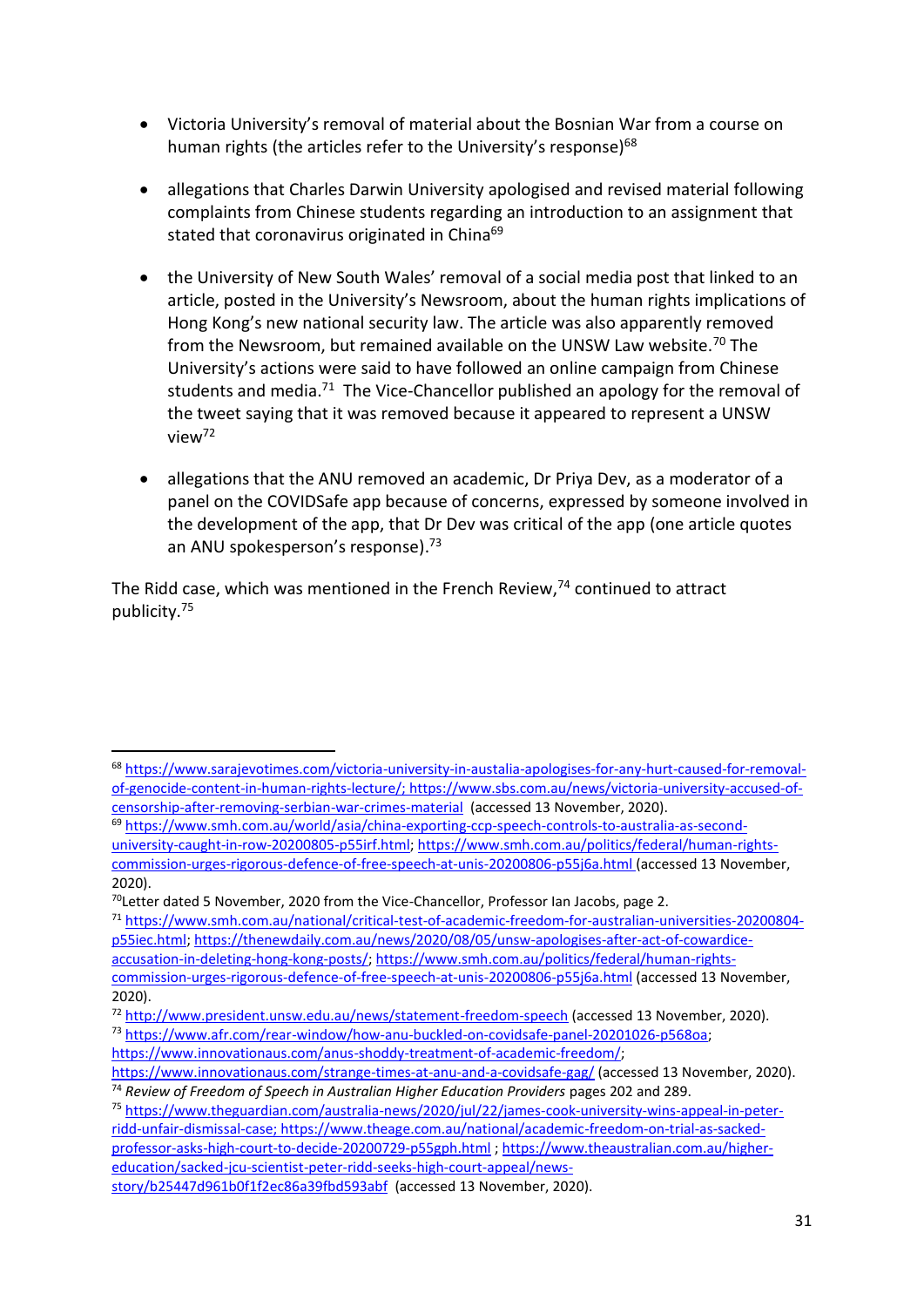#### **4.2 The importance of culture; the role of the vice-chancellor and the academic board; distancing the university from controversial views**

As the French Review said:

"A culture powerfully predisposed to the exercise of freedom of speech and academic freedom is ultimately a more effective protection than the most tightly drawn rule."<sup>76</sup>

Submissions from the Australia Director of Human Rights Watch,<sup>77</sup> Ms Elaine Pearson, and Dr Sophie Richardson, China Director, emphasised the importance of creating an environment in which students and staff have both an understanding of academic freedom and confidence that their university will respond to allegations of threats to academic freedom. They drew attention to measures Oxford and some Ivy League universities are implementing.<sup>78</sup> They also referred to the need to protect the freedom of speech of foreign students and to ensure that academic staff "feel bold enough to discuss controversial topics and know that universities have their back."<sup>79</sup>

How is a culture "powerfully predisposed to the exercise of freedom of speech and academic freedom" to be created and strengthened?

#### 4.2.1 The role of the vice-chancellor

As the chief executive officers of universities, vice-chancellors have a key role in creating a culture committed to freedom of speech and academic freedom.

Most of the universities that made submissions advised that the vice-chancellor is formally responsible for ensuring compliance with their policies regarding freedom of speech and academic freedom. While this, and statements made by vice-chancellors championing freedom of speech and academic freedom, are important signals, they are insignificant compared with the vice-chancellor's response when freedom of speech or academic freedom are challenged.

A vice-chancellor who refuses to yield to public calls to act in a manner contrary to the principles of the Model Code, and explains why that is the case, sends a strong message to staff, students and the public.

Universities are large organisations with many employees engaged in a range of activities that can affect freedom of speech and academic freedom; sometimes even a quite junior staff member may take action that is, unwittingly, contrary to the principles of the Model Code. Mistakes are sometimes made. A vice-chancellor who acts decisively to remedy the

<sup>&</sup>lt;sup>76</sup> Review of Freedom of Speech in Australian Higher Education Providers page 219; see also pages 116, 118 and 225.

<sup>77</sup> <https://www.hrw.org/> (accessed 13 November, 2020).

<sup>78</sup> Se[e https://www.theguardian.com/education/2020/sep/28/oxford-moves-to-protect-students-from-chinas](https://www.theguardian.com/education/2020/sep/28/oxford-moves-to-protect-students-from-chinas-hong-kong-security-law)[hong-kong-security-law](https://www.theguardian.com/education/2020/sep/28/oxford-moves-to-protect-students-from-chinas-hong-kong-security-law) an[d https://www.wsj.com/articles/chinas-national-security-law-reaches-into-harvard](https://www.wsj.com/articles/chinas-national-security-law-reaches-into-harvard-princeton-classrooms-11597829402)[princeton-classrooms-11597829402](https://www.wsj.com/articles/chinas-national-security-law-reaches-into-harvard-princeton-classrooms-11597829402) (accessed 13 November, 2020).

<sup>79</sup> Email submission dated 21 October, 2020 from Ms Elaine Pearson.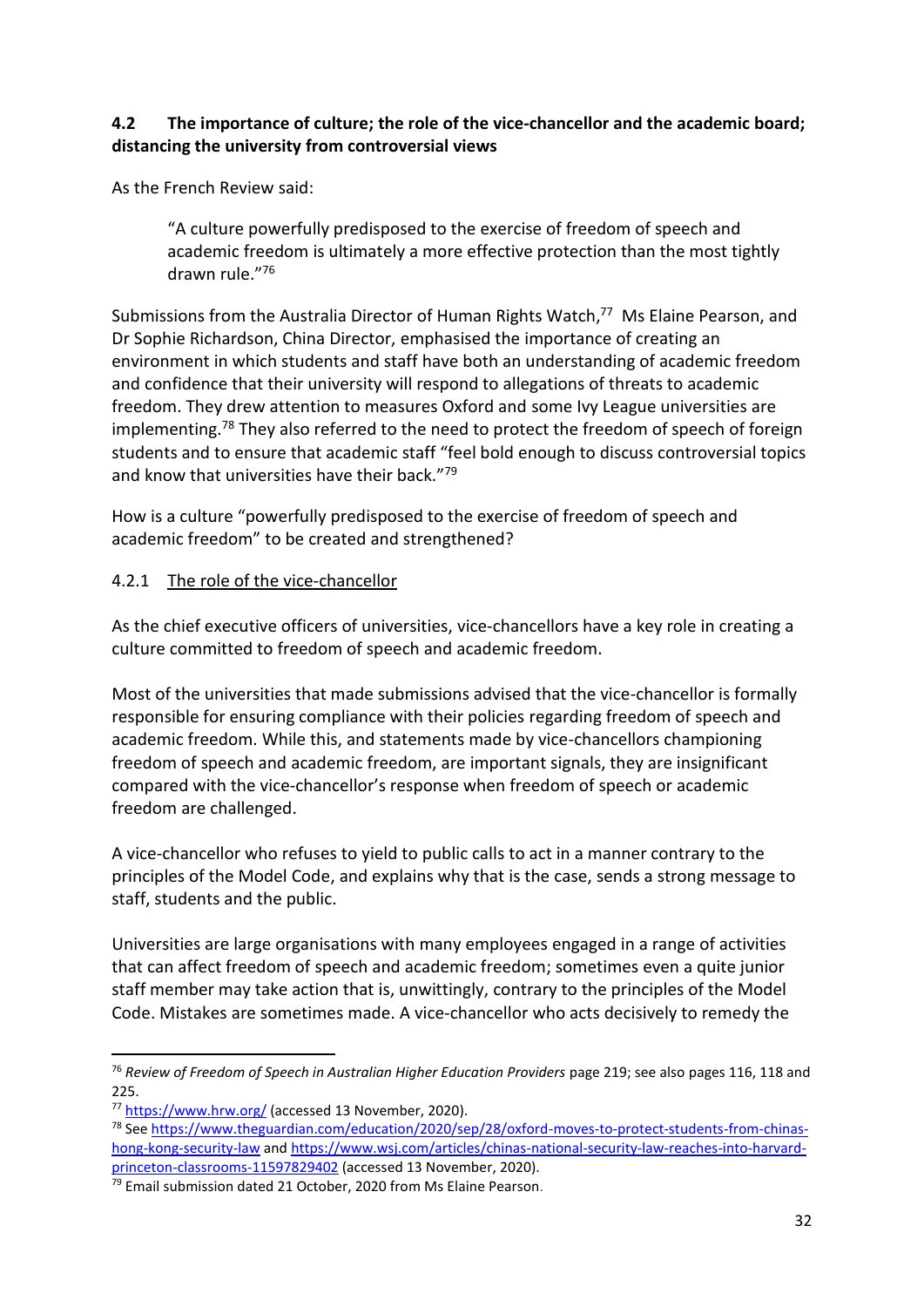breach of the principles of the Model Code makes a significant contribution to the creation of a culture predisposed to the exercise of freedom of speech and academic freedom.

In short, a vice-chancellor's actions 'in the eye of a storm' can have a powerful impact on the culture of the university. An issue of this kind would be likely to be reported by the vicechancellor to the university's governing body for discussion at its next meeting or, if not reported, raised by a member of the governing body.

## 4.2.2 The role of the academic board

Academic boards (sometimes known as senate, academic senate or academic council) can support a culture that defends freedom of speech and academic freedom. In some universities, the academic board and its officers are a powerful, effective part of the governance structure. In these universities the chair of the academic board is considered to be 'in', but not part 'of' the senior management structure.

A common formulation of the role of the academic board is that, among other things, it is to

- encourage the maintenance and development of high standards of teaching and research; and to
- maintain effective oversight and monitoring of the academic activities of the University.<sup>80</sup>

Academic boards typically function as the principal advisory body on all academic matters. On this basis it has been said that they ensure academic freedom. $81$  In some universities, this is made explicit. For example, the Academic Board at the University of Western Australia University is responsible to the University's Senate for "safeguarding the academic freedom of the University". <sup>82</sup> Provisions of this kind are an *indirect* form of support for freedom of speech and academic freedom.

Some universities have formalised a more *direct* role for the Academic Board in relation to academic freedom. This usually takes one of two forms. First, a role in developing rules regarding freedom of speech and academic freedom. For example, paragraph 14(g) of the ANU's Academic Board Charter provides that the Board's responsibilities include:

<sup>80</sup> University of Queensland Academic Board Policy, paragraph 2.1 c i and ii.

<https://ppl.app.uq.edu.au/content/1.30.03-academic-board> (accessed 13 November, 2020).

<sup>81</sup> National Chairs of Academic Boards/Senates Conference (November 2013) "The Purpose and Function of Academic Boards and Senates in Australian Universities" page 1, "Mission of the Board".

https://www.uws.edu.au/ data/assets/pdf file/0006/710475/Purpose and Function of Academic Boards - Final - March 2014.pdf (accessed 13 November, 2020).

<sup>82</sup> University of Western Australia Statute, Chapter 6, section 62(3)

https://www.governance.uwa.edu.au/ data/assets/pdf file/0012/3449568/UWA-Statute-Final- -Academic-[Board-Chapter.pdf](https://www.governance.uwa.edu.au/__data/assets/pdf_file/0012/3449568/UWA-Statute-Final-_-Academic-Board-Chapter.pdf) (accessed 13 November, 2020).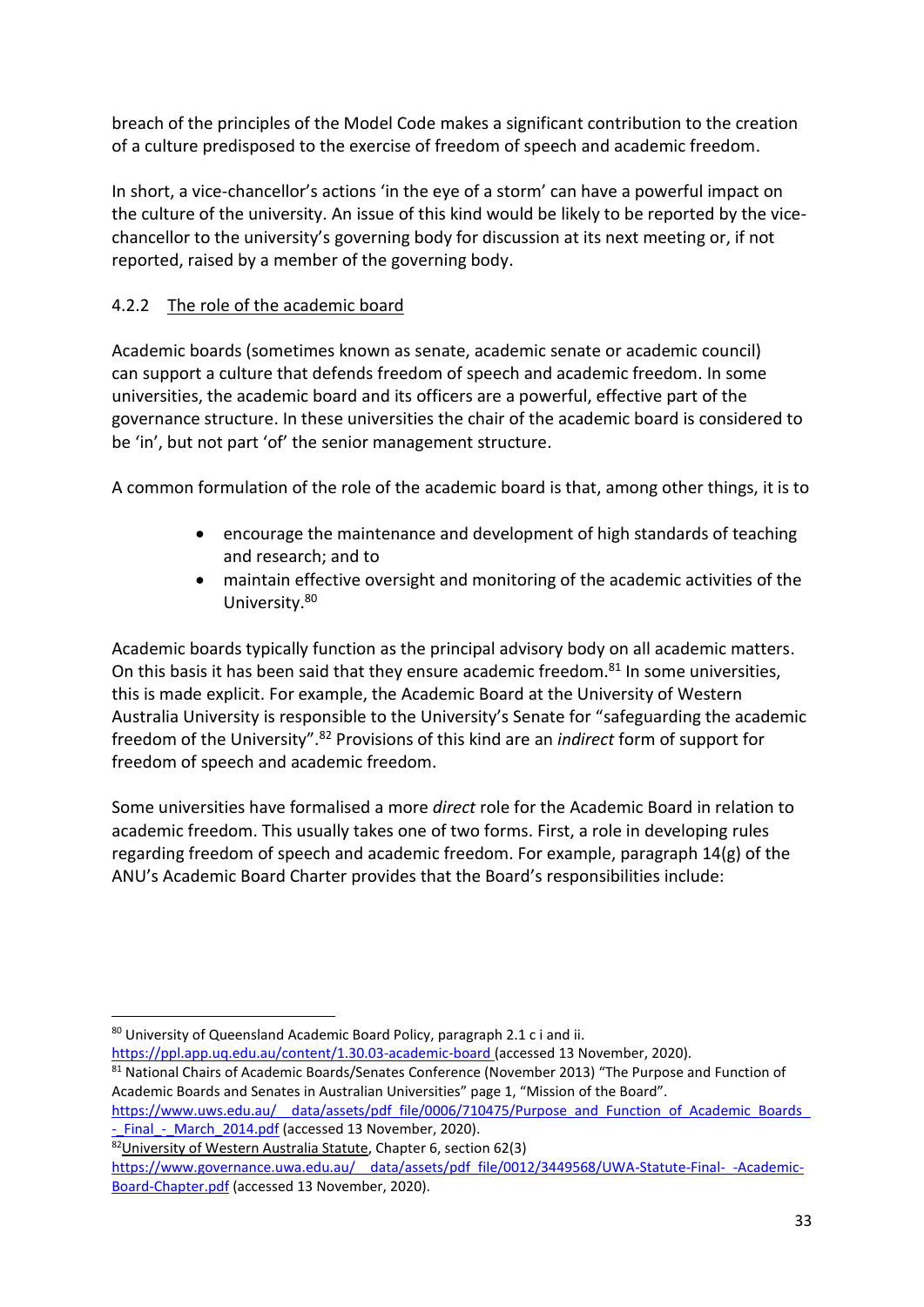"developing and promoting principles pertaining to academic freedom within the ANU and of its staff, students and official visitors."<sup>83</sup> (emphasis added)

The second, direct role for the Academic Board relates to monitoring compliance. At Deakin University, the Chair of the Academic Board reports regularly to Council regarding freedom of speech and academic freedom, including an annual review of actions by the Academic Board to uphold academic freedom.<sup>84</sup>

RMIT University's *Intellectual Freedom Policy*, which deals with freedom of speech and academic freedom, goes further. It provides for a request to be made to the Chair of the Academic Board for "review or assessment" regarding a potential failure to uphold the rights provided for in the policy. The Chair of the Academic Board is to undertake an assessment and may resolve the matter, with or without corrective actions, seek advice from an advisory panel or refer it to other institutional processes. The outcome is reported to the Academic Board.

#### 4.2.3 Distancing the university from controversial views

Two universities' academic freedom policies include a statement that, by supporting academic freedom, the university does not imply that it endorses particular views expressed by academic staff. While this is undoubtedly correct, it is important to consider the circumstances in which reference might be made to a statement of this kind.

Universities sometimes face criticism arising from a member of their academic staff expressing a controversial view regarding some topic within their field of research; there may be calls, even from within the university, for the university to distance itself from the staff member's views. The advent of social media has made this kind of criticism a more common occurrence and, no doubt, sometimes, a nuisance. There may be a temptation to bring an end to the criticism by publishing a statement that the views of the academic are not endorsed by the university or do not express the university's views. Publishing a statement of this kind, especially where it is linked to a particular controversy, may have a chilling effect on the exercise of academic freedom.

Even a general statement, not associated with a particular controversy, that the views of academic staff are not endorsed by the university, or do not represent the views of the university, is problematic. Those who hold senior leadership positions in universities and the governing body may express the views of 'the university' on matters such as government policies affecting higher education, but the notion that 'the university' could hold a view on every topic researched by every member of academic staff in the university is absurd; unless carefully drafted, a general statement of the kind referred to could perpetuate this misunderstanding.

<sup>83</sup> <https://www.anu.edu.au/files/committee/Academic%20Board%20Charter%202020.pdf> (accessed 13 November, 2020).

<sup>84</sup> Deakin University, Submission, 30 September, 2020. This report is included in the Council's business schedule.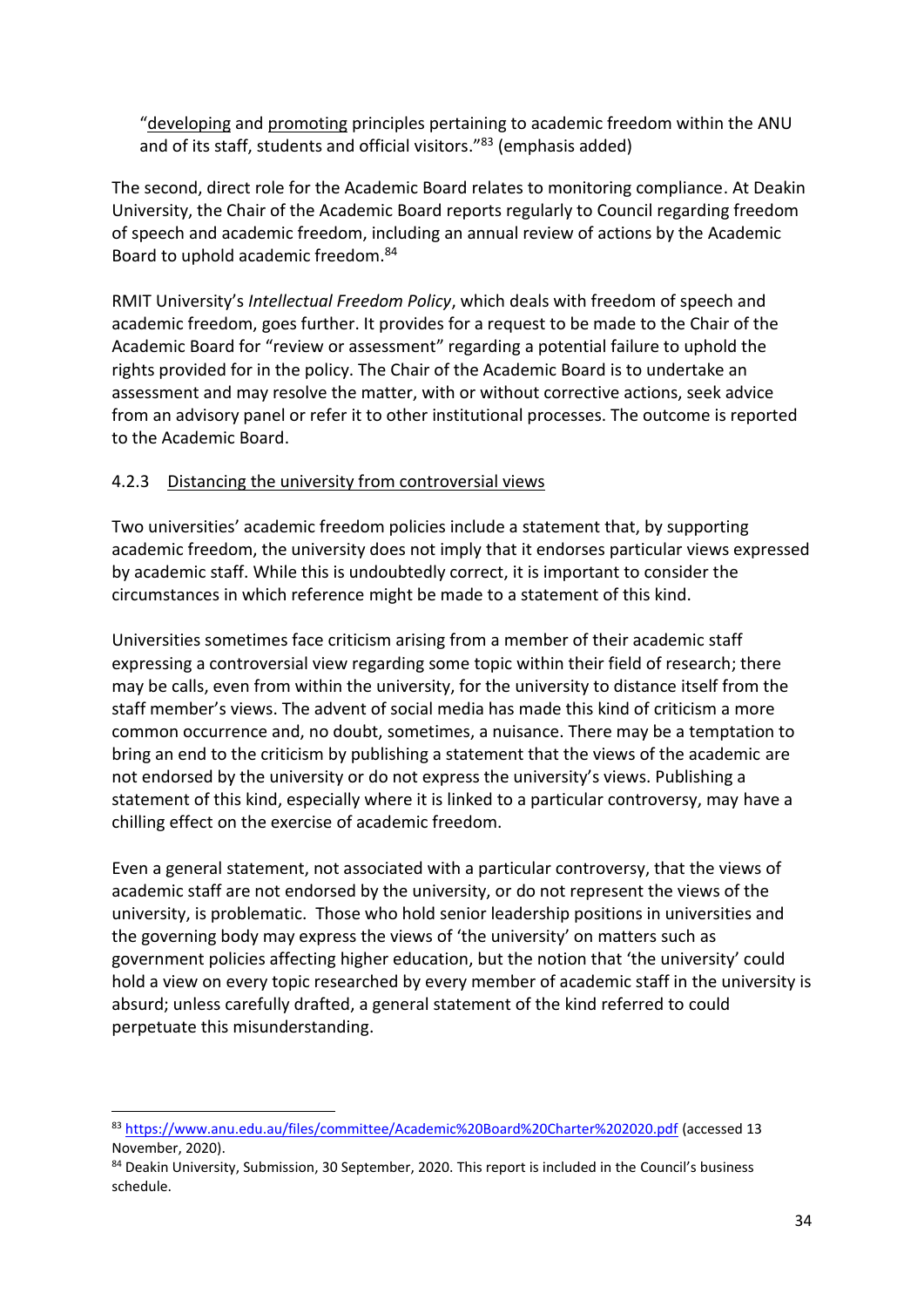The views expressed by a member of academic staff within their field of research may, of course, be contested by other researchers from the same university, or from a different university, who express a different view. This is quite different from the senior management of a university seeking to distance the university from controversial views expressed by a member of academic staff. The former is an aspect of academic freedom, the latter is antithetical to the creation of a culture predisposed to the exercise of freedom of speech and academic freedom.

A better response to criticism of a university based on the views expressed by a member of academic staff is to explain the nature of academic freedom and the university's commitment to it. Being able to point to a code or policy dealing with freedom of speech and academic freedom facilitates this.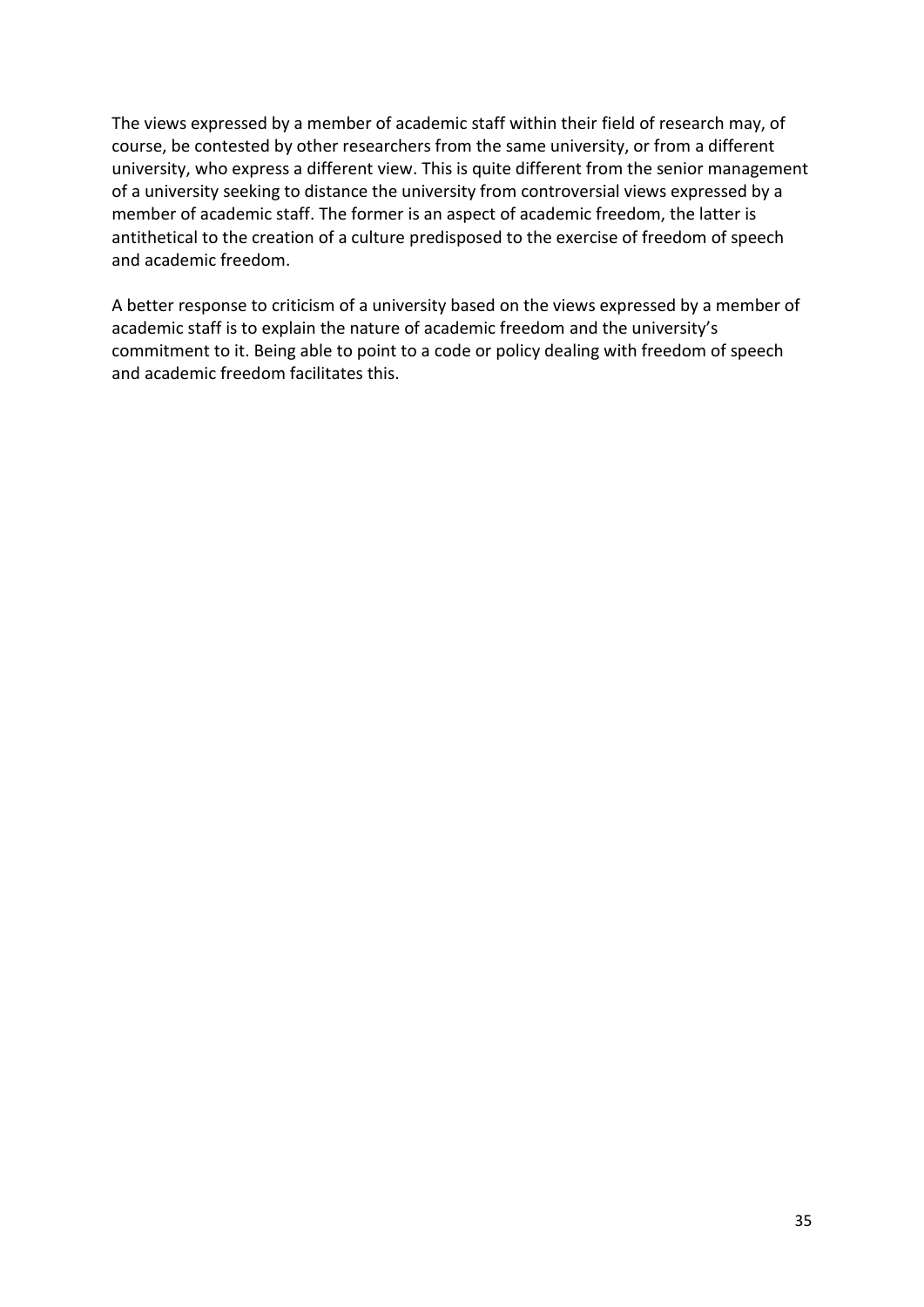# **5. Future steps to ensure ongoing alignment with the Model Code; the role of university governing bodies; a complaints process?**

This Review has considered the alignment of universities' policies with the Model Code at a particular point in time. The challenge is to ensure that:

- there is an ongoing commitment to the principles of the Model Code in a way that addresses the areas of non-alignment of current policies that are identified in paragraphs 3.2-3.6 above;
- the principles of the Model Code are embedded in the culture of each university in the manner envisaged by the French Review (some suggestions are made in paragraph 4 above); and
- the public are given confidence that there is no free speech crisis on Australian campuses (see paragraph 2.5.2 above).

Australia is not alone in grappling with issues of this kind. The French Review analysed responses in a number of jurisdictions, including Ontario.

In Ontario a policy was announced on 30 August, 2018 that required universities to develop free speech policies by January 2019 meeting a minimum standard prescribed by the Government. Those that did not comply with the free speech requirements could be subject to a reduction in operational grant funding.<sup>85</sup> The French Review considered the Ontario approach to be "rather abrupt and heavy-handed".<sup>86</sup> All universities did, however, develop policies by January 2019 and they were assessed as reflecting the principles articulated by the government.<sup>87</sup> There is one aspect of the Ontario approach that could be adapted in Australia and another that could be considered in the future.

## **5.1 Annual Report**

The aspect of the Ontario approach that could be adapted in Australia to meet the challenges identified in paragraph 5 relates to the publication of an annual report. In Ontario, each university is required to prepare an annual report on the implementation of its free speech policies and a summary of compliance. This report is published online and submitted to the Higher Education Quality Council of Ontario (HEQCO). The first of these

<sup>85</sup> *Review of Freedom of Speech in Australian Higher Education Providers* page 77-78.

<sup>86</sup> Ibid page 79.

<sup>87 &</sup>quot;Freedom of Speech on Campus" 2019 Annual Report to the Ontario Government by the Higher Education Quality Council of Ontario, page 2.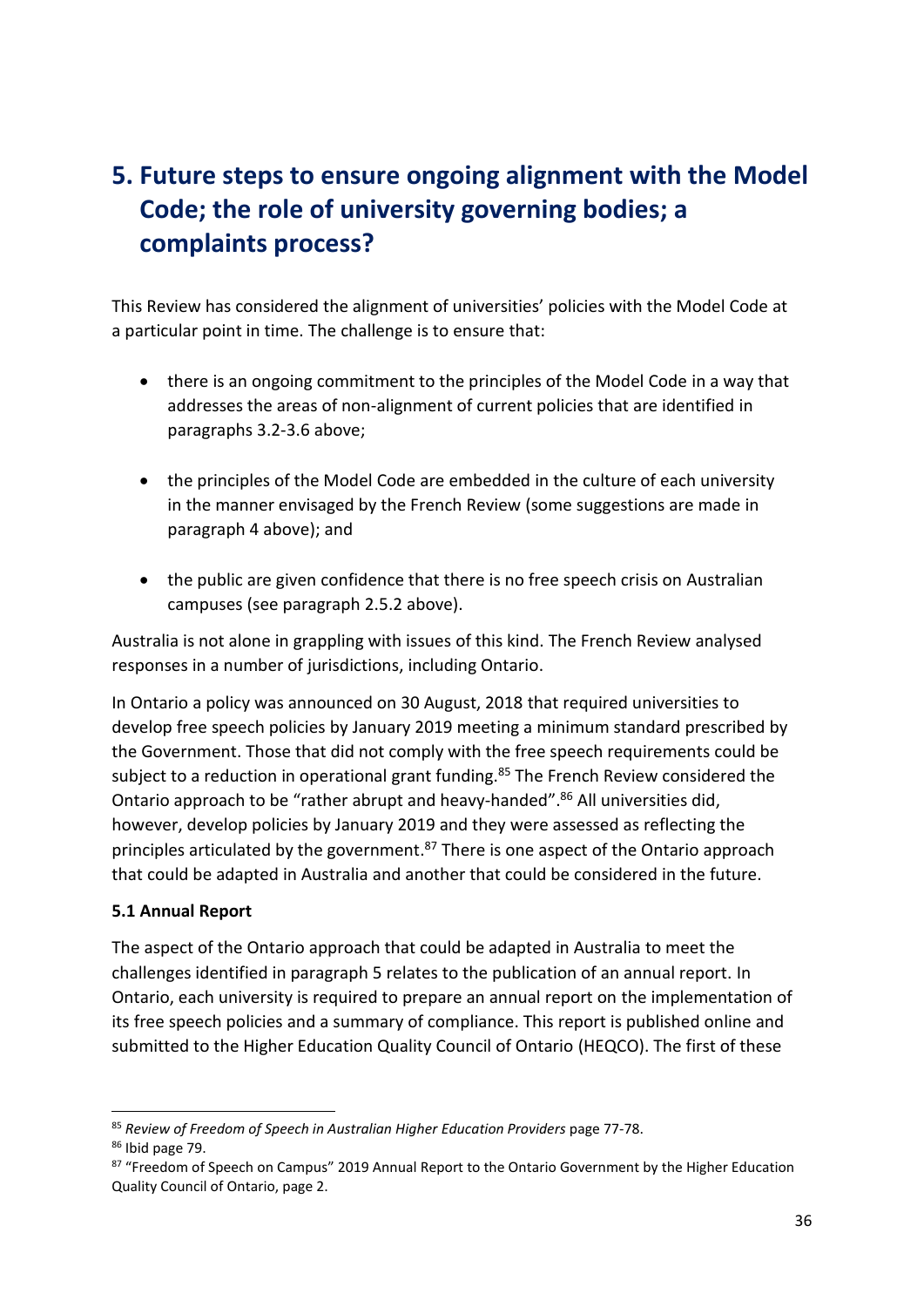"Annual Implementation Reports" were submitted and posted on institutional websites in September 2019.88

It is suggested that this could be adapted in Australia, not as a requirement to submit a report to any external body, but as a requirement to publish information about freedom of speech and academic freedom in each university's annual report. This could take the form of an annual attestation made by the university's governing body.

Two reasons in particular support a heightened role for university governing bodies in relation to freedom of speech and academic freedom:

- first, the *Higher Education Standards Framework* requires that *the governing body* takes steps to develop and maintain an institutional environment in which freedom of intellectual inquiry is upheld and protected (or, if the *Standards Framework* is amended, to develop and maintain an institutional environment in which freedom of speech and academic freedom is upheld and protected<sup>89</sup>);
- secondly, it is the UCC that has given the Model Code close attention; to the extent that the French Review might have hoped that the Model Code would encourage universities to share experiences and thereby promote the consistent application of the principles of the Code or their variation by the sector, it seems that it is the UCC that has undertaken that role.<sup>90</sup>

These factors, but particularly the first, suggest a role for university governing bodies in ensuring the alignment of university policies with the principles of the Model Code and in the fostering of a culture committed to freedom of speech and academic freedom. Such an attestation by the governing body may go some way to address matters of public concern (see paragraph 2.5.2 above).

The attestation statement would need to be based on the governing body's active engagement in satisfying itself that the university's freedom of speech and academic freedom policy has been brought into alignment with the Model Code. Similarly, there would need to be active governance oversight both of the implementation of the policy and of the steps taken to foster a culture committed to freedom of speech and academic freedom. The annual freedom of speech and academic freedom attestation statement would provide a focal point for governance and management; it should drive ongoing engagement and consideration of freedom of speech and academic freedom.

The annual freedom of speech and academic freedom attestation statement made by the governing body and published in the university's annual report could:

<sup>88 &</sup>quot;Freedom of Speech on Campus" 2019 Annual Report to the Ontario Government by the Higher Education Quality Council of Ontario, page 3.

<sup>89</sup> *Higher Education Standards Framework (Threshold Standards) 2015* paragraph 6.1 4; see paragraph 2.4 above.

<sup>90</sup> See paragraph 2.3 above.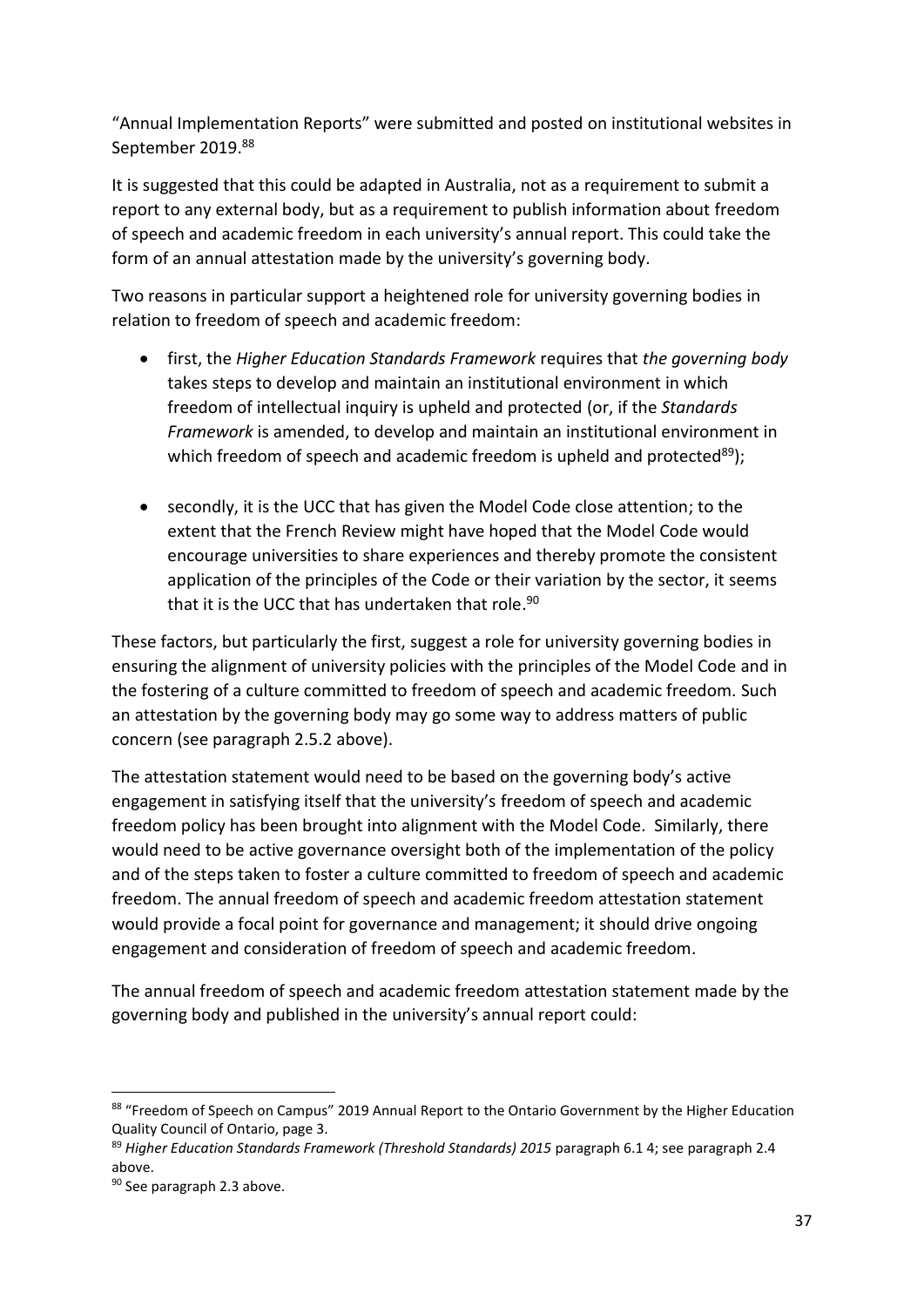- identify the university's main policy or policies regarding freedom of speech and academic freedom and state whether, in the opinion of the governing body, they are consistent with the Model Code (the first attestation statement to be published should explain what has been done to respond to the information provided by the Department regarding the assessment of the alignment of the university's policy or policies with the Model Code; see paragraph 3.7 above)
- outline what action has been taken to ensure that other policies have been brought into alignment with the university's policy or policies on freedom of speech and academic freedom (see paragraph 3.5 above); in some years this could be based on an internal audit report
- where the university's student representative body is a separate legal entity, explain what action has been taken to encourage it to adopt the university's policy or policies on freedom of speech and academic freedom (see paragraph 3.6.1 above)
- describe how, in the relevant year, the university has supported a culture committed to freedom of speech and academic freedom (see paragraph 4.2 above)
- describe any issues of concern that have come to the attention of the governing body regarding freedom of speech and academic freedom in the relevant year and whether they have been addressed by the university in a manner that upholds and protects freedom of speech and academic freedom.

It will be important to allow universities to adapt their report to their circumstances, but, at the same time, to ensure that a minimum amount of information is available. The HEQCO reported that one of the lessons learned from its first annual report cycle was that:

"many institutions pine for a template. We discovered that absent a template, some institutions did not touch on all the reporting elements". $91$ 

Accordingly, it is suggested that a small group of Chancellors, chaired by the Chair of the UCC, should be asked to develop a template setting out mandatory and optional reporting matters. The list set out above might be a starting point for their consideration. The only non-negotiable should be the first requirement mentioned above, that is, every attestation statement must identify the university's main policy or policies regarding freedom of speech and academic freedom and state whether, in the opinion of the governing body, they are consistent with the Model Code.

#### It is *recommended* that

(i) the Model Code be amended to include a requirement that the university's governing body prepares an annual attestation statement regarding freedom of speech and academic freedom and that this is published in the university's annual report; at a minimum, this must identify the university's main policy or

<sup>91 &</sup>quot;Freedom of Speech on Campus" 2019 Annual Report to the Ontario Government by the Higher Education Quality Council of Ontario, pages 4-5.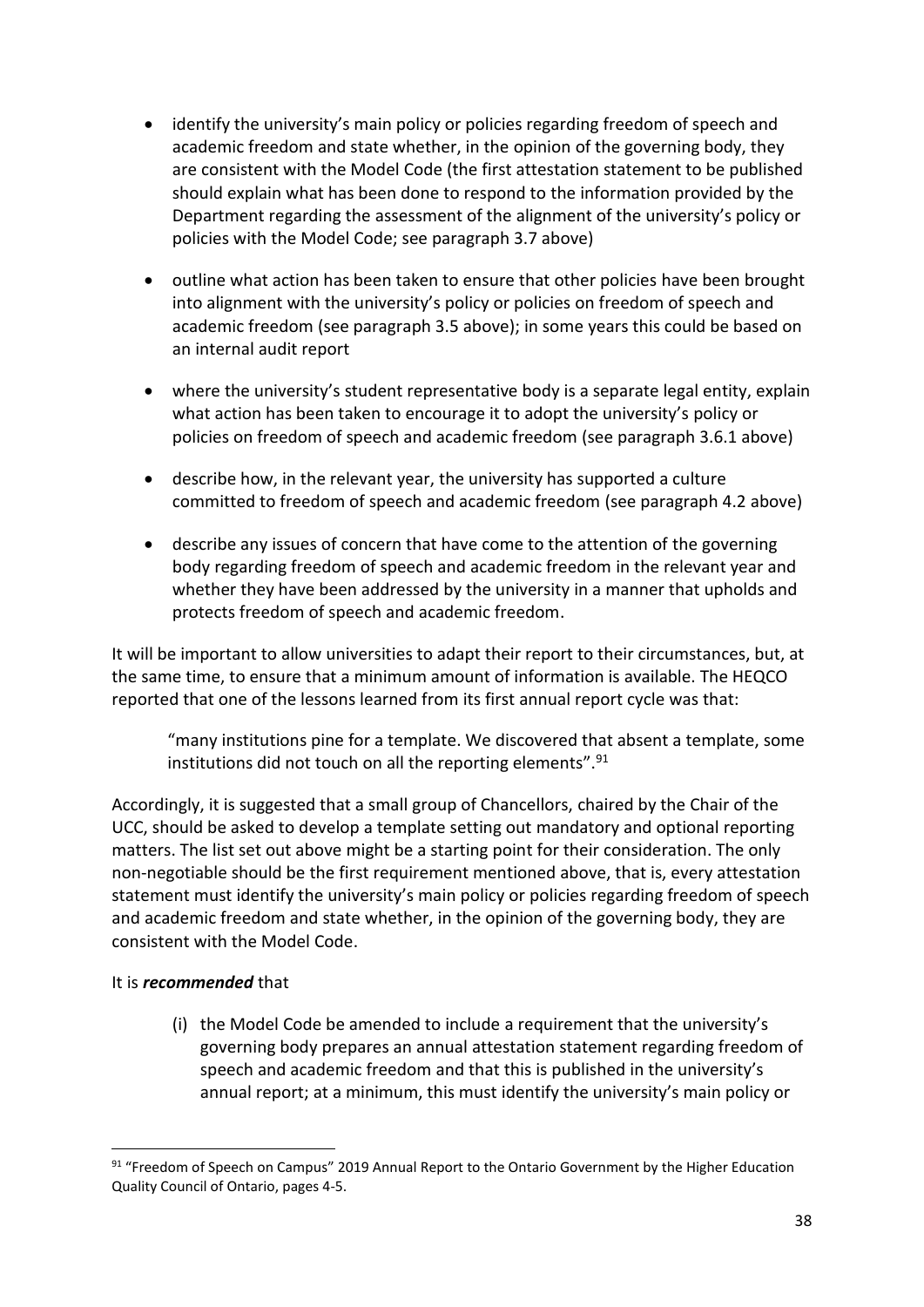policies regarding freedom of speech and academic freedom and state whether, in the opinion of the governing body, they are consistent with the Model Code;

- (ii) the first attestation statement to be published should explain what has been done to respond to the information provided by the Department regarding the assessment of the alignment of the university's policy or policies with the Model Code;
- (iii) a small group of Chancellors, chaired by the Chair of the UCC, should be asked to develop a template identifying other mandatory and optional matters to be included in the annual freedom of speech and academic freedom attestation statement made by the governing body and published in the annual report.

#### **5.2 A complaints process?**

The Ontario approach requires each university's free speech policy to have associated procedures for the lodging of free speech related complaints. The Model Code does not currently include a complaints process.

The Terms of Reference for this Review are focused on the alignment of universities' policies with the principles of the Model Code. The Terms of Reference do not contemplate the type of investigation that would need to be undertaken to determine whether there is a need for each university to establish a formal complaints process. Of course, a university could provide for such a process as RMIT University has (see paragraph 4.2.2 above) or it could establish such a process to respond to a particular matter that raised issues regarding freedom of speech or academic freedom.

It is *recommended* that the need for a complaints process to be included in the Model Code could be the subject of future consideration.

#### **5.3 Conclusion**

This has been an interesting project dealing with matters that are of fundamental importance to the way universities operate and to their public credibility. The reviewer's admiration for the Model Code, its clarity and balance, has grown immeasurably. It is truly surprising that more universities have not started with the Model Code as a template, adapting it (if necessary) to their particular (properly identified) circumstances.

Most of the time, most students and most members of staff probably don't think much about freedom of speech or academic freedom, but, when an issue arises, being able to identify a policy that sets out the university's position benefits everyone; it can also give the public confidence in the university's commitment to freedom of speech and academic freedom. Most universities said that they had consulted widely with staff and, in some cases, student representatives, in developing their policies, but in most cases they did not say how they would make new staff members aware of their policies or educate students about freedom of speech and academic freedom.

While paragraph 5.1 recommends a heightened role for university governing bodies in relation to freedom of speech and academic freedom, it is the senior managers of the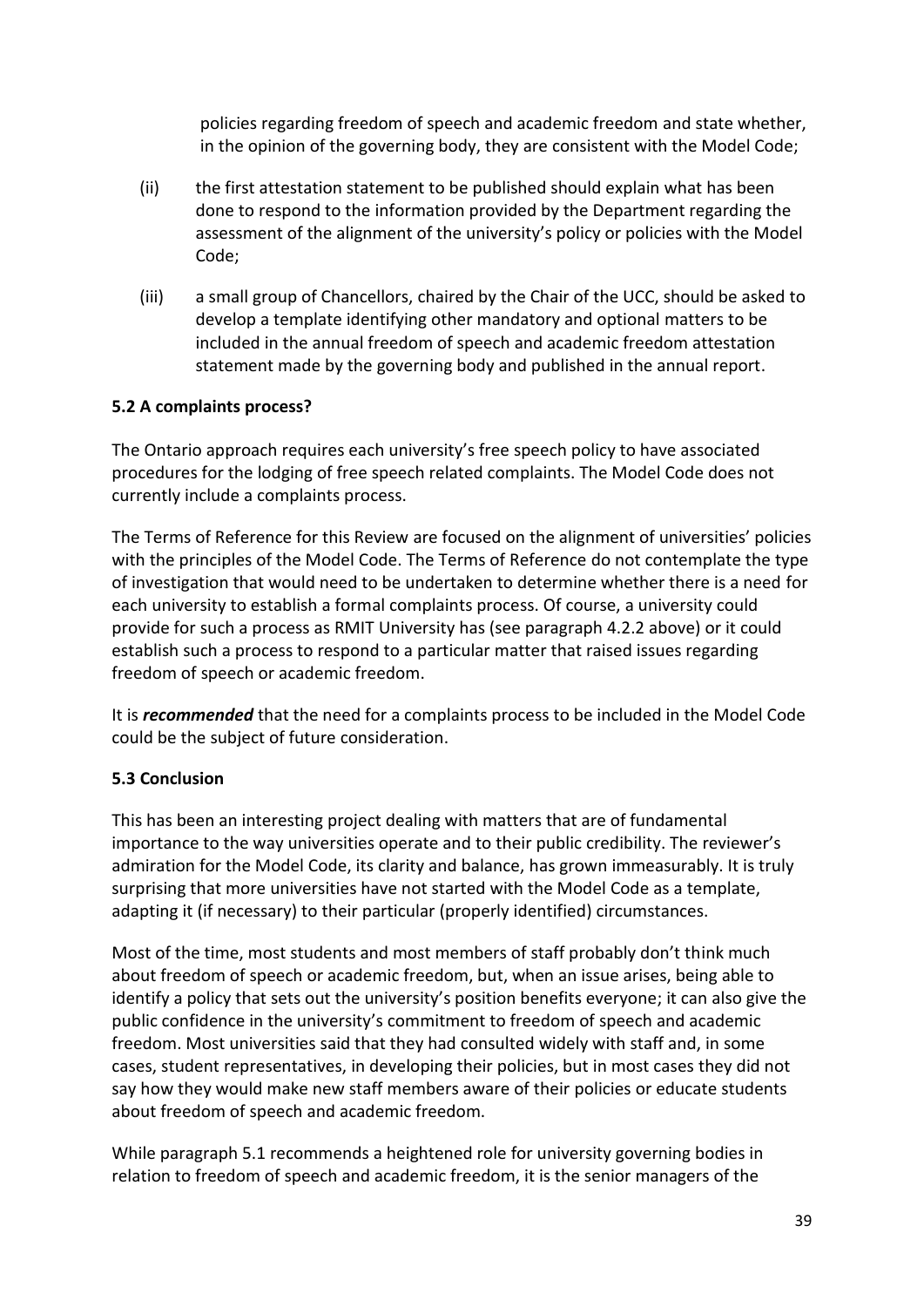university who provide the day to day leadership necessary both to adopt a policy and to continually reinforce it so as to create an environment in which freedom of speech and academic freedom are understood and supported.

\*\*\*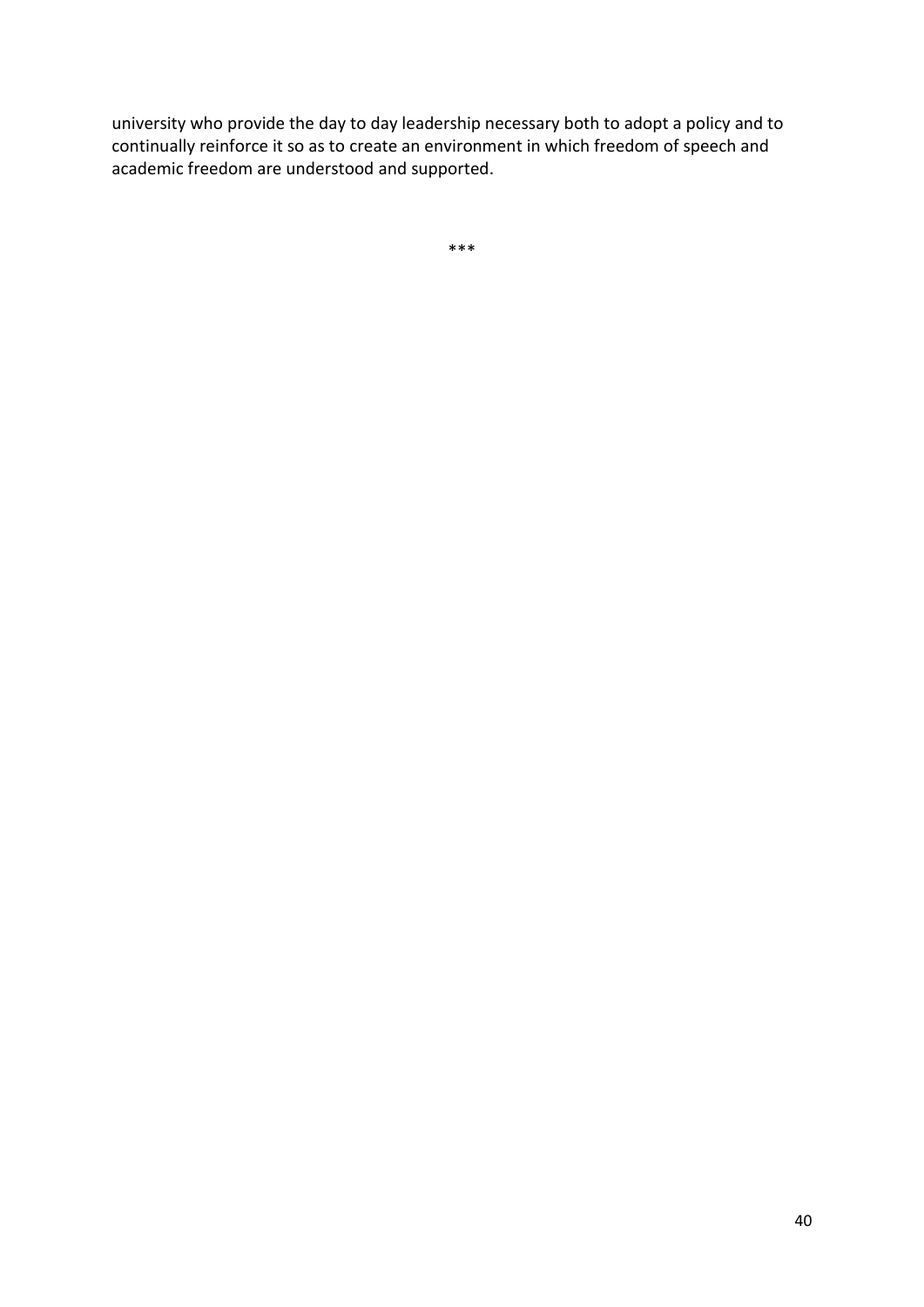#### **Appendix A**

# **A Model Code for the Protection of Freedom of Speech and Academic Freedom in Australian Higher Education Providers**

# **Objects**

The objects of the Code are:

- (1) To ensure that the freedom of lawful speech of staff and students of the university and visitors to the university is treated as a paramount value and therefore is not restricted nor its exercise unnecessarily burdened by restrictions or burdens other than those imposed by law and set out in the Principles of the Code.
- (2) To ensure that academic freedom is treated as a defining value by the university and therefore not restricted nor its exercise unnecessarily burdened by restrictions or burdens other than those imposed by law and set out in the Principles of the Code.
- (3) To affirm the importance of the university's institutional autonomy under law in the regulation of its affairs, including in the protection of freedom of speech and academic freedom.

# **Application**

- (1) The Code applies to the governing body of the university, its officers and employees and its decision-making organs, including those involved in academic governance.
- (2) The Code also applies to student representative bodies to the extent that they have policies and rules which are capable of being applied to restrict or burden the freedom of speech of anyone, or academic freedom.

# **Definitions**

'**academic freedom**' for the purposes of this Code comprises the following elements:

• the freedom of academic staff to teach, discuss, and research and to disseminate and publish the results of their research;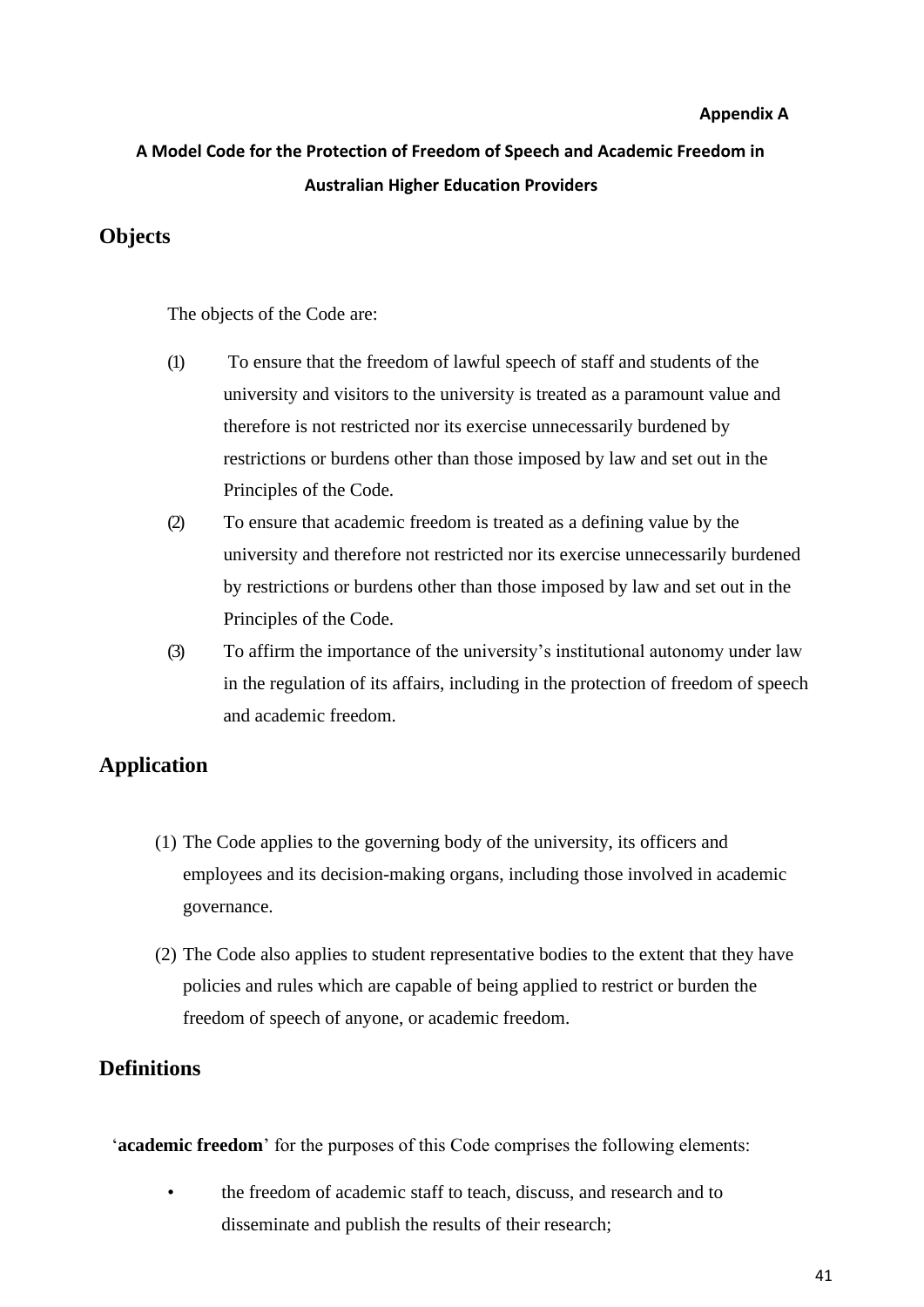- the freedom of academic staff and students to engage in intellectual inquiry, to express their opinions and beliefs, and to contribute to public debate, in relation to their subjects of study and research;
- the freedom of academic staff and students to express their opinions in relation to the higher education provider in which they work or are enrolled;
- the freedom of academic staff, without constraint imposed by reason of their employment by the university, to make lawful public comment on any issue in their personal capacities;
- the freedom of academic staff to participate in professional or representative academic bodies;
- the freedom of students to participate in student societies and associations.
- *•* the autonomy of the higher education provider in relation to the choice of academic courses and offerings, the ways in which they are taught and the choices of research activities and the ways in which they are conducted.

'**academic staff**' all those who are employed by the university to teach and/or carry out research and extends to those who provide, whether on an honorary basis or otherwise, teaching services and/or conduct research at the university.

'**external visiting speaker**' any person who is not an invited visiting speaker and for whom permission is sought to speak on the university's land or facilities.

'**imposed by law**' in relation to restrictions or burdens or conditions on a freedom include restrictions or burdens or conditions imposed by statute law, the common law (including the law of defamation), duties of confidentiality, restrictions deriving from intellectual property law and restrictions imposed by contract.

'**invited visiting speaker**' any person who has been invited by the university to speak on the university's land or facilities.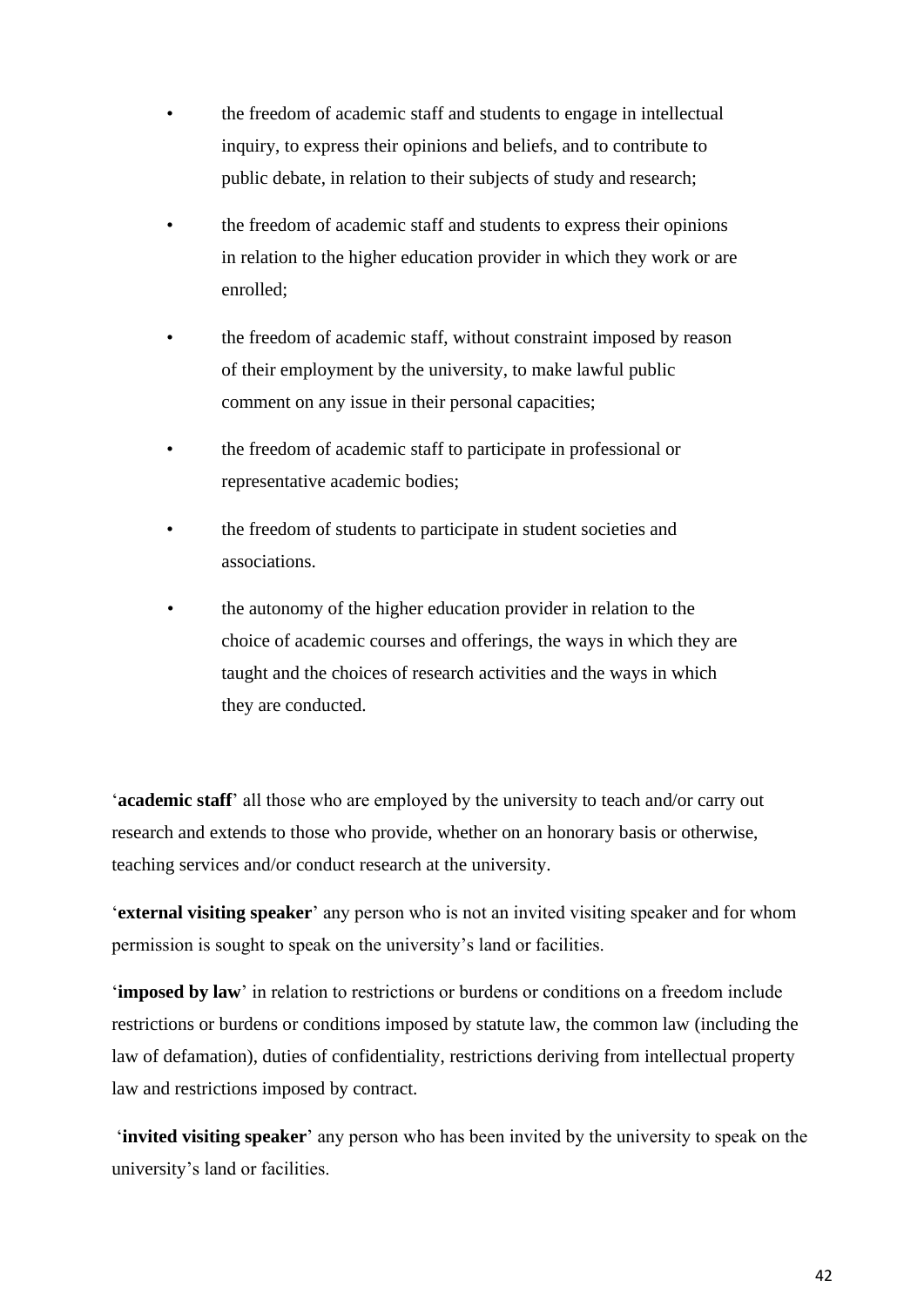Note: The definition of 'university' which limits this class of visitor.

'**non-statutory policies and rules'** means any non-statutory policies, rules, guidelines, principles, codes or charters or similar instruments.

'**speech**' extends to all forms of expressive conduct including oral speech and written, artistic, musical and performing works and activity and communication using social media; the word 'speak' has a corresponding meaning.

'**staff**' for the purposes of this Code 'staff' includes all employees of the university whether fulltime or part-time and whether or not academic staff.

#### '**the duty to foster the wellbeing of staff and students'**;

- includes the duty to ensure that no member of staff and no student suffers unfair disadvantage or unfair adverse discrimination on any basis recognised at law including race, gender, sexuality, religion and political belief;
- includes the duty to ensure that no member of staff and no student is subject to threatening or intimidating behaviour by another person or persons on account of anything they have said or proposed to say in exercising their freedom of speech;
- supports reasonable and proportionate measures to prevent any person from using lawful speech which a reasonable person would regard, in the circumstances, as likely to humiliate or intimidate other persons and which is intended to have either or both of those effects;
- does not extend to a duty to protect any person from feeling offended or shocked or insulted by the lawful speech of another.

'**the university***'* means the university as an entity and includes its decision-making organs and officers, its student representative bodies, undergraduate and post-graduate, and any entities controlled by the university.

'**unlawful**' means in contravention of a prohibition or restriction or condition imposed by law.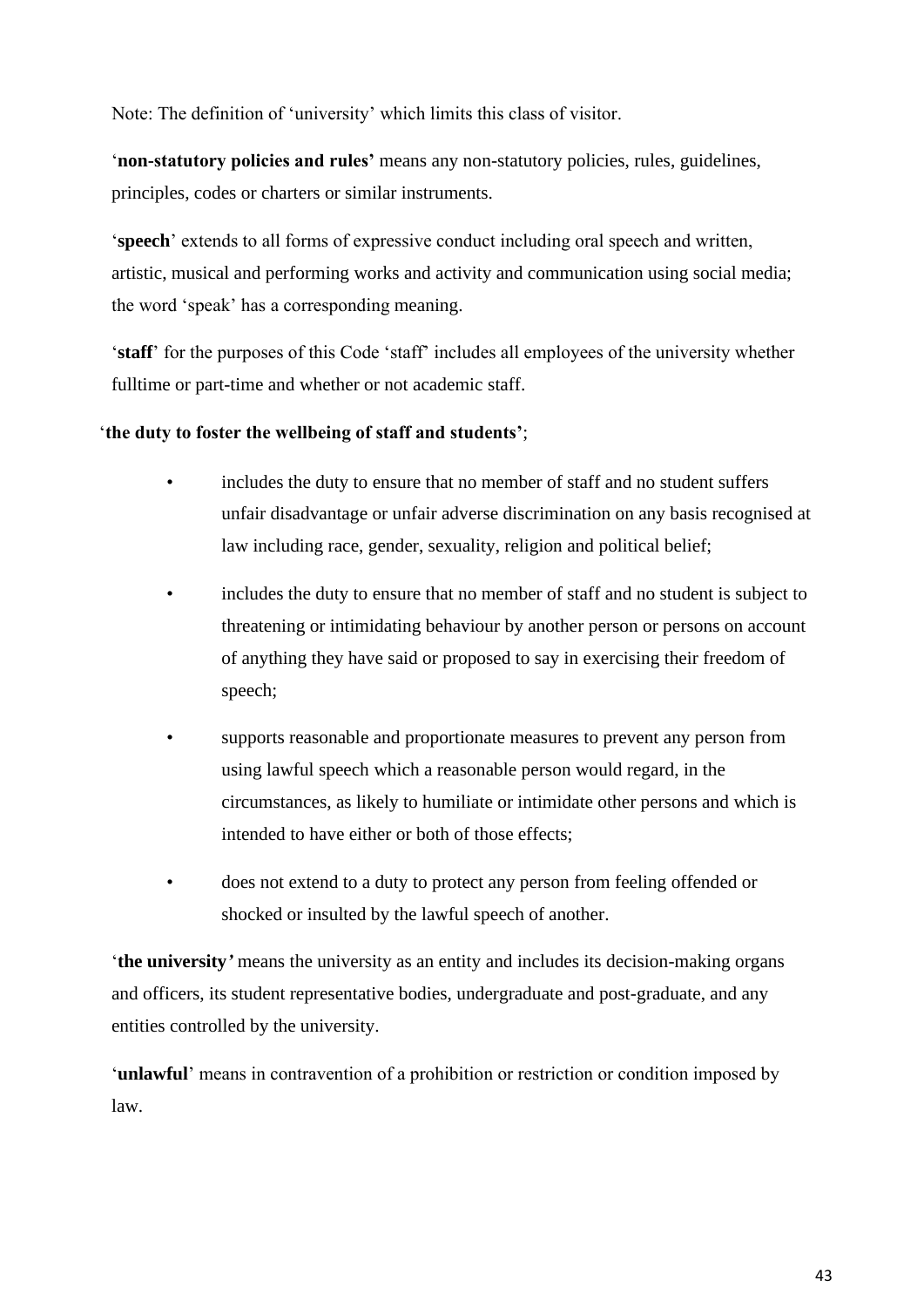# **Operation**

- (1) The university shall have regard to the Principles of this Code in the drafting, review or amendment of any non-statutory policies or rules and in the drafting, review or amendment of delegated legislation pursuant to any delegated lawmaking powers.
- (2) Non-statutory policies and rules of the university shall be interpreted and applied, so far as is reasonably practicable, in accordance with the Principles of this Code.
- (3) Any power or discretion under a non-statutory policy or rule of the university shall be exercised in accordance with the Principles in this Code.
- (4) This Code prevails, to the extent of any inconsistency, over any non-statutory policy or rules of the university.
- (5) Any power or discretion conferred on the university by a law made by the university in the exercise of its delegated law-making powers shall be exercised, so far as that law allows, in accordance with the Principles of this Code.
- (6) Any power or discretion conferred on the university under any contract or workplace agreement shall be exercised, so far as it is consistent with the terms of that contact or workplace agreement, in accordance with the Principles of this Code.

## **Principles of the Code**

- (1) Every member of the staff and every student at the university enjoys freedom of speech exercised on university land or in connection with the university subject only to restraints or burdens imposed by:
	- $\bullet$  law;
	- the reasonable and proportionate regulation of conduct necessary to the discharge of the university's teaching and research activities;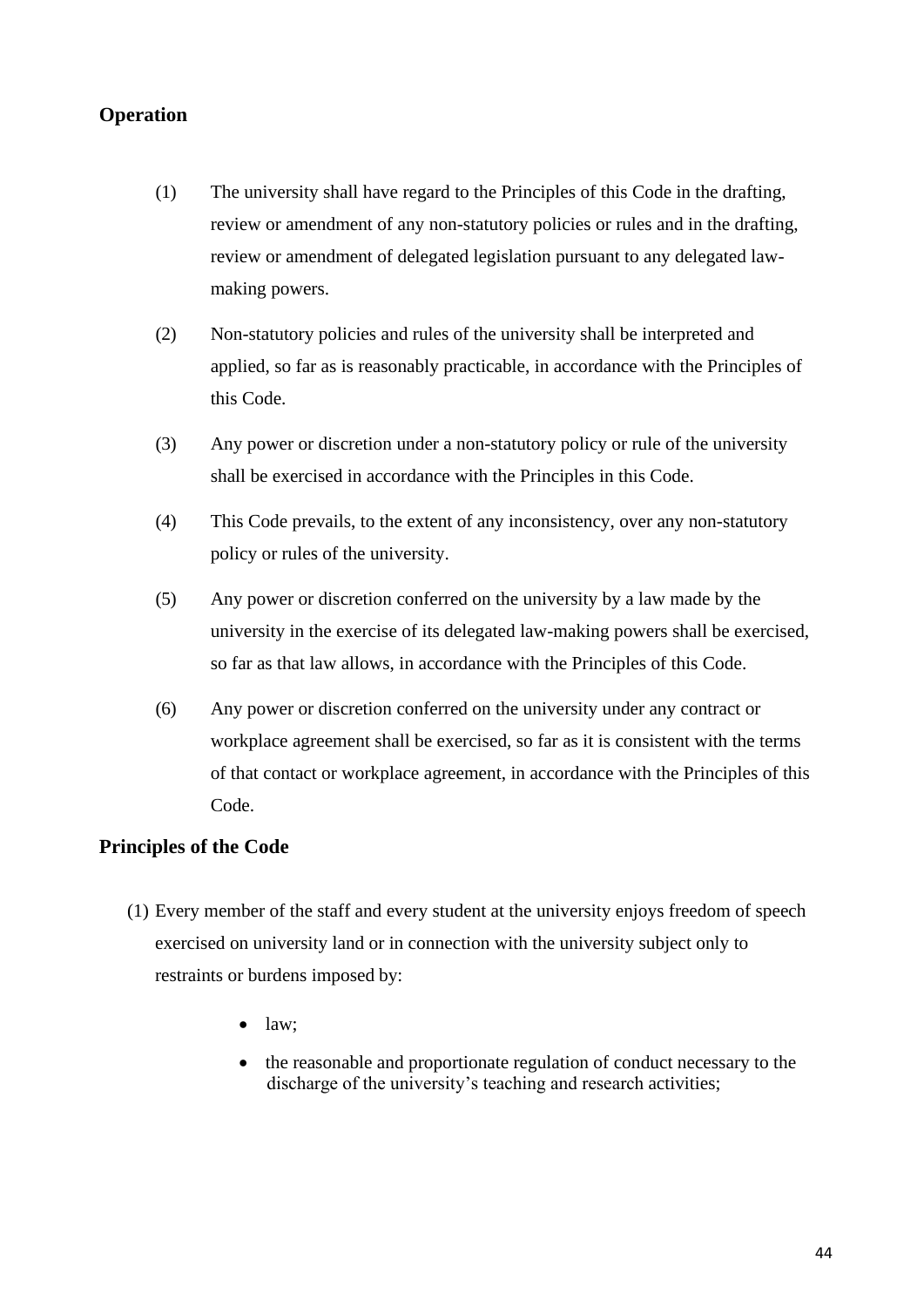- the right and freedom of others to express themselves and to hear and receive information and opinions;
- the reasonable and proportionate regulation of conduct to enable the university to fulfil its duty to foster the wellbeing of students and staff;
- the reasonable and proportionate regulation of conduct necessary to enable the university to give effect to its legal duties including its duties to visitors to the university.
- (2) Subject to reasonable and proportionate regulation of the kind referred to in the previous Principle, a person's lawful speech on the university's land or in or in connection with a university activity shall not constitute misconduct nor attract any penalty or other adverse action by reference only to its content.
- (3) Every member of the academic staff and every student enjoys academic freedom subject only to prohibitions, restrictions or conditions:
	- imposed by law;
	- imposed by the reasonable and proportionate regulation necessary to the discharge of the university's teaching and research activities;
	- imposed by the reasonable and proportionate regulation necessary to discharge the university's duty to foster the wellbeing of students and staff;
	- imposed by the reasonable and proportionate regulation to enable the university to give effect to its legal duties;
	- imposed by the university by way of its reasonable requirements as to the courses to be delivered and the content and means of their delivery.
- (4) The exercise by a member of the academic staff or of a student of academic freedom, subject to the above limitations, shall not constitute misconduct nor attract any penalty or other adverse action.
- (5) In entering into affiliation, collaborative or contractual arrangements with third parties and in accepting donations from third parties subject to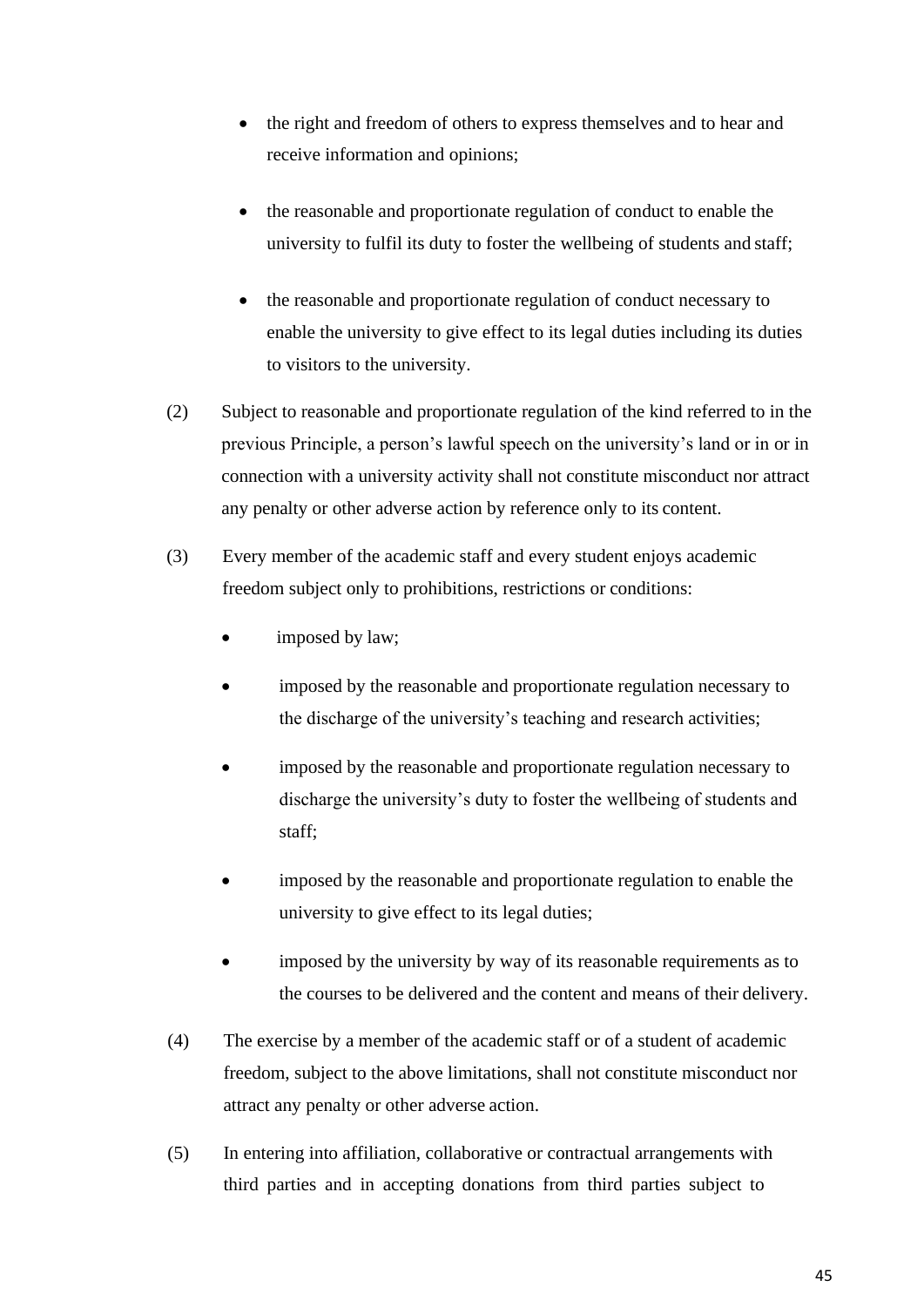conditions, the university shall take all reasonable steps to minimise the restrictions or burdens imposed by such arrangements or conditions on the freedom of speech or academic freedom of any member of the academic staff or students carrying on research or study under such arrangements or subject to such conditions.

- (6) The university has the right and responsibility to determine the terms and conditions upon which it shall permit external visitors and invited visitors to speak on university land and use university facilities and in so doing may:
	- (a) require the person or persons organising the event to comply with the university's booking procedures and to provide information relevant to the conduct of any event, and any public safety and security issues;
	- (b) distinguish between invited visitors and external visitors in framing any such requirements and conditions;
	- (c) refuse permission to any invited visitor or external visitor to speak on university land or at university facilities where the content of the speech is or is likely to:
		- (i) be unlawful;
		- (ii) prejudice the fulfilment by the university of its duty to foster the wellbeing of staff and students;
		- (iii) involve the advancement of theories or propositions which purport to be based on scholarship or research but which fall below scholarly standards to such an extent as to be detrimental to the university's character as an institution of higher learning;
	- (d) require a person or persons seeking permission for the use of university land or facilities for any visiting speaker to contribute in whole or in part to the cost of providing security and other measures in the interests of public safety and order in connection with the event at which the visitor is to speak.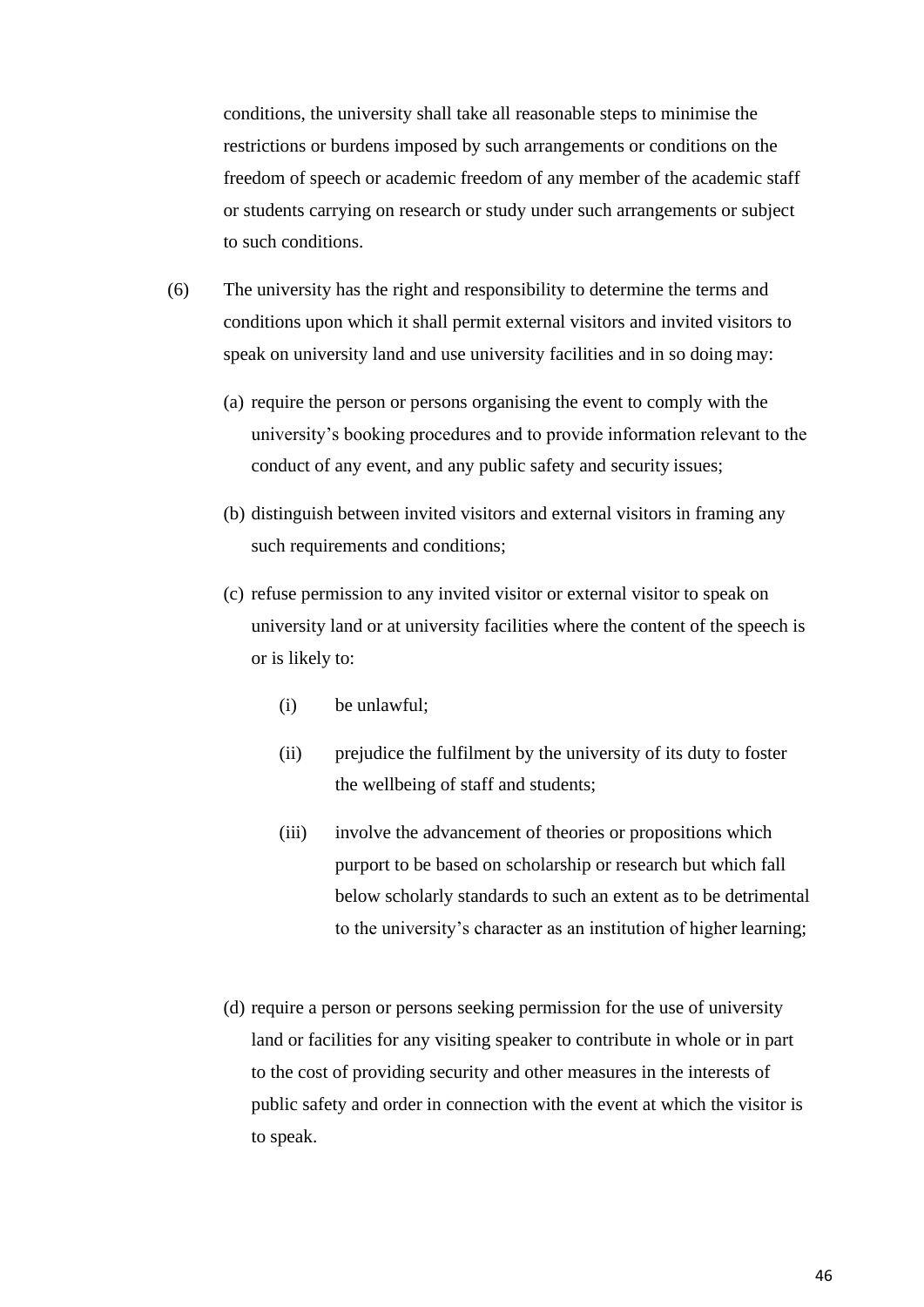- (7) Subject to the preceding Principles the university shall not refuse permission for the use of its land or facilities by an external visitor or invited visitor nor attach conditions to its permission, solely on the basis of the content of the proposed speech by the visitor.
- (8) Consistently with this Code the university may take reasonable and proportionate steps to ensure that all prospective students in any of its courses have an opportunity to be fully informed of the content of those courses. Academic staff must comply with any policies and rules supportive of the university's duty to foster the wellbeing of staff and students. They are not precluded from including content solely on the ground that it may offend or shock any student or class of students.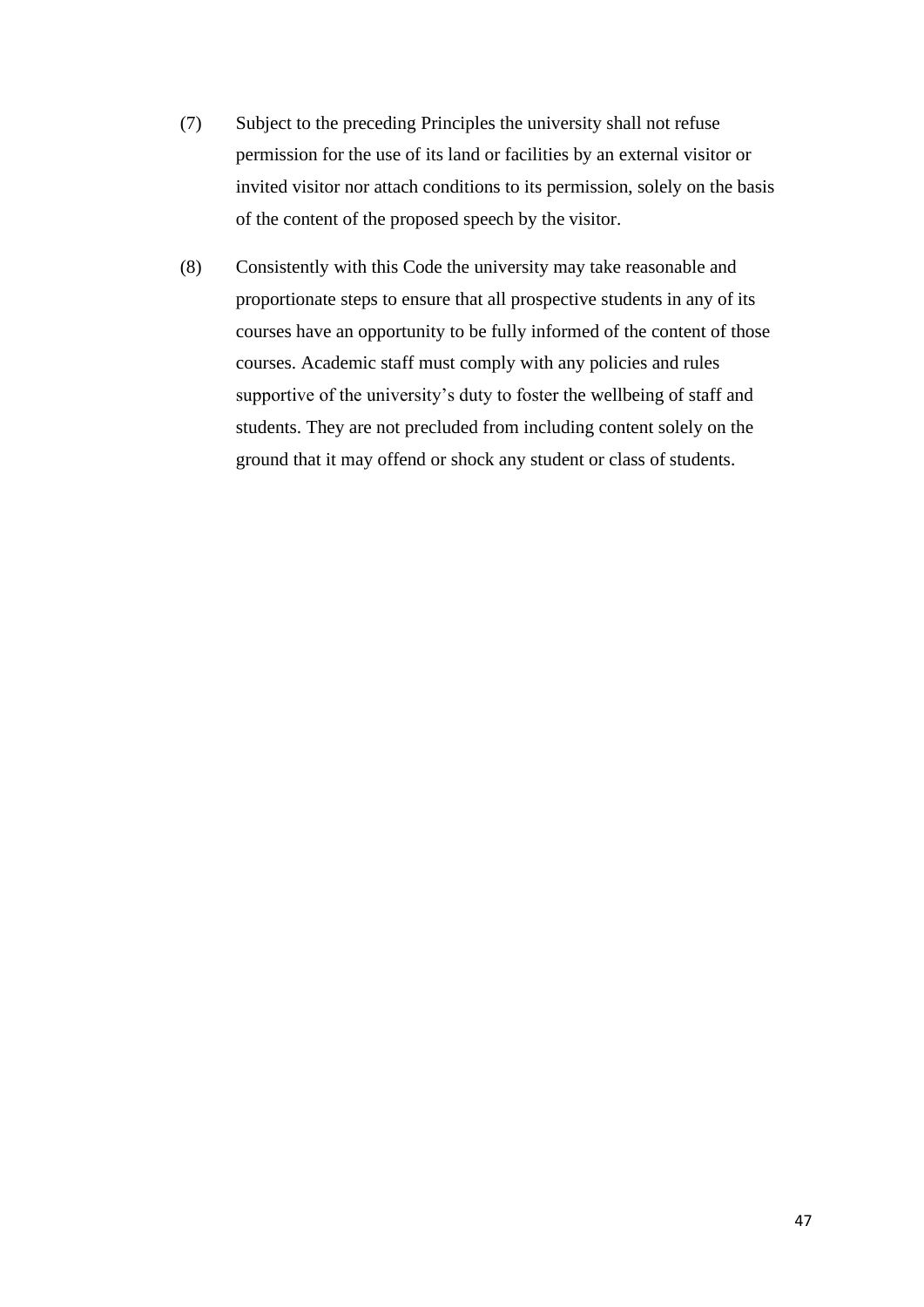#### **Appendix B**

# **UCC version of the Model Code (marked up to show how it varies from the Model Code)**

#### **A Model Code for the Protection of Freedom of Speech and Academic Freedom in Australian Higher Education Providers**

#### **Objects**

The objects of the Code are:

- (1) To ensure that the freedom of lawful speech of staff and students of the university and visitors to the university is treated as a paramount value and therefore is not restricted nor its exercise unnecessarily burdened by restrictions or burdens other than those imposed by law and set out in the Principles of the Code.
- (2) To ensure that academic freedom is treated as a defining value by the university and therefore not restricted nor its exercise unnecessarily burdened by restrictions or burdens other than those imposed by law and set out in the Principles of the Code.
- (3) To affirm the importance of the university's institutional autonomy under law in the regulation of its affairs, including in the protection of freedom of speech and academic freedom.

## **Application**

- (1) The Code applies to the governing body of the university, its officers and employees and its decision-making organs, including those involved in academic governance.
- (2) The Code also applies to student representative bodies to the extent that they have policies and rules which are capable of being applied to restrict or burden the freedom of speech of anyone, or academic freedom.

# **Definitions**

'**academic freedom**' for the purposes of this Code comprises the following elements:

• the freedom of academic staff to teach, discuss, and research and to disseminate and publish the results of their research;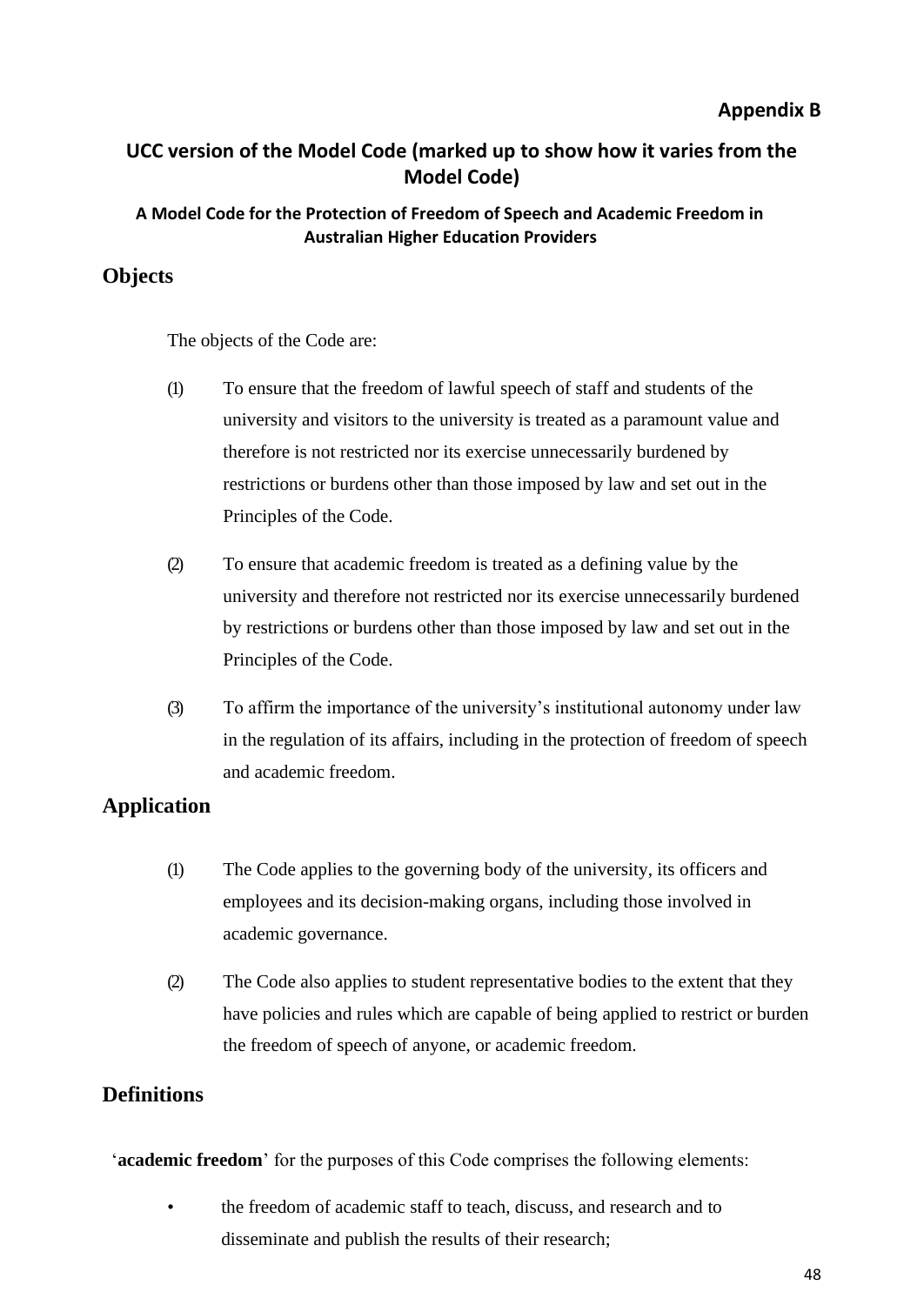- the freedom of academic staff and students to engage in intellectual inquiry, to express their opinions and beliefs, and to contribute to public debate, in relation to their subjects of study and research;
- the freedom of academic staff and students to express their opinions in relation to the higher education provider in which they work or are enrolled;
- the freedom of academic staff, without constraint imposed by reason of their employment by the university, to make lawful public comment on any issue in their personal capacities;
- the freedom of academic staff to participate in professional or representative academic bodies;
- the freedom of students to participate in student societies and associations.
- *•* the autonomy of the higher education provider in relation to the choice of academic courses and offerings, the ways in which they are taught and the choices of research activities and the ways in which they are conducted.

'**academic staff**' all those who are employed by the university to teach and/or carry out research and extends to those who provide, whether on an honorary basis or otherwise, teaching services and/or conduct research at the university.

'**external visiting speaker**' any person who is not an invited visiting speaker and for whom permission is sought to speak on the university's land or facilities.

'**imposed by law**' in relation to restrictions or burdens or conditions on a freedom include restrictions or burdens or conditions imposed by statute law, the common law (including the law of defamation), duties of confidentiality, restrictions deriving from intellectual property law and restrictions imposed by contract.

'**invited visiting speaker**' any person who has been invited by the university to speak on the university's land or facilities. For the purposes of this definition, 'the university' includes its decision-making organs and officers; its student representative bodies, undergraduate and post-graduate; any clubs, societies and associations recognized by its decision-making

organs or student representative bodies; and any entities controlled by the university.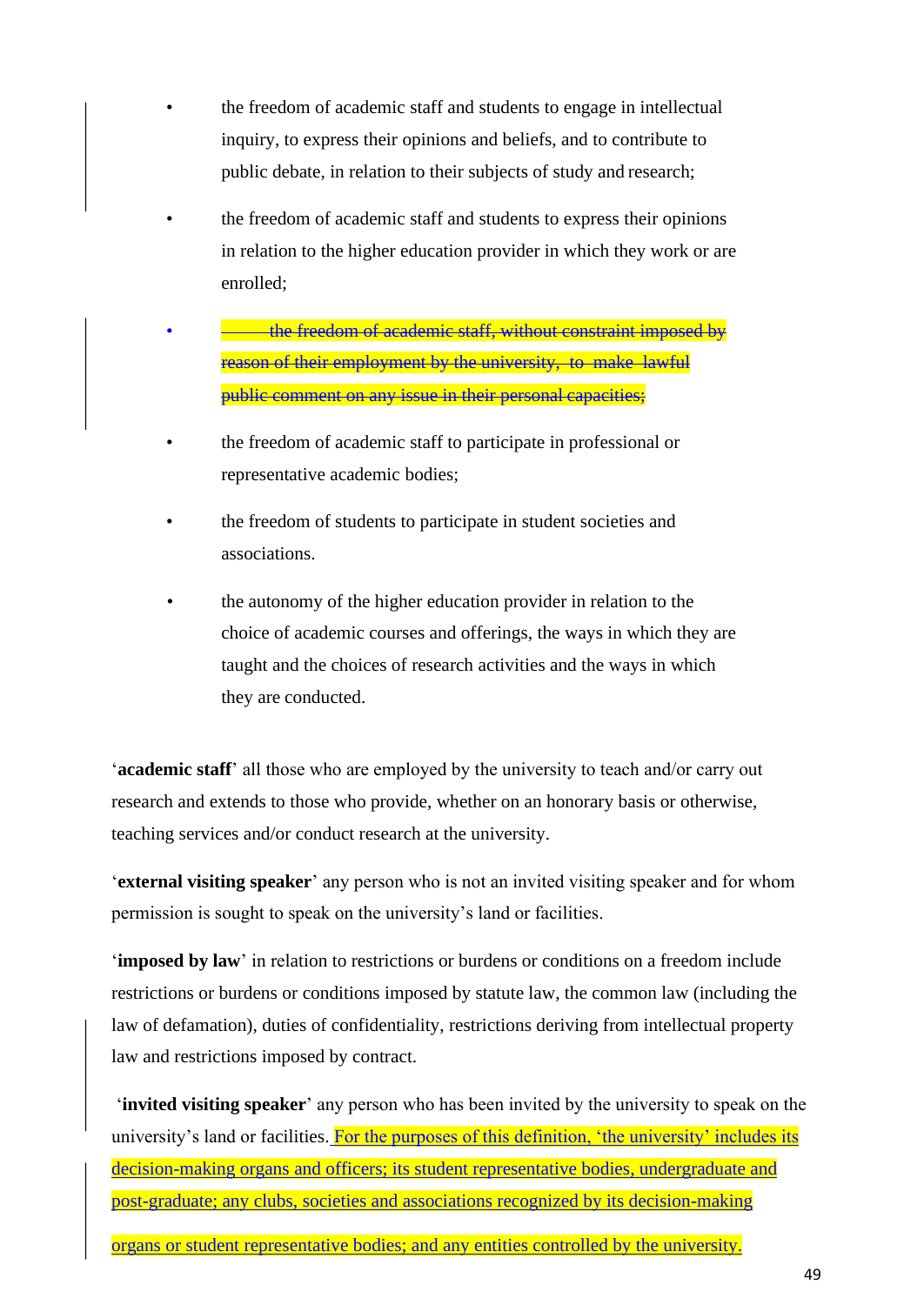#### Note: The definition of 'university' which limits this class of visitor.

'**non-statutory policies and rules'** means any non-statutory policies, rules, guidelines, principles, codes or charters or similar instruments.

'**speech**' extends to all forms of expressive conduct including oral speech and written, artistic, musical and performing works and activity and communication using social media; the word 'speak' has a corresponding meaning.

'**staff**' for the purposes of this Code 'staff' includes all employees of the university whether fulltime or part-time and whether or not academic staff.

#### '**the duty to foster the wellbeing of staff and students**';

- includes the duty to ensure that no member of staff and no student suffers unfair disadvantage or unfair adverse discrimination on any basis recognised at law including race, gender, sexuality, religion and political belief;
- includes the duty to ensure that no member of staff and no student is subject to threatening or intimidating behaviour by another person or persons on account of anything they have said or proposed to say in exercising their freedom of speech;
- supports reasonable and proportionate measures to prevent any person from using lawful speech which a reasonable person would regard, in the circumstances, as likely to humiliate or intimidate other persons and which is intended to have either or both of those effects;
- does not extend to a duty to protect any person from feeling offended or shocked or insulted by the lawful speech of another.

'**the university***'* means the university as an entity and includes its decision-making organs and officers, its student representative bodies, undergraduate and post-graduate, and any entities controlled by the university.

'**unlawful**' means in contravention of a prohibition or restriction or condition imposed by law.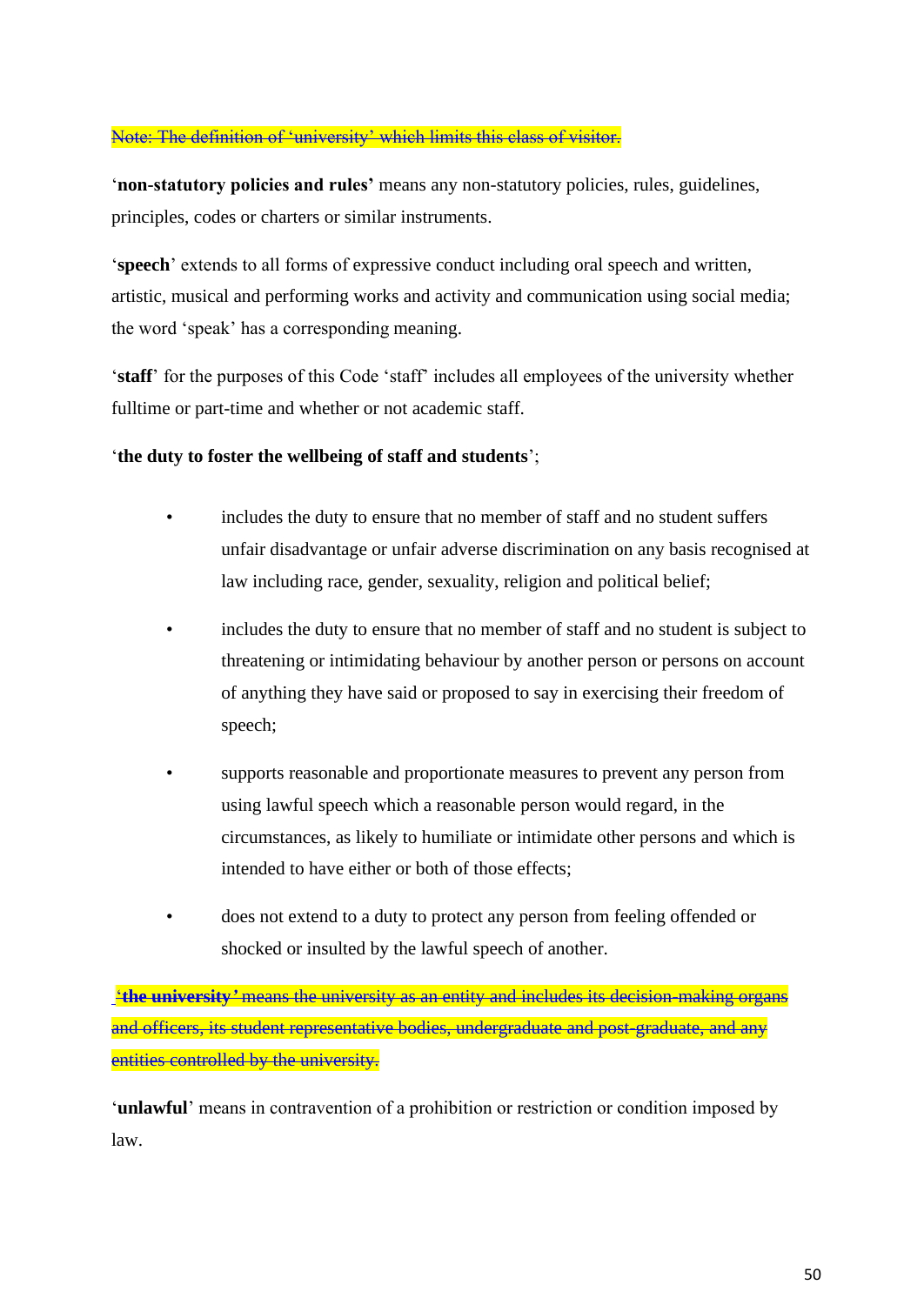# **Operation**

- (1) The university shall have regard to the Principles of this Code in the drafting, review or amendment of any non-statutory policies or rules and in the drafting, review or amendment of delegated legislation pursuant to any delegated lawmaking powers.
- (2) Non-statutory policies and rules of the university shall be interpreted and applied, so far as is reasonably practicable, in accordance with the Principles of this Code.
- (3) Any power or discretion under a non-statutory policy or rule of the university shall be exercised in accordance with the Principles in this Code.
- (4) This Code prevails, to the extent of any inconsistency, over any non-statutory policy or rules of the university.
- (5) Any power or discretion conferred on the university by a law made by the university in the exercise of its delegated law-making powers shall be exercised, so far as that law allows, in accordance with the Principles of this Code.
- (6) Any power or discretion conferred on the university under any contract or workplace agreement shall be exercised, so far as it is consistent with the terms of that contact or workplace agreement, in accordance with the Principles of this Code.

# **Principles of the Code**

- (1) Every member of the staff and every student at the university enjoys freedom of speech exercised on university land or in connection with the university subject only to restraints or burdens imposed by:
	- law;
	- the reasonable and proportionate regulation of conduct necessary to the discharge of the university's teaching and research activities;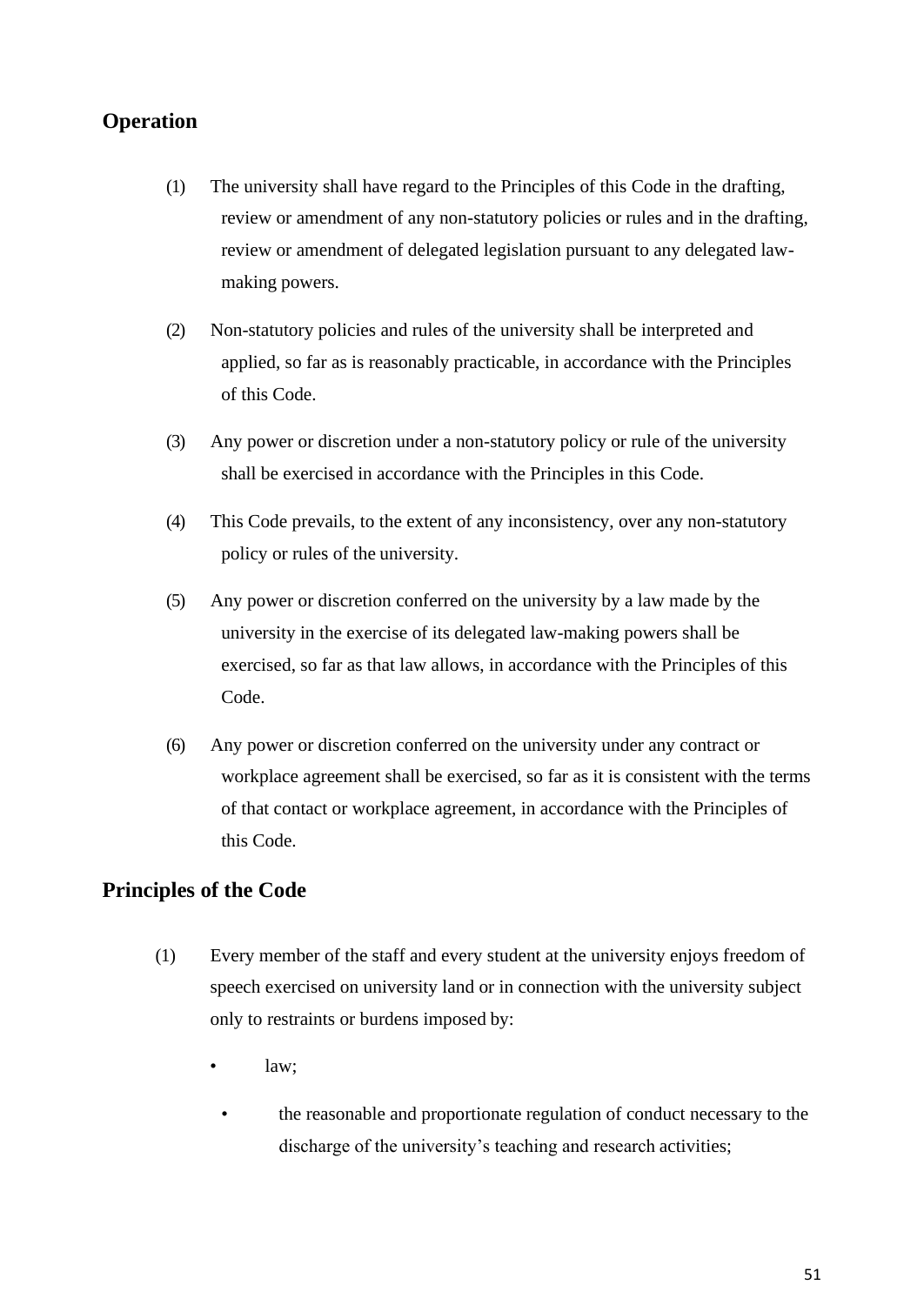- the right and freedom of others to express themselves and to hear and receive information and opinions;
- the reasonable and proportionate regulation of conduct to enable the university to fulfil its duty to foster the wellbeing of students and staff;
- the reasonable and proportionate regulation of conduct necessary to enable the university to give effect to its legal duties including its duties to visitors to the university.
- (2) Subject to reasonable and proportionate regulation of the kind referred to in the previous Principle, a person's lawful speech on the university's land or in or in connection with a university activity shall not constitute misconduct nor attract any penalty or other adverse action by reference only to its content; nor shall the freedom of academic staff to make lawful public comment on any issue in their personal capacities be subject to constraint imposed by reason of their employment by the university.
- (3) Every member of the academic staff and every student enjoys academic freedom subject only to prohibitions, restrictions or conditions:
	- imposed by law;
	- imposed by the reasonable and proportionate regulation necessary to the discharge of the university's teaching and research activities;
	- imposed by the reasonable and proportionate regulation necessary to discharge the university's duty to foster the wellbeing of students and staff;
	- imposed by the reasonable and proportionate regulation to enable the university to give effect to its legal duties;
	- imposed by the university by way of its reasonable requirements as to the courses to be delivered and the content and means of their delivery.
- (4) The exercise by a member of the academic staff or of a student of academic freedom, subject to the above limitations, shall not constitute misconduct nor attract any penalty or other adverse action.
- (5) In entering into affiliation, collaborative or contractual arrangements with third parties and in accepting donations from third parties subject to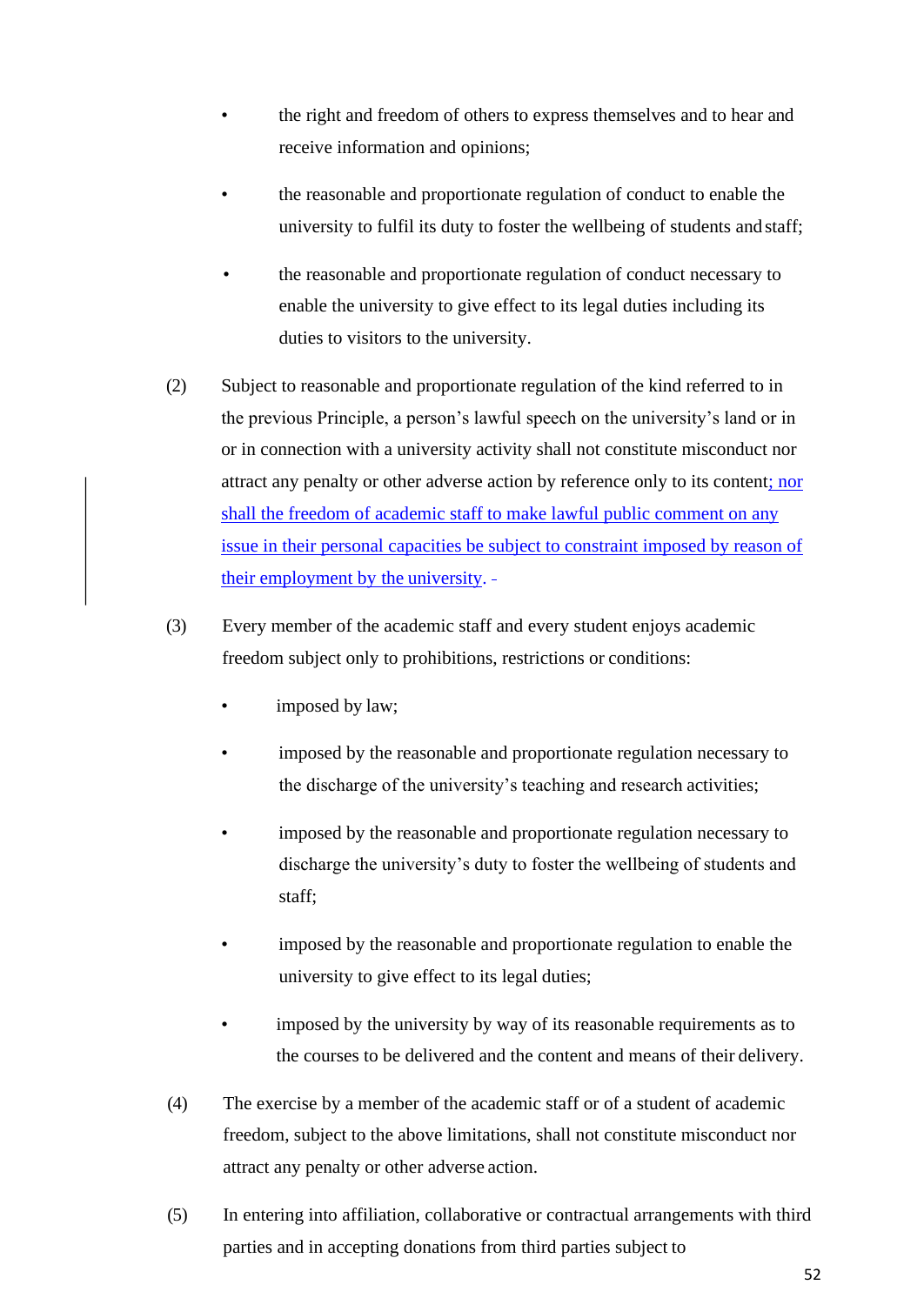conditions, the university shall take all reasonable steps to minimise the restrictions or burdens imposed by such arrangements or conditions on the freedom of speech or academic freedom of any member of the academic staff or students carrying on research or study under such arrangements or subject to such conditions.

- (6) The university has the right and responsibility to determine the terms and conditions upon which it shall permit external visiting speakers visitors and invited visiting speakers visitors to speak on university land and use university facilities and in so doing may:
	- (a) require the person or persons organising the event to comply with the university's booking procedures and to provide information relevant to the conduct of any event, and any public safety and security issues;
	- (b) distinguish between invited visiting speakers visitors and external visiting speakers visitors in framing any such requirements and conditions;
	- (c) refuse permission to any invited visiting speaker visitor or external visiting speaker visitor to speak on university land or at university facilities where the content of the speech is or is likely to:
		- (i) be unlawful;  $or$
		- (ii) prejudice the fulfilment by the university of its duty to foster the wellbeing of staff and students $\frac{1}{2}$
		- (iii) involve the advancement of theories or propositions which purport to be based on scholarship or research but which fall below scholarly standards to such an extent as to be detrimental to the university's character as an institution of higher learning;

|     | refuse permission to any external visiting speaker to speak on   |
|-----|------------------------------------------------------------------|
|     | university land or at university facilities where the content of |
| the | speech is or is likely to involve the advancement of theories or |
|     | propositions which purport to be based on scholarship or         |
|     | research but which fall below scholarly standards to such an     |
|     | extent as to be detrimental to the university's character as an  |
|     | institution of higher learning.                                  |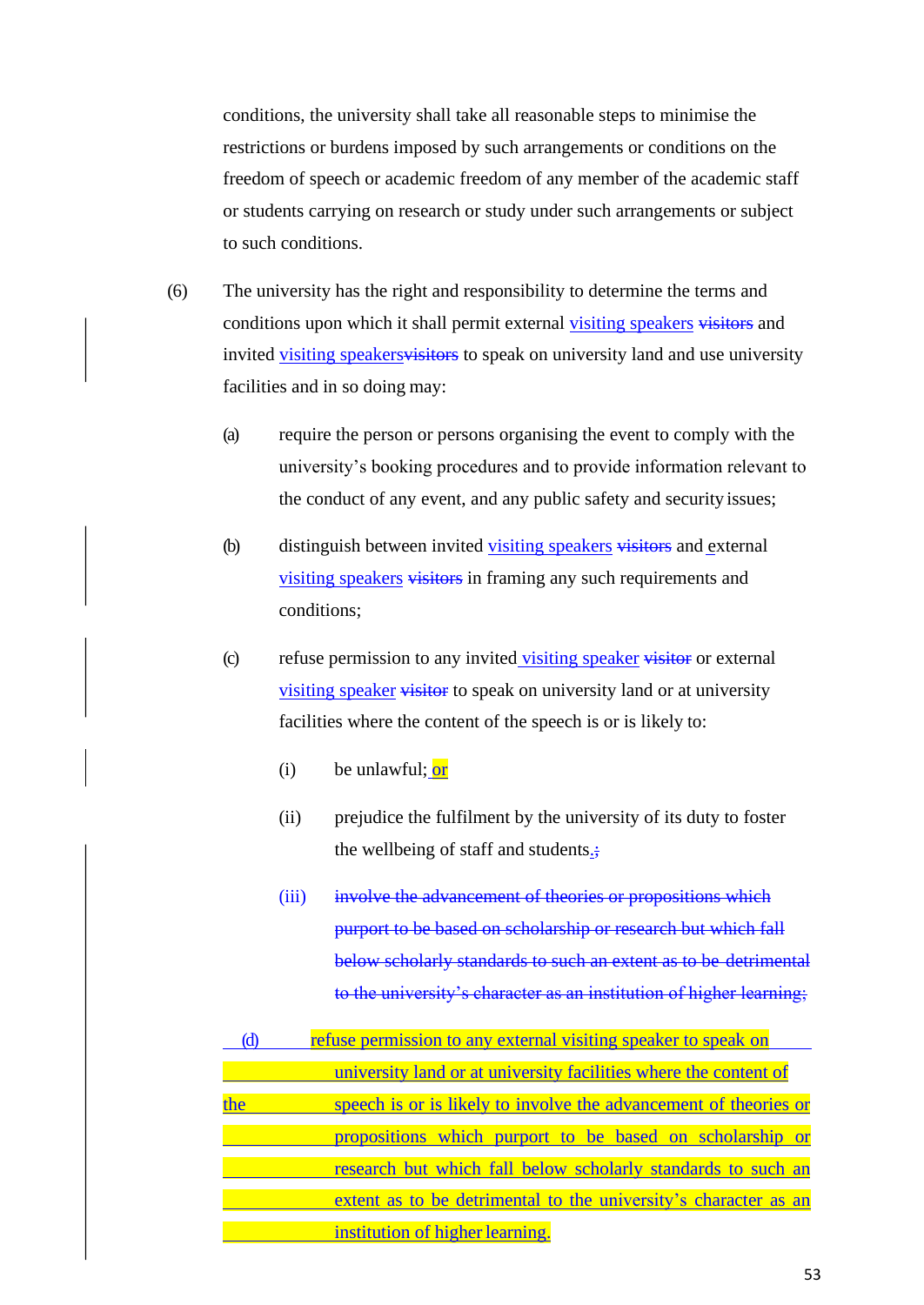(e) require a person or persons seeking permission for the use of university land or facilities for any external visiting speaker to contribute in whole or in part to the cost of providing security and other measures in the interests of public safety and order in connection with the event at which the external visiting speaker visitor is to speak.

- (7) Subject to the preceding Principles the university shall not refuse permission for the use of its land or facilities by an external visiting speaker visitor or invited visiting speaker visitor nor attach conditions to its permission, solely on the basis of the content of the proposed speech by the visitor.
- (8) Consistently with this Code the university may take reasonable and proportionate steps to ensure that all prospective students in any of its courses have an opportunity to be fully informed of the content of those courses. Academic staff must comply with any policies and rules supportive of the university's duty to foster the wellbeing of staff and students. They are not precluded from including content solely on the ground that it may offend or shock any student or class of students.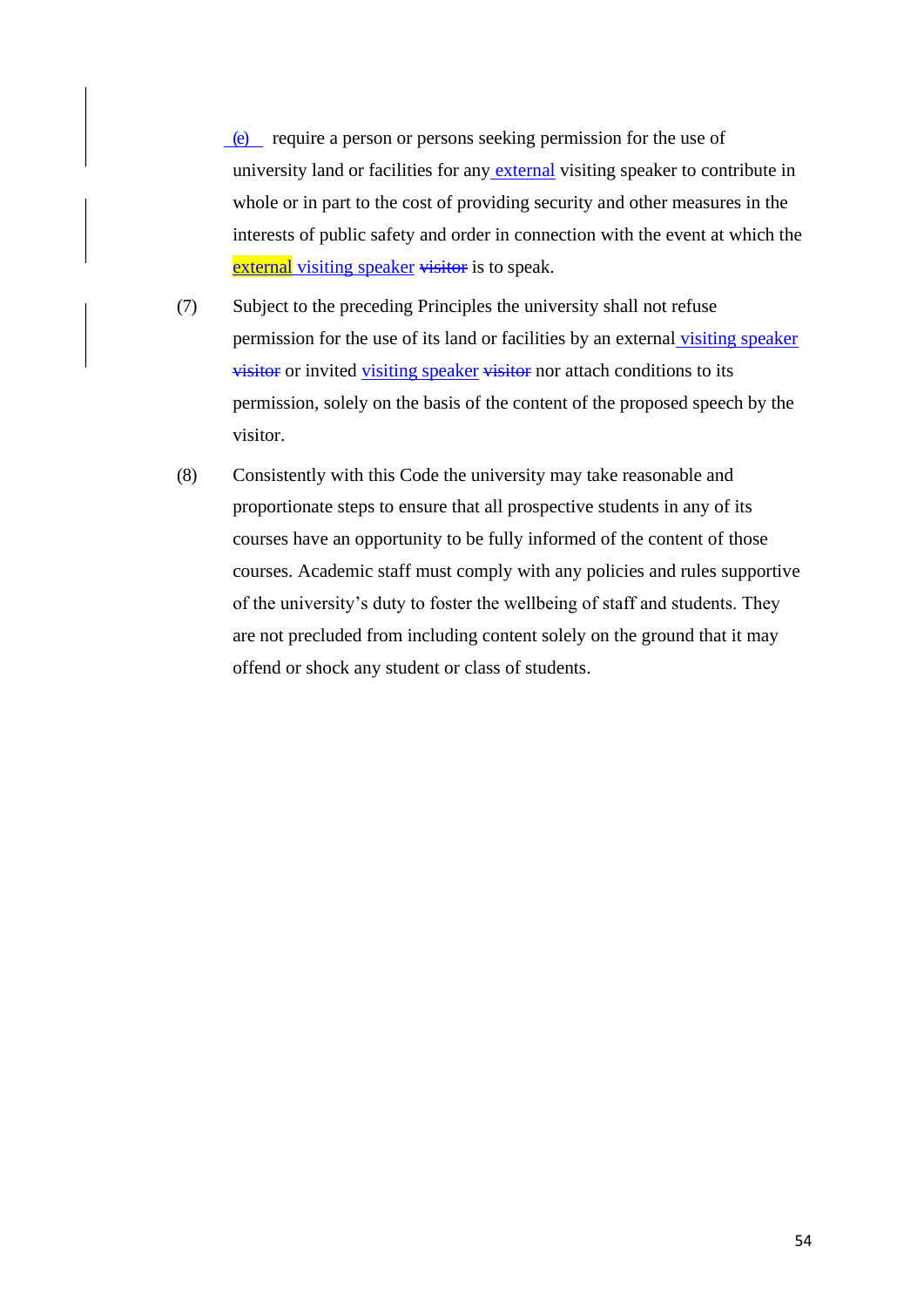#### **SUGGESTIONS:**

#### *Paragraph 3.1*

It is *suggested* that universities should adopt a single, overarching code or policy dealing with freedom of speech and academic freedom.

#### *Paragraph 3.2*

It is *suggested* that those universities whose policies do not already do so, should strengthen alignment with the Model Code by making it clear that academic freedom and freedom of speech are of such value that they will not be restricted or burdened except by restrictions or burdens permitted by their freedom of speech and academic freedom policy or code.

#### *Paragraph 3.3*

It is *suggested* that universities should remove from their definition of "academic freedom" limitations that are not included in the Model Code definition.

#### *Paragraph 3.5.1*

It is *suggested* that every university, even those that have adopted paragraph (4) of the *Operation* section of the Model Code, should undertake a project, within a defined period of time, to review all its policies, rules and codes to ensure that they are not inconsistent with the university's freedom of speech and academic freedom code or policy.

#### *Paragraph 3.5.2*

It is *suggested* that all universities, even those that have adopted paragraphs (3) and (5) of the *Operation* section of the Model Code, should review at least their rules, codes and policies dealing with the matters identified in paragraph 2.5.4, that is:

- o Student Misconduct Policies
- o Codes of Conduct applying to Staff
- o Codes of Conduct applying to Students
- o Bullying, Discrimination and Harassment Policies or Procedures
- o Policies regarding the Hire or Use of University Facilities.

If these include provisions that leave room for the exercise of administrative discretions or evaluative judgments that could limit freedom of speech or academic freedom, they should be amended so as to make it clear that the power or discretion must be exercised in accordance with the university's freedom of speech and academic freedom code or policy.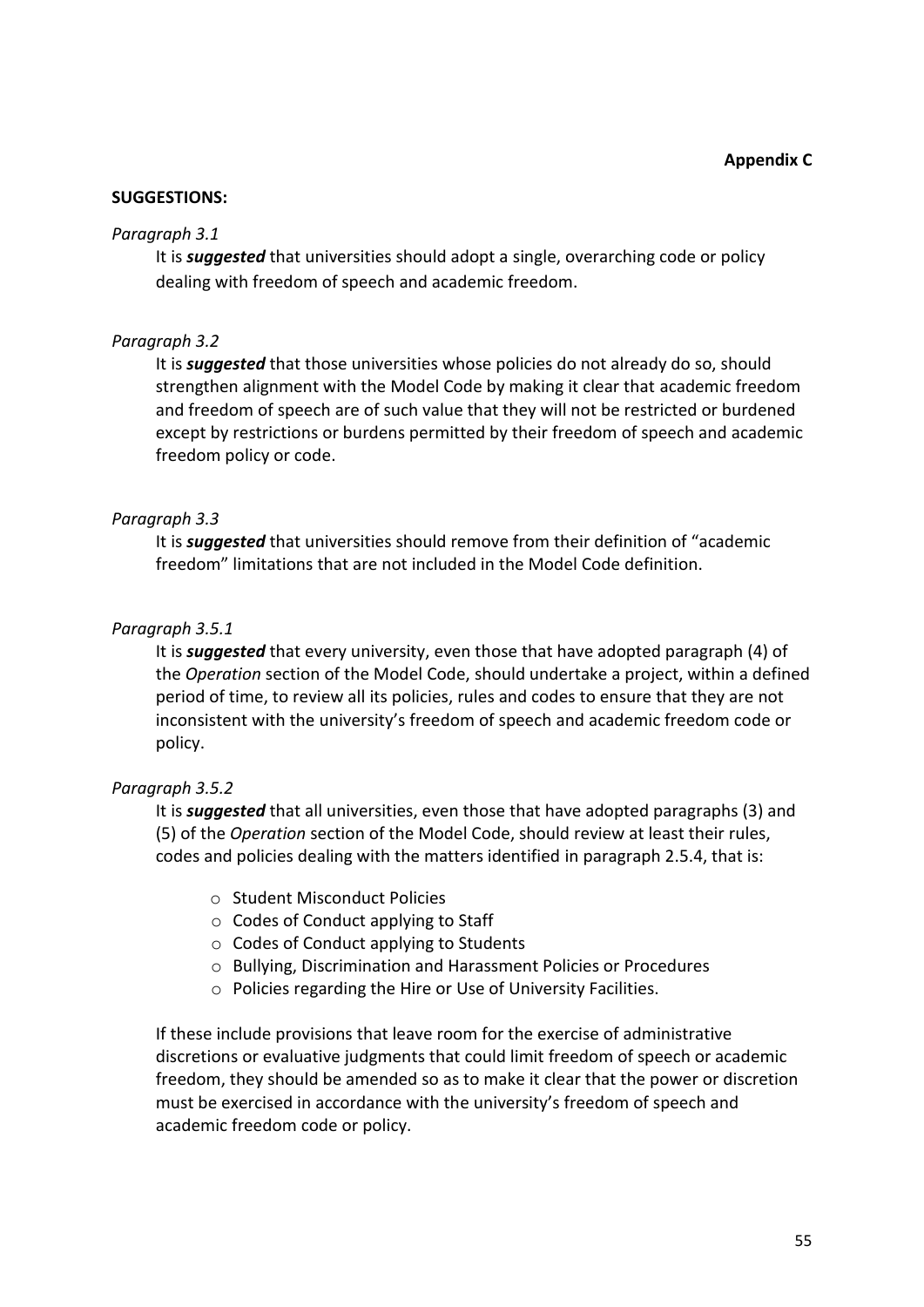[Note: more is required than simply providing that these policies are to be 'read with' or 'subject to' the university's code or policy dealing with freedom of speech and academic freedom.]

#### *Paragraph 3.6.2*

It is *suggested* that, if a university wishes to include in its policy or code dealing with freedom of speech and academic freedom provisos or requirements of a kind not authorised by the *Principles of the Code* section of the Model Code, it should designate these as "expectations" with which students and staff should comply, but that the policy or code must make it clear that failure to meet these expectations is not sanctionable, that is, it will not constitute misconduct or attract any penalty or adverse action.

#### *Paragraph 4*

It is *suggested* that universities should consider ways of continuously reinforcing the university's commitment to freedom of speech and academic freedom. This could take the form of a briefing as part of the university's induction programs for new staff, new members of the academic board and for new members of the governing body; time could be scheduled for periodic discussion at faculty, academic board and governing body meetings. Induction programs for students could also incorporate a session aimed at educating them about their rights to academic freedom and freedom of speech.

#### **RECOMMENDATIONS:**

#### *Paragraph 2.4*

If the *Higher Education Support Act 2003* (Cth) is amended to include the definition of "academic freedom" in the UCC version of the Model Code, it is *recommended* that the Model Code be amended by

(i) replacing the definition of "academic freedom" in the Model Code with the definition of "academic freedom" in the UCC version of the Model Code; and

(ii) replacing paragraph (2) of the *Principles of the Code* section in the Model Code with paragraph (2) of the *Principles of the Code* section in the UCC version of the Model Code.

#### *Paragraph 3.5.3*

It is *recommended* that the Model Code be amended by inserting a note to the *Operation* section that provides:

> "As an alternative to adopting some or all of paragraphs (2), (3), (4) and (5) of the *Operation* section of the Model Code, a university may confirm that it has brought all its existing policies and rules into alignment with the *Principles of the Code*."